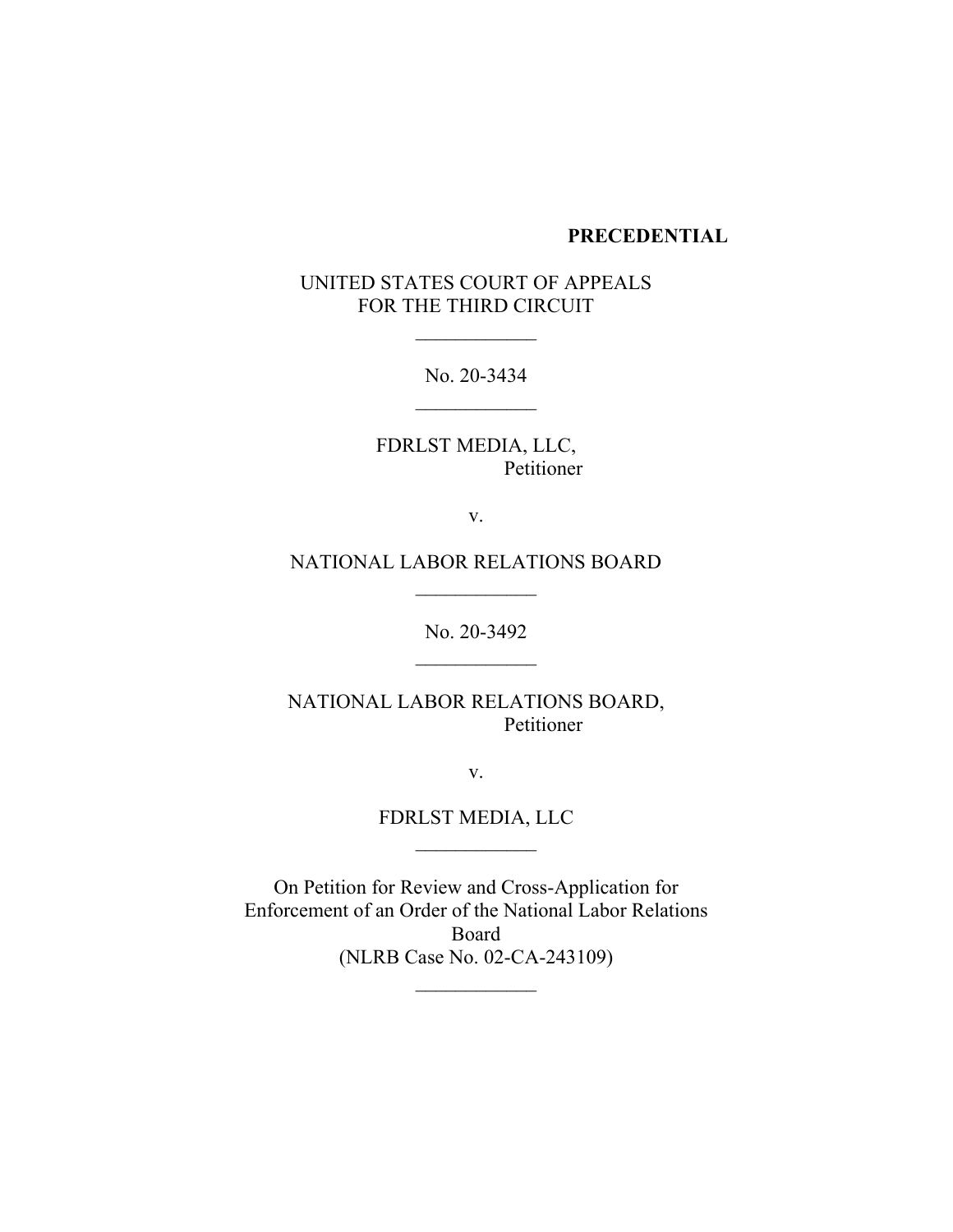## Argued on November 10, 2021

# Before: HARDIMAN, MATEY, and SCIRICA, *Circuit Judges*.

(Filed: May 20, 2022)

Jared McClain [Argued] Institute for Justice 901 North Glebe Road Suite 900 Arlington, VA 22203

Mark Chenoweth Kara M. Rollins New Civil Liberties Alliance 1225 19th Street, NW Suite 450 Washington, DC 20036

*Counsel for FDRLST Media, LLC*

Kimberly S. Hermann Southeastern Legal Foundation 560 West Crossville Road Suite 104 Roswell, GA 30004

> *Counsel for Amici Emily Jashinsky, Madeline Osburn, and Southeastern Legal Foundation, in support of FDRLST Media, LLC*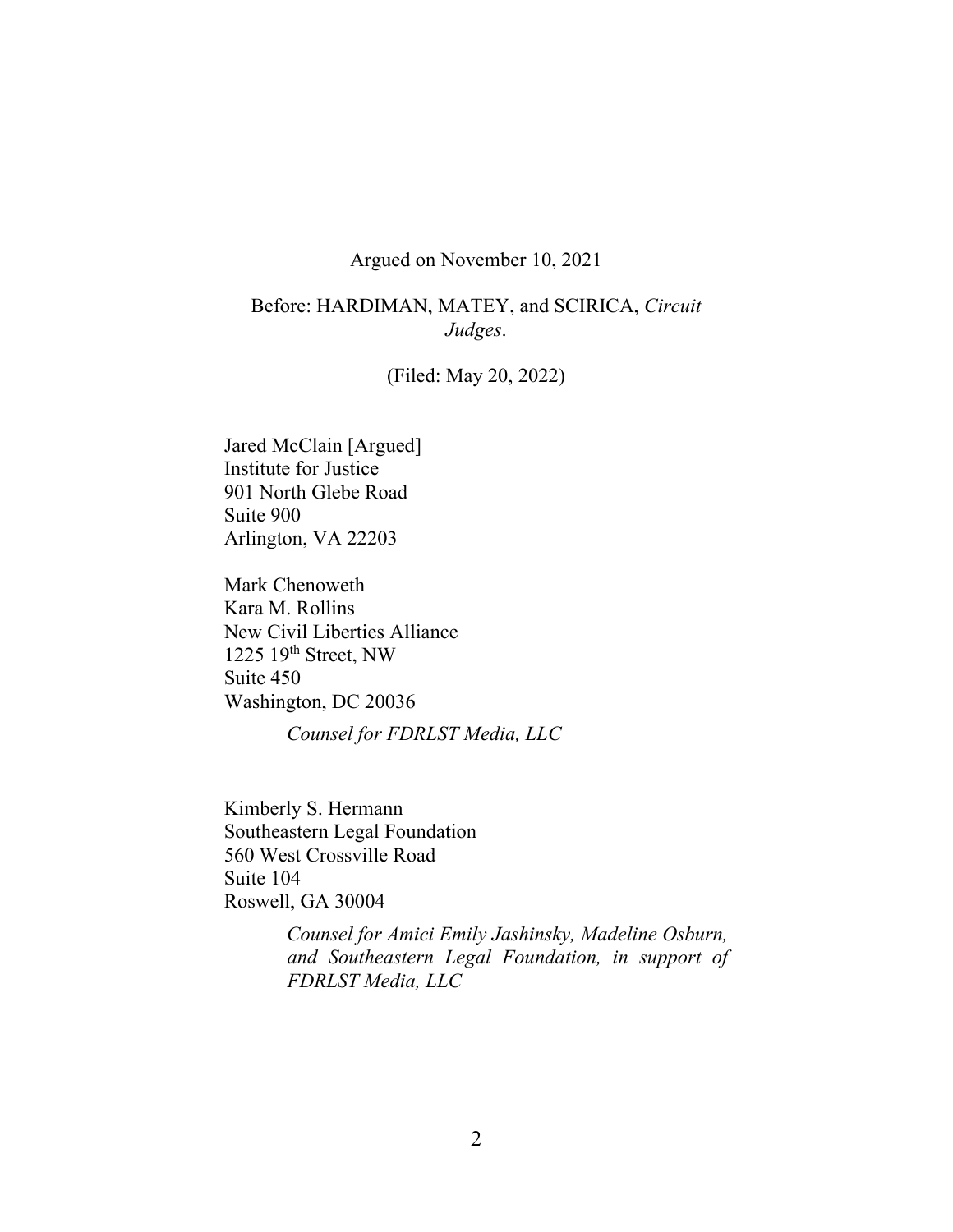Thomas A. Berry Trevor C. Burrus Ilya Shapiro CATO Institute 1000 Massachusetts Avenue, NW Washington, DC 20001

> *Counsel for Amici CATO Institute, Reason Foundation, Individual Rights Foundation, DKT Liberty Project, Nadine Strossen, P.J. O'Rourke, Clay Calvert, Robert Corn-Revere, Michael James Barton, and Penn & Teller, in support of FDRLST Media, LLC*

Corbin K. Barthold James Dunstan Berin Szóka TechFreedom 110 Maryland Avenue, NE Suite 205 Washington, DC 20002

> *Counsel for Amicus TechFreedom, in support of FDRLST Media, LLC*

Alan Gura Owen Yeates Institute for Free Speech 1150 Connecticut Avenue, NW Suite 801 Washington, DC 20036

> *Counsel for Amicus Institute for Free Speech, in support of FDRLST Media, LLC*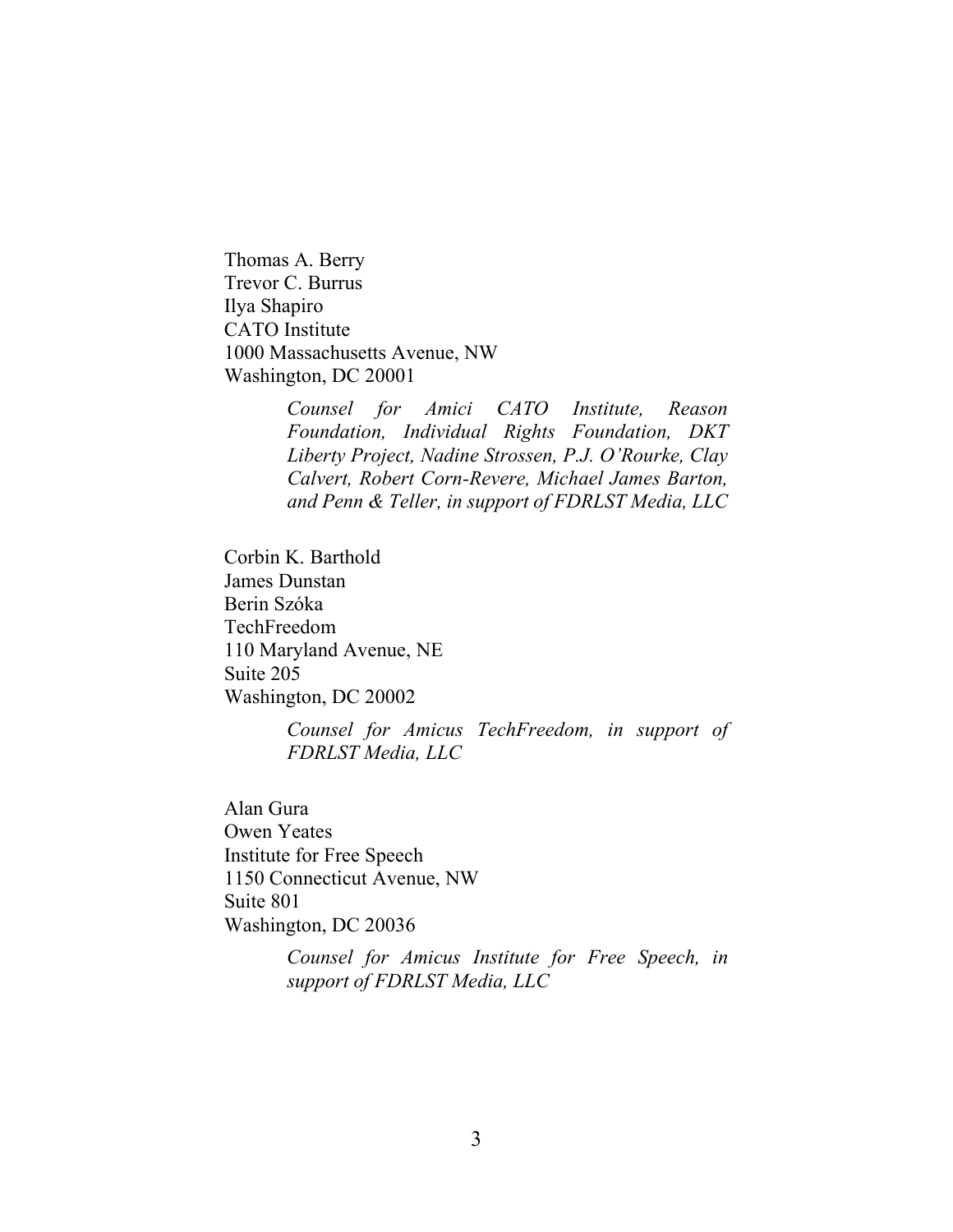Jonathan S. Goldstein Shawn M. Rodgers Goldstein Law Partners, LLC 11 Church Road Hatfield, PA 19440

> *Counsel for Amicus National Federation of Independent Business Small Business Legal Center, in support of FDRLST Media, LLC*

Ethan W. Blevins J. David Breemer Daniel M. Ortner Pacific Legal Foundation 555 Capitol Mall Suite 1290 Sacramento, CA 95814

> *Counsel for Amicus Pacific Legal Foundation, in support of FDRLST Media, LLC*

Peter Sung Ohr Ruth E. Burdick Iva Y. Choe David Habenstreit Micah P.S. Jost [Argued] Gregory P. Lauro Kira D. Vol National Labor Relations Board 1015 Half Street, SE Washington, DC 20003

*Counsel for National Labor Relations Board*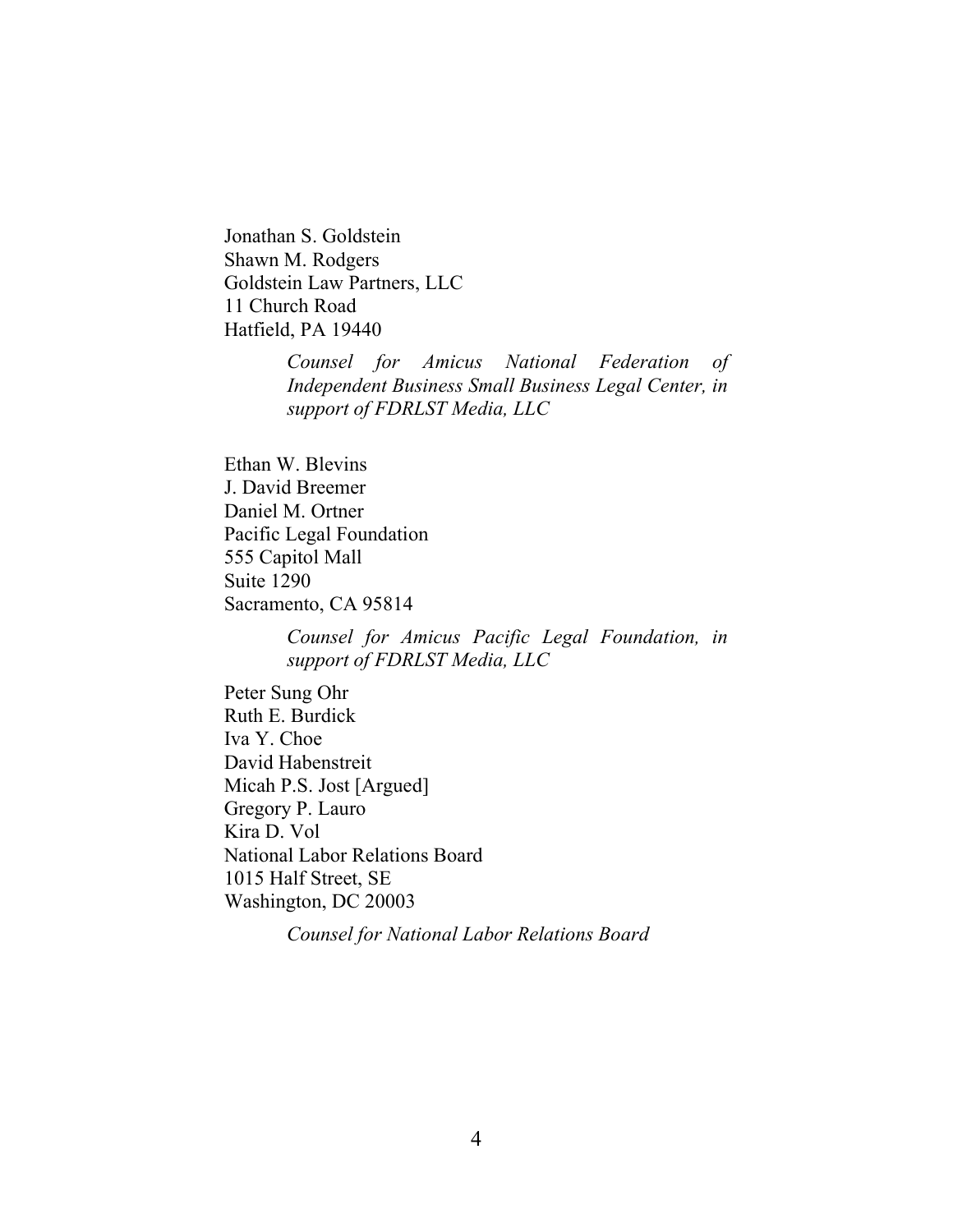### OPINION OF THE COURT

 $\mathcal{L}_\text{max}$ 

HARDIMAN, *Circuit Judge*.

FDRLST Media, LLC (Employer) petitions for review of an order of the National Labor Relations Board finding that a supervisor's message posted on Twitter was an unfair labor practice. The Board cross-petitions for enforcement. Because the Board's finding is not supported by substantial evidence, we will grant the petition for review, set aside the Board's order, and deny its petition for enforcement.

I

The Employer operates *The Federalist*, a right-leaning internet magazine that publishes commentary on cultural, political, and religious issues of current interest, including labor issues. In June 2019, the Employer found itself at the center of its own labor controversy. On June 6, media outlets reported that unionized employees of Vox Media, a leftleaning digital media company, walked off the job during union contract negotiations. That same day, Ben Domenech, executive officer of FDRLST Media and publisher of *The Federalist*, posted a tweet from his personal Twitter account that read: "FYI @fdrlst first one of you tries to unionize I swear I'll send you back to the salt mine." AR 68. Domenech's tweet appeared in the feeds of more than eighty thousand Twitter users who follow his account. The "@fdrlst" tag refers to *The Federalist*'s official Twitter account. At the time, the Employer had just seven employees, six of whom were writers and editors at *The Federalist*. At least one employee viewed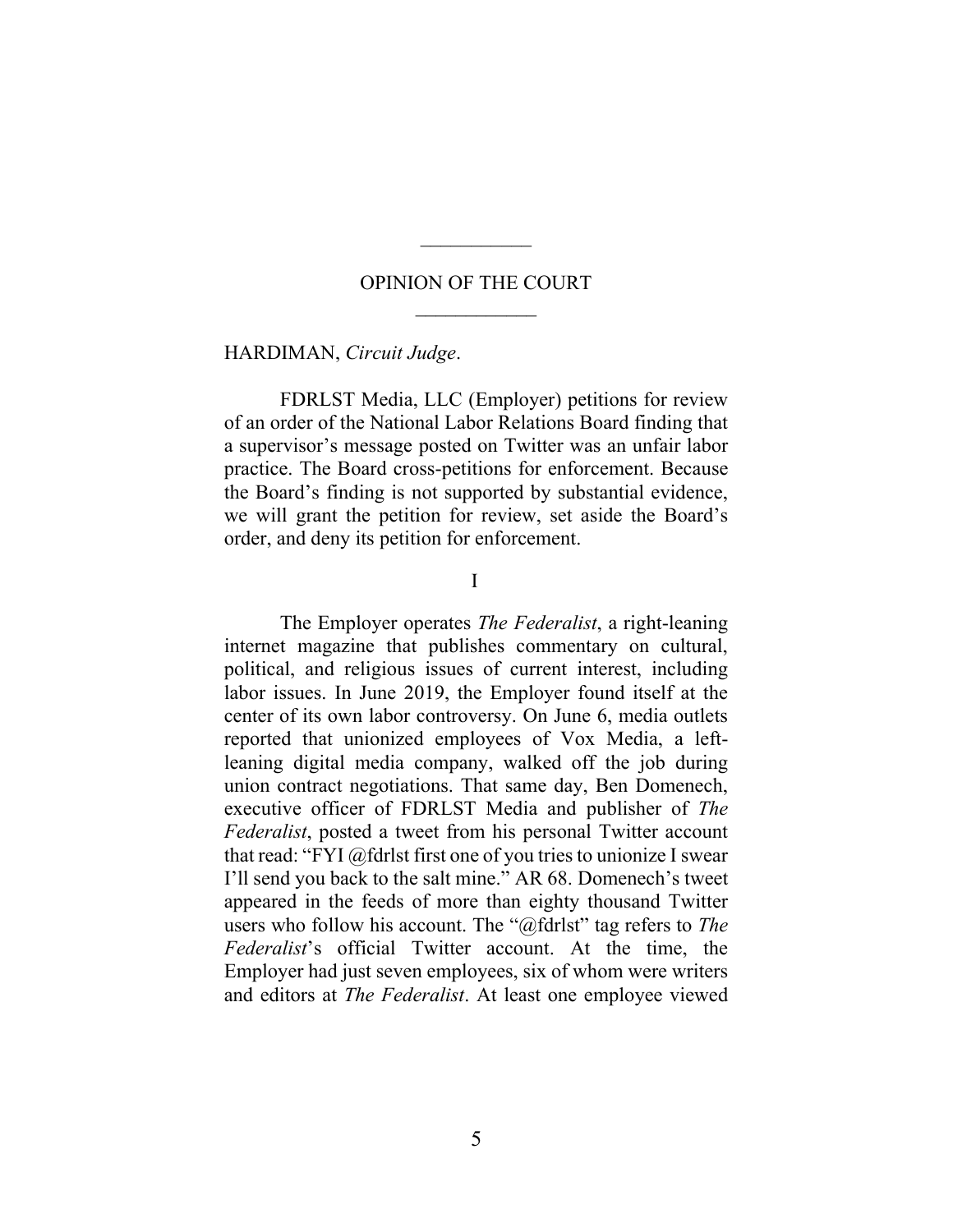the tweet, but the record does not show that any employee expressed concern over its message.

The following day, Joel Fleming, a Massachusetts resident with no connection to FDRLST Media, filed an unfair labor practice charge with the Board's New York Region. The charge alleged that Domenech's tweet violated Section 8(a)(1) of the National Labor Relations Act of 1935 (NLRA or Act) and listed an Illinois address for the Employer, even though it is a Delaware limited liability corporation with a Washington, D.C. office.

Based on the charge, the Director of the NLRB's New York Region issued an unfair labor practice complaint against the Employer. The complaint alleged that Domenech's tweet "threatened employees with reprisals and implicitly threatened employees with loss of their jobs if they formed or supported a union." AR 44. The Employer moved to dismiss the complaint for lack of subject matter jurisdiction, lack of personal jurisdiction, and improper venue. While observing that its "case could conceivably be transferred to" the Board's Baltimore Region, the Employer "t[ook] no position . . . on the propriety of the complaint being transferred." AR 183. The Board denied the motion.

At a February 2020 hearing before a regional administrative law judge (ALJ) in New York City, the Employer entered what it described as a "special appearance" so it could object to personal jurisdiction. AR 6. The ALJ declined to revisit the Board's jurisdictional ruling and heard arguments on the complaint's merits. The Board's regional counsel presented his case without calling any witnesses and rejected the notion that Domenech's tweet would be understood as a joke. Instead, he pointed to *The Federalist*'s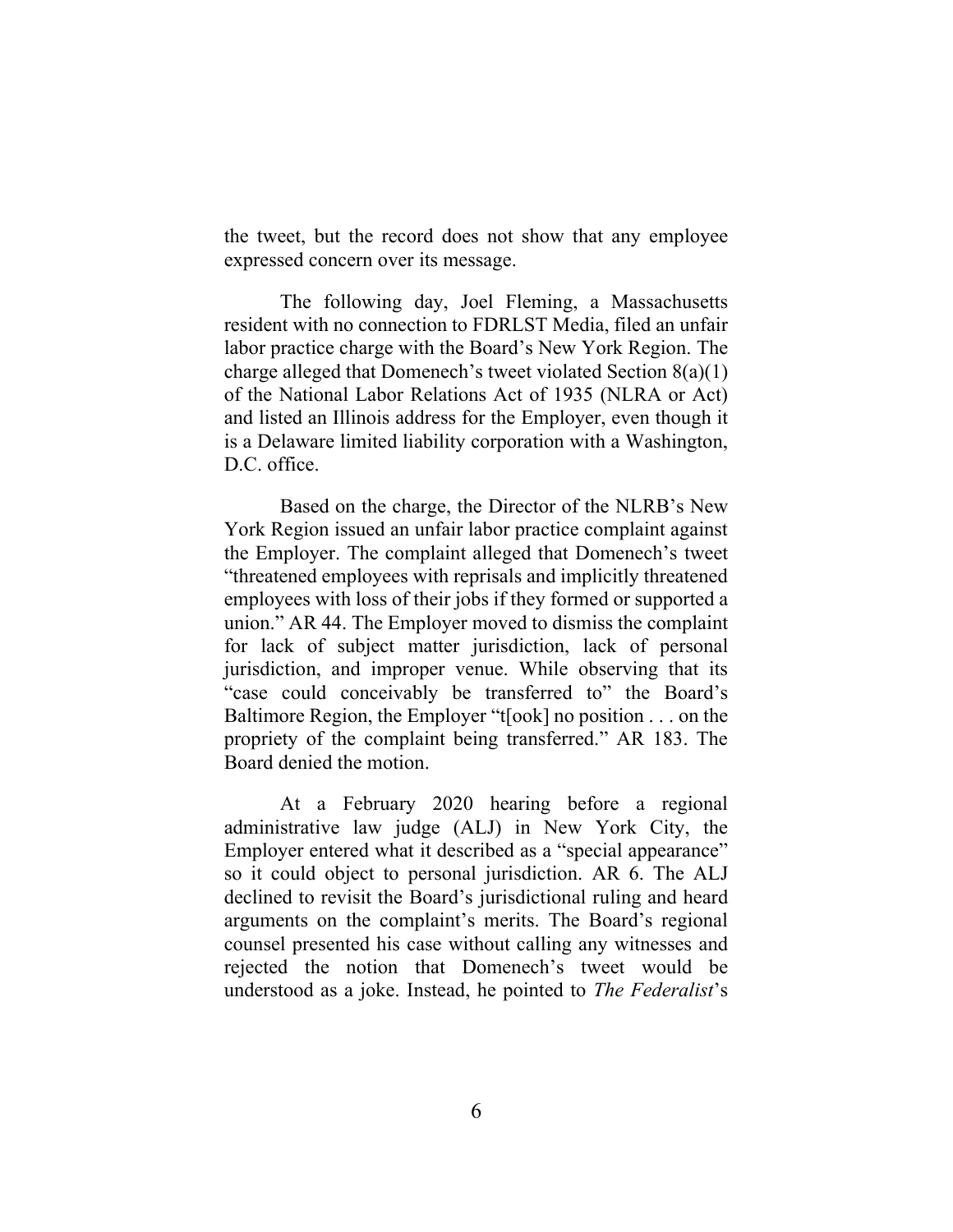editorial content as expressing Domenech's own "anti-union" stance, AR 14, and argued that a reasonable reader could interpret the tweet only as a threat against employee unionization.

The Employer denied the allegation. Citing concerns that calling witnesses would waive its jurisdictional objection, the Employer submitted affidavits from Domenech and two of the six employees he supervised. Domenech's affidavit explained that he intended the tweet as satire, expressing his "personal viewpoint on a contemporary topic of general interest." AR 151. The two employees averred that they viewed the tweet as a funny, satirical expression and did not perceive it to threaten any protected workplace activity. The ALJ admitted the affidavits into evidence over the regional counsel's objections.

The ALJ concluded that the tweet violated Section 8(a)(1) of the NLRA. *See FDRLST Media, LLC & Joel Fleming*, 370 N.L.R.B. No. 49, at 5–6 (Nov. 24, 2020). Observing that "salt mine" was an idiom "most often used to refer to tedious and laborious work," the ALJ determined that "a reasonable interpretation of the expression meant that working conditions would worsen or employee benefits would be jeopardized if employees attempted to unionize." *Id.* at 5. Concluding that the opening "FYI @fdrlst" "clearly directed [the tweet] to the employees of FDRLST Media and not to the general public," the ALJ found that the tweet was "an obvious threat," which, in "the totality of the circumstances . . . had no other purpose except to threaten the FDRLST Media employees with unspecified reprisal." *Id*.

The ALJ gave little weight to the employee affidavits and rejected Domenech's claim that his tweet was satire, since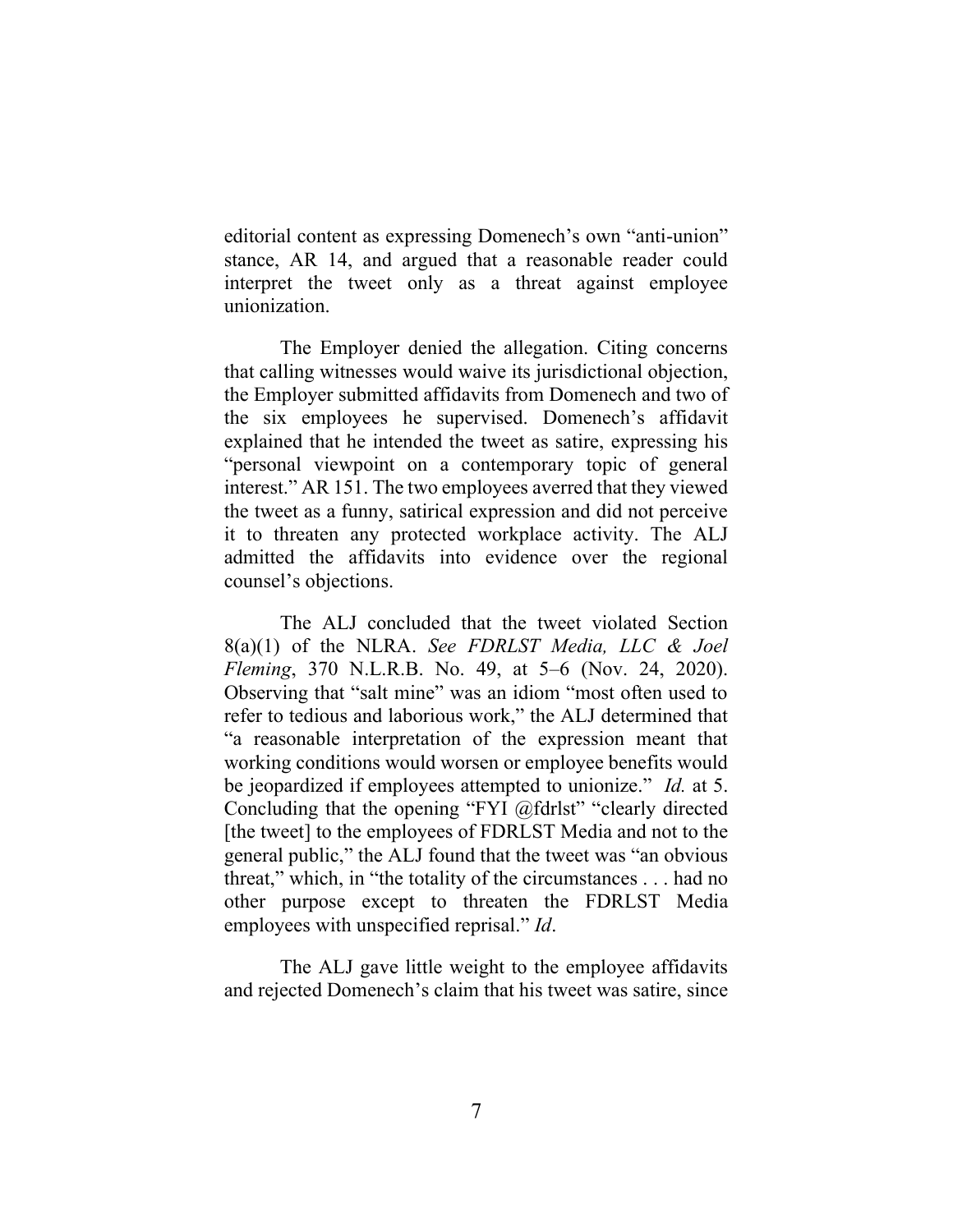"threats allegedly made in a joking manner [still] violate the" Act. *Id.* The ALJ also found the tweet's timing—which came on the heels of the Vox Media walkout—to be "significant," because it expressed Domenech's displeasure with the actions of unionized Vox employees. *Id.*

The Board affirmed the ALJ's decision and order with several modifications. *Id.* at 1. In adopting the ALJ's conclusion that the tweet was a prohibited threat, the Board disclaimed any reliance on *The Federalist*'s "anti-union" editorials or the tweet's temporal proximity to the Vox Media walkout, since there was no record evidence that FDRLST Media employees were aware of either. The Board also concluded that the ALJ erred in admitting the affidavits without establishing that Domenech and the two employees were unavailable to testify. But the Board found that error harmless, stating that employer intent and subjective employee perception were "irrelevant" to its inquiry. *Id.* at 1 n.3. In addition to entering the cease-and-desist order recommended by the ALJ, the Board ordered the Company to direct Domenech to delete his tweet.

The Employer petitioned for review of the Board's decision and order; the Board cross-petitioned for enforcement. $1$ 

<sup>&</sup>lt;sup>1</sup> Because FDRLST Media is a Delaware corporation, we have jurisdiction over the petition for review and cross-petition for enforcement under 29 U.S.C. §§ 160(f) and 160(e), respectively.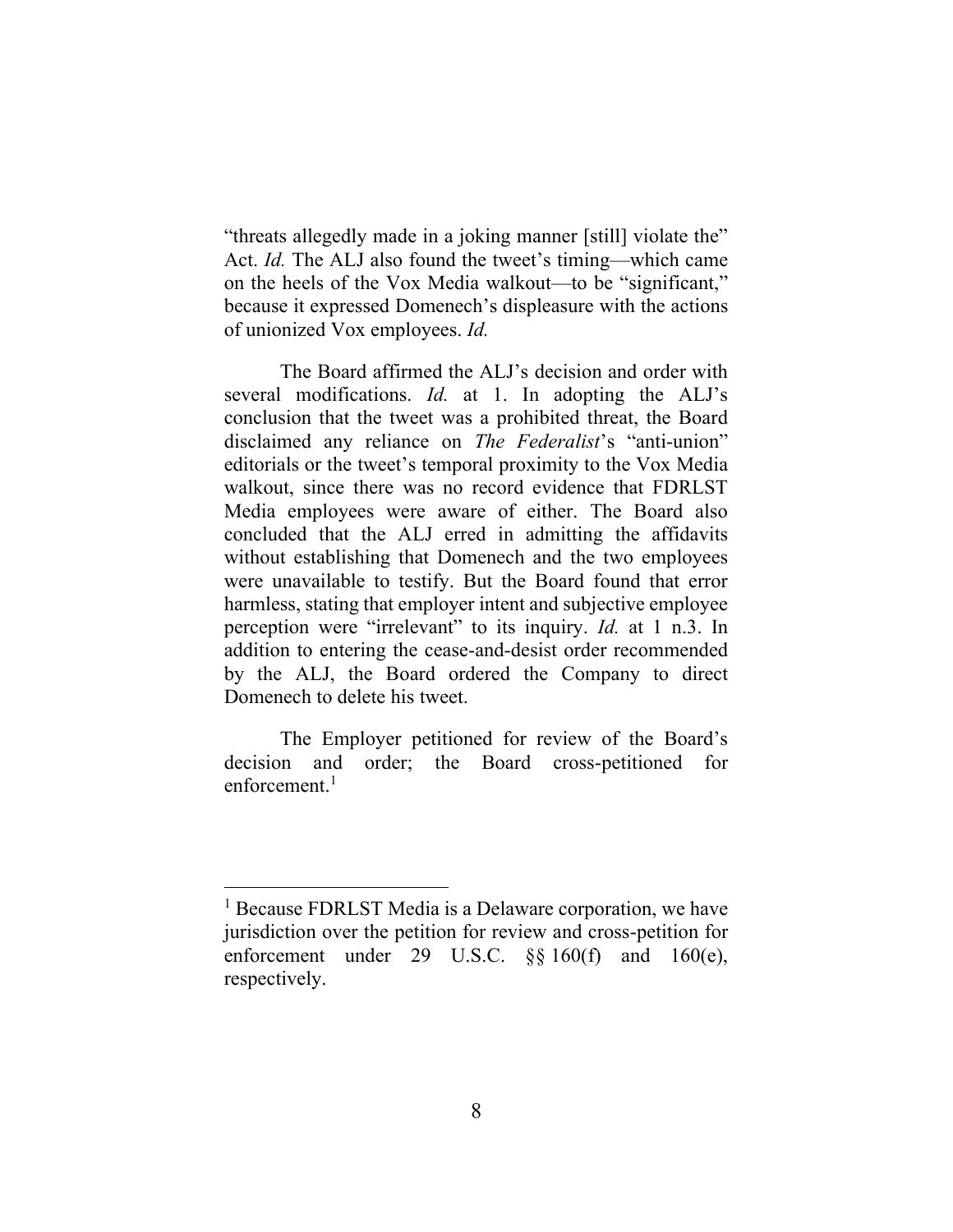The Employer first argues that the Board lacks authority to issue a complaint based on a charge filed by a person who was not "aggrieved" by the alleged unfair labor practice. We disagree. Controlling precedent and the plain language of the Act affirm that the Board acted within its statutory authority when it issued a complaint based on Fleming's charge.

A

The NLRA empowers the Board "to prevent any person from engaging in any unfair labor practice." 29 U.S.C. § 160(a). To that end, the Act grants the Board broad authority to issue unfair labor practice complaints, conduct hearings, subpoena witnesses, make findings, and order remedial actions. *Id.* §§ 160(b)–(c), 161.

The first sentence of Section 10(b) of the Act explains the circumstances under which the Board can issue an unfair labor practice complaint. As originally enacted in 1935, that sentence reads:

> Whenever it is charged that any person has engaged in or is engaging in any such unfair labor practice, the Board, or any agent or agency designated by the Board for such purposes, shall have power to issue and cause to be served upon such person a complaint stating the charges in that respect, and containing a notice of hearing before the Board or a member thereof, or before a designated agent or agency, at a place therein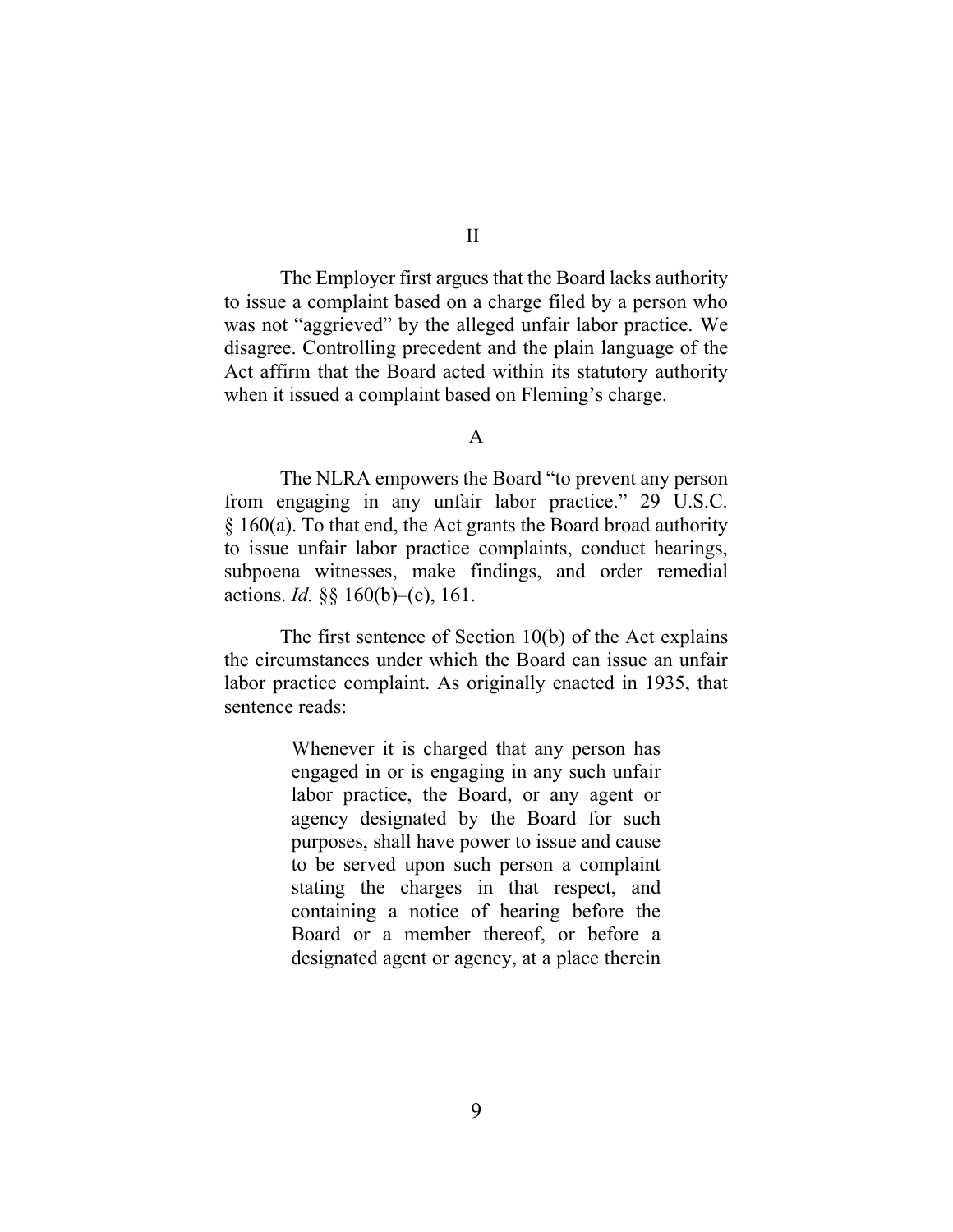fixed, not less than five days after the serving of said complaint.

NLRA, ch. 372, § 10(b), 49 Stat. 449, 453 (1935) (codified as amended at 29 U.S.C. § 160(b)). In 1947, Congress amended the statute to its present form, adding this proviso to the end of Section 10(b)'s first sentence:

> *Provided*, That no complaint shall issue based upon any unfair labor practice occurring more than six months prior to the filing of the charge with the Board and the service of a copy thereof upon the person against whom such charge is made, unless the person aggrieved thereby was prevented from filing such charge by reason of service in the armed forces, in which event the six-month period shall be computed from the day of his discharge.

Labor Mgmt. Relations Act, ch. 120, sec. 101, § 10(b), 61 Stat. 136, 146 (1947).

The opening phrase of Section  $10(b)$ —"[w]henever it is charged"—says nothing about *who* may file a charge. Since its enactment, the Board has interpreted the Act to permit "[a]ny person" to file a charge. 29 C.F.R. § 102.9 ("Any person may file a charge alleging that any person has engaged in or is engaging in any unfair labor practice affecting commerce."); *see Gen. Furniture Mfg. Co.*, 26 N.L.R.B. 74, 76 n.3 (1940) ("The Board has provided in its Rules and Regulations that 'a charge that any person has engaged in . . . unfair labor practices . . . may be made by any person or labor organization.'"). According to the Board, the charge's "function" is to call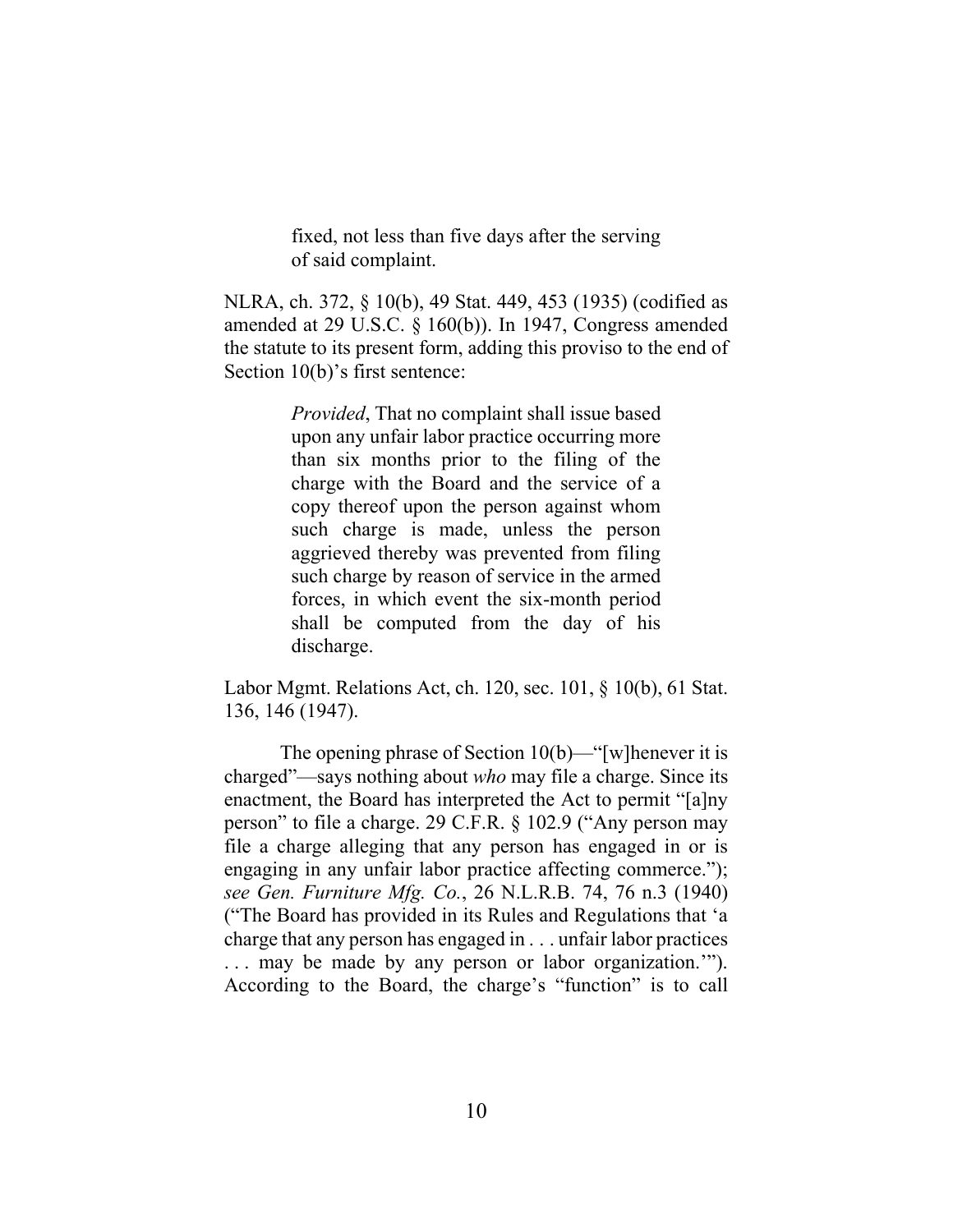attention "to the fact that certain unfair labor practices are alleged to have been committed. A charge is merely the means whereby action on the part of the Board is instituted and is not a formal pleading filed by a party to the proceeding." *Gen. Furniture Mfg.*, 26 N.L.R.B. at 76 n.3.

B

The Employer contends the Board's "any person" rule violates Section 10(b). But that contention is foreclosed by our caselaw. "This court previously has upheld the validity of the Board's ['any person'] rule." *NLRB v. Local No. 42, International Association of Heat & Frost Insulators*, 469 F.2d 163, 165 (3d Cir. 1972) (per curiam) (citing *NLRB v. Television & Radio Broadcast Studio Employees, Local 804*, 315 F.2d 398 (3d Cir. 1963)). In doing so, we rejected the very same argument the Employer makes here—namely, that "the Board rule which grants standing to 'any party' exceeds the statutory grant and is invalid" because "the Act grants standing only to an 'aggrieved party.'" *Id.*

We first affirmed the validity of the Board's rule nearly sixty years ago in *Television & Radio Broadcast Studio Employees, Local 804*, 315 F.2d at 400–01. In that case, we concluded the Board had authority to issue a complaint against a union based on a charge filed by a company, even though the company's employees—not the company, itself—were harmed by the union's alleged unfair practice. *Id.* at 401.

In doing so, we cited the Supreme Court's interpretation of Section 10(b) in *NLRB v. Indiana & Michigan Electric Co.*, 318 U.S. 9, 17–18 (1943). *Television & Radio Broadcast Studio Employees, Local 804*, 315 F.2d at 401. The Supreme Court decided *Indiana & Michigan Electric* within a decade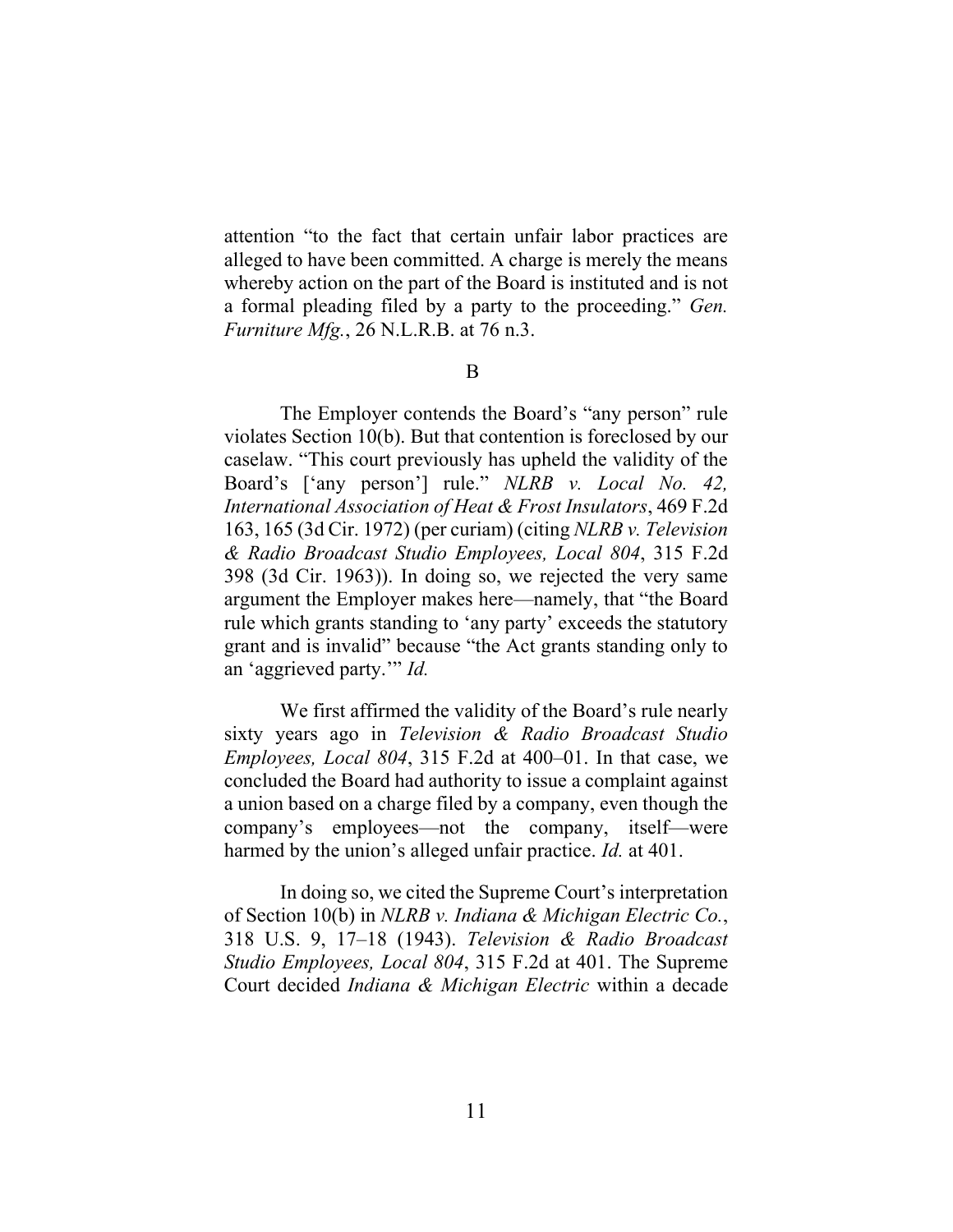after the Act's passage and rejected a challenge to the Board's jurisdiction analogous to the one the Employer makes here. 318 U.S. at 17–18. In that case, an employer argued that the Board lacked authority to consider a charge, allegedly filed in bad faith, by a union that had engaged in misconduct. *Id.* at 16– 17. The Court's reasoning tracked the Board's justification for its "any person" rule, observing that "[t]he charge is not proof" and "does not even serve the purpose of a pleading." *Id.* at 18. Because the charge "merely sets in motion the machinery of an inquiry," the Court concluded that even the "[d]ubious character, evil or unlawful motives, or bad faith" of a charging party "cannot deprive the Board of its jurisdiction to conduct the inquiry." *Id*.

In explaining its decision, the Supreme Court described the scope of Section 10(b), which did not yet include the timelimitation proviso. The Court observed that the Act "requires a charge before the Board may issue a complaint, but *omits any requirement that the charge be filed by a labor organization or an employee*." *Id.* at 17 (emphasis added). The Court described the charging party as an "informer" and cited legislative history indicating that even a "stranger to the labor contract" could file a charge, since "it was often not prudent for the workman himself to make a complaint against his employer." *Id*. at 17– 18 (citing *Hearings on S. 1958 Before the S. Comm. on Educ. and Labor*, 74th Cong. 430–32 (1935)).

Four years after the Court decided *Indiana & Michigan Electric*, Congress added the time-limitation for filing charges, with its "person aggrieved" exception for those serving in the armed forces. Labor Mgmt. Relations Act § 10(b). But Congress left Section 10(b)'s original charging clause undisturbed. Since then, the Court has repeatedly given effect to the Board's "any person" rule, affirming the Board's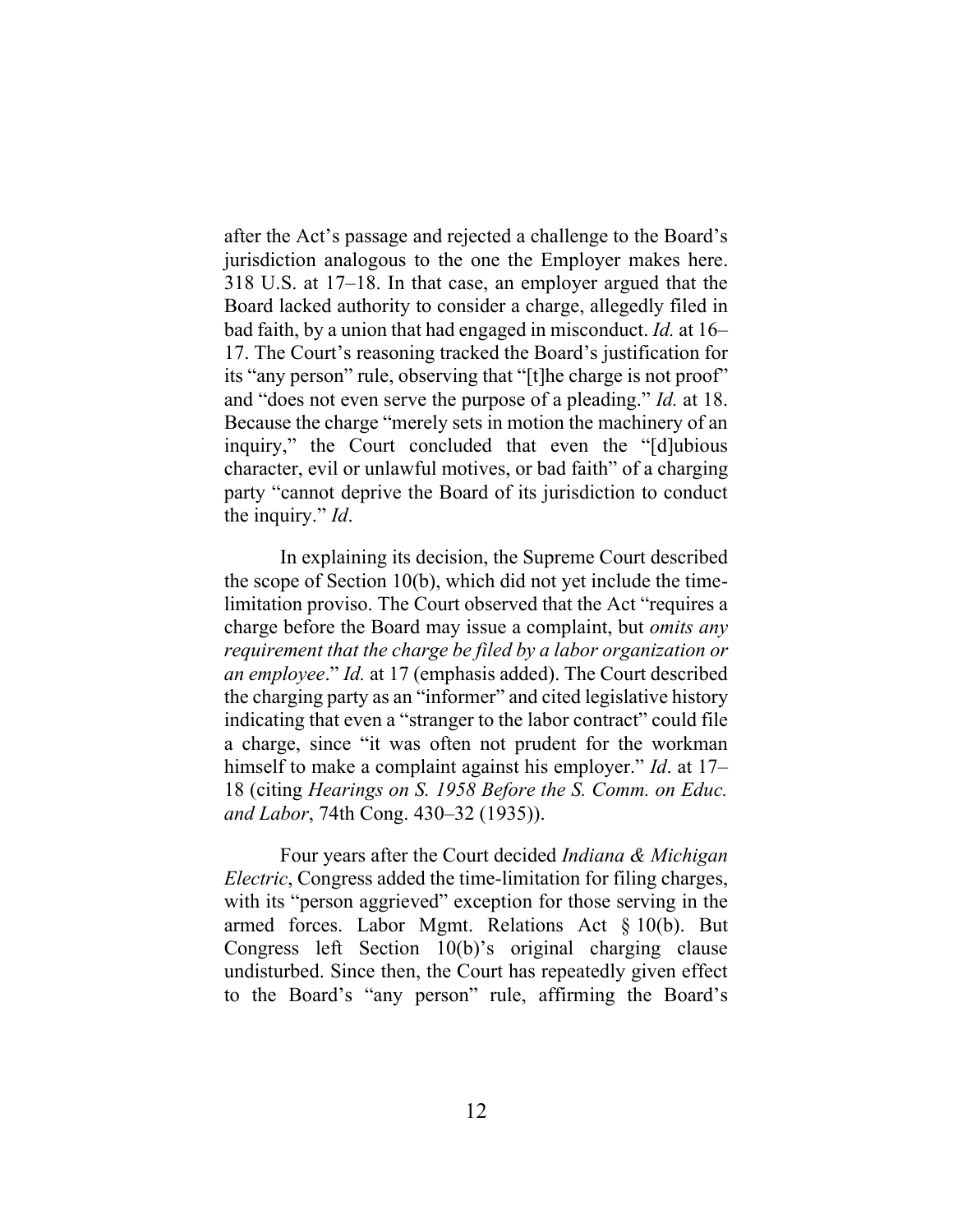authority to act on charges filed by parties outside the labor relationship. *See, e.g.*, *Plumbers, Steamfitters, Refrigeration, Petroleum Fitters, & Apprentices of Local 298 v. Cnty. of Door*, 359 U.S. 354, 358 (1959) (Board had authority to consider charge filed by county against union that picketed its contractor's use of non-union labor); *Local Union No. 25 of International Brotherhood of Teamsters v. N.Y., New Haven, & Hartford R.R. Co.*, 350 U.S. 155, 160–61 (1956) (Board had authority to consider charge filed by railroad against truckers' union that interfered with its trailer transport). Critically for our purposes, the Court has done so without inquiring whether the charging party was actually aggrieved.

Over the last seventy years, we and our sister courts have faithfully followed the Supreme Court's example and upheld the Board's authority to act on charges filed by "any person," without requiring a charging party to show how it was aggrieved by the alleged unfair labor practice. *See, e.g.*, *Local No. 42, International Association of Heat & Frost Insulators*, 469 F.2d at 164–65 (rejecting union's claim that only an "aggrieved party" has standing to file charge under the Act); *Elec. Contractors, Inc. v. NLRB*, 245 F.3d 109, 121 (2d Cir. 2001) ("[T]he Supreme Court long ago made clear that the identity of the charging party is irrelevant to a determination of whether the Board has jurisdiction."); *S. Furniture Mfg. Co. v. NLRB*, 194 F.2d 59, 61 (5th Cir. 1952) ("There is no requirement that [a charge] be filed by a labor organization, by the discharged employee, or even by any employee. Strangers to the labor contract are permitted to make the charge."); *NLRB v. Gen. Shoe Corp.*, 192 F.2d 504, 505 (6th Cir. 1951) (concluding that whether union filing charge had any members employed by company was "immaterial" to Board's jurisdiction over the charge); *NLRB v. Chauffeurs, Teamsters*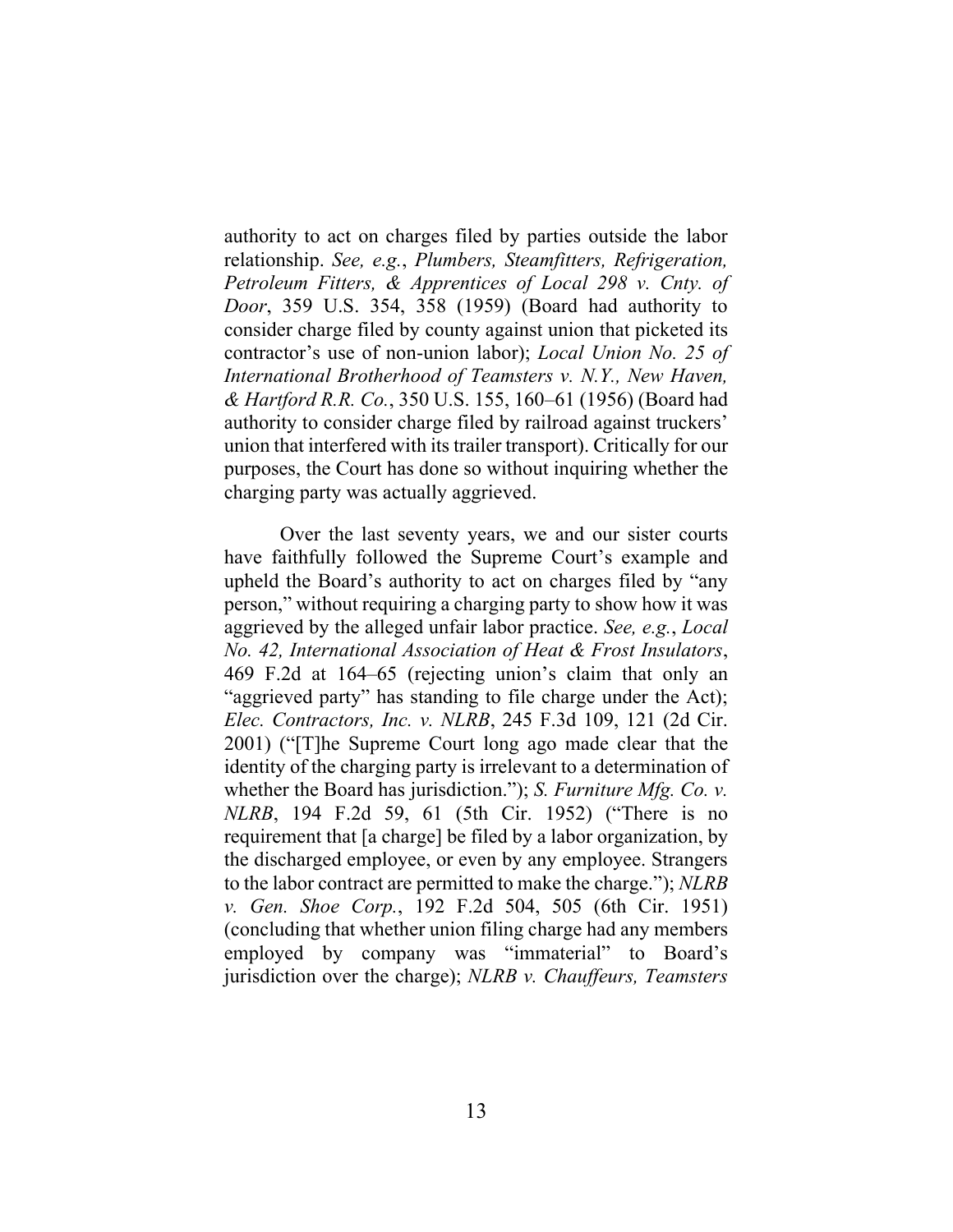*& Helpers Local 364*, 274 F.2d 19, 25 (7th Cir. 1960) ("The Act does not place such restrictions on the charging party, but provides, Section 10(b), 'Whenever it is charged,' the Board shall have power to investigate, etc. Anyone may file a charge."); *NLRB v. Stationary Engineers, Local 39*, 746 F.2d 530, 532 n.1 (9th Cir. 1984) (stating that an employee could file a charge, even though he was not actually fined by the union); *Raymond Interior Sys., Inc. v. NLRB*, 812 F.3d 168, 178 (D.C. Cir. 2016) ("Any person may file an unfair labor practice charge with the Board."). The Employer's interpretation of Section 10(b), which would require a person filing a charge to prove he was aggrieved, contravenes this chorus of precedent.<sup>2</sup>

<sup>2</sup> Our concurring colleague would jettison controlling precedent interpreting Section 10(b) in favor of his own textual analysis. But only the Supreme Court has the power to overturn *Indiana & Michigan Electric*. *See Agostini v. Felton*, 521 U.S. 203, 237 (1997). And the fact that *Indiana & Michigan Electric* was decided before the statute was amended does not carry the day because our Court applied that same reasoning in *Television & Radio Broadcast Studio Employees, Local 804*  and *Local No. 42, International Association of Heat & Frost Insulators*, both of which were decided well after the statute was amended. In addition, the concurrence's reliance on dissenting and concurring opinions from courts outside the Third Circuit is as telling as it is unavailing. Regardless of the persuasive force of such opinions, we are bound by our own precedents unless and until this Court, sitting en banc, alters them. Third Cir. I.O.P. 9.1; *see Joyce v. Maersk Line, Ltd.*, 876 F.3d 502, 508 (3d Cir. 2017).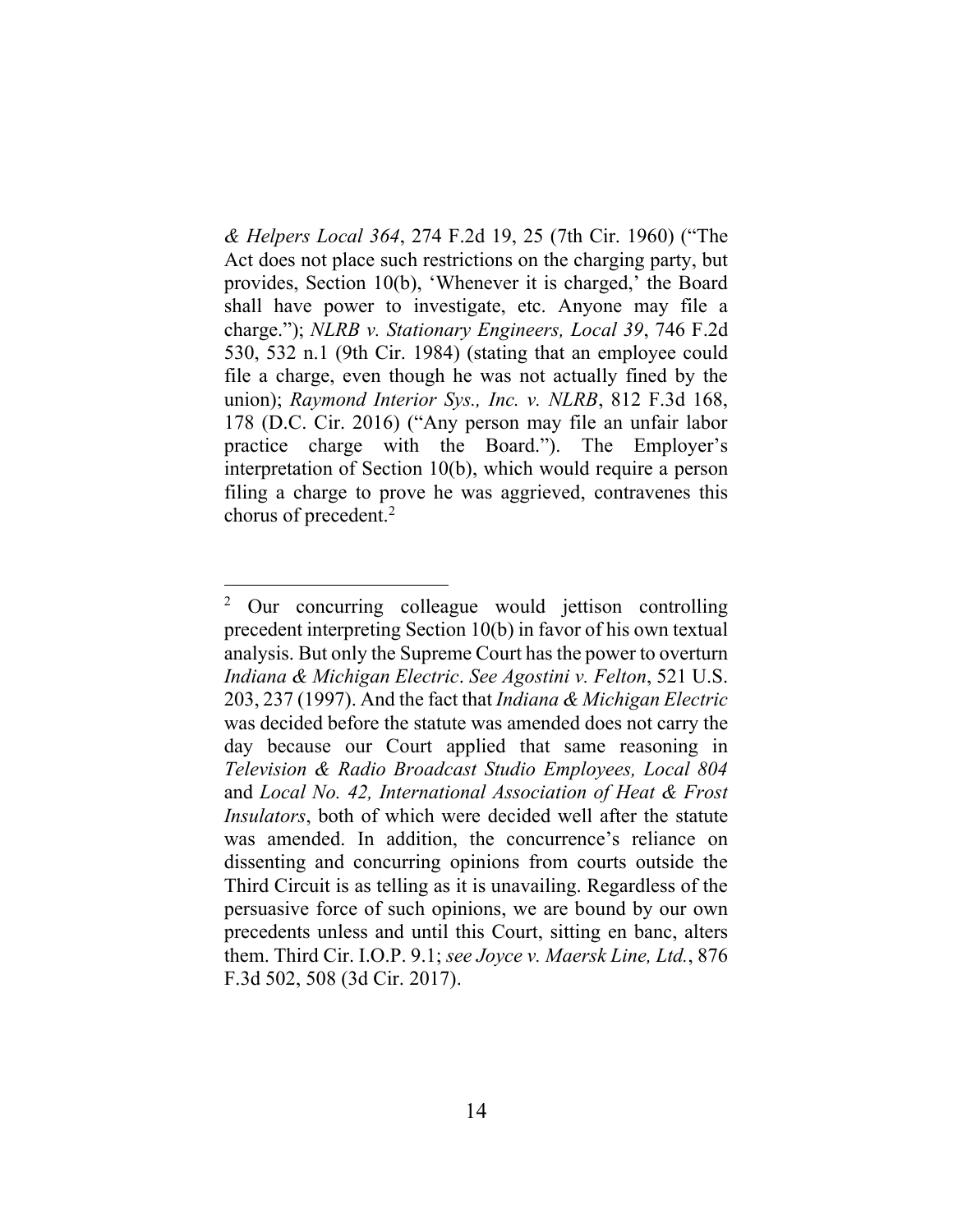Moreover, the Employer's attempted restriction on the Board's authority is inconsistent with how the Act operates. As the Supreme Court explained in *Indiana & Michigan Electric*, the charge "merely sets in motion the machinery of an inquiry." 318 U.S. at 18. The charging party serves as an "informer" and need not demonstrate any personal injury to file a charge. *Id.* Like a witness to a crime who can file a police report, a "stranger to the labor contract" who witnesses an unfair labor practice can file a charge with the Board. *Id.* at 17–18. The Board thus had authority to act on Fleming's charge, even if Fleming was not personally aggrieved by Domenech's tweet.

Contrary to the Employer's assertion, our decision to affirm the Board's "any person" rule does not "distort[] the legislative scheme" by "[a]llowing any random person to subject a company to a government-directed and funded unfair-labor-practice action." FDRLST Media Br. 17. Not every filed charge leads to an unfair labor practice complaint. "The Board has wide discretion in the issue of complaints. . . . It is not required by the statute to move on every charge; it is merely enabled to do so." *Ind. & Mich. Elec. Co.*, 318 U.S. at 18. Where a charge is baseless or made in bad faith, the Board can—and should—refrain from issuing, or dismiss, a complaint. *See id*. at 18–19.

 $\mathcal{C}$ 

Against decades of contrary precedent, the Employer argues that the text of Section 10(b) reveals Congress's intent to allow only "persons aggrieved" by the alleged unfair labor practice to file charges. *See* 29 U.S.C. § 160(b). "[E]very exercise of statutory interpretation begins with an examination of the plain language of the statute." *Register v. PNC Fin. Servs. Grp., Inc.*, 477 F.3d 56, 67 (3d Cir. 2007) (quoting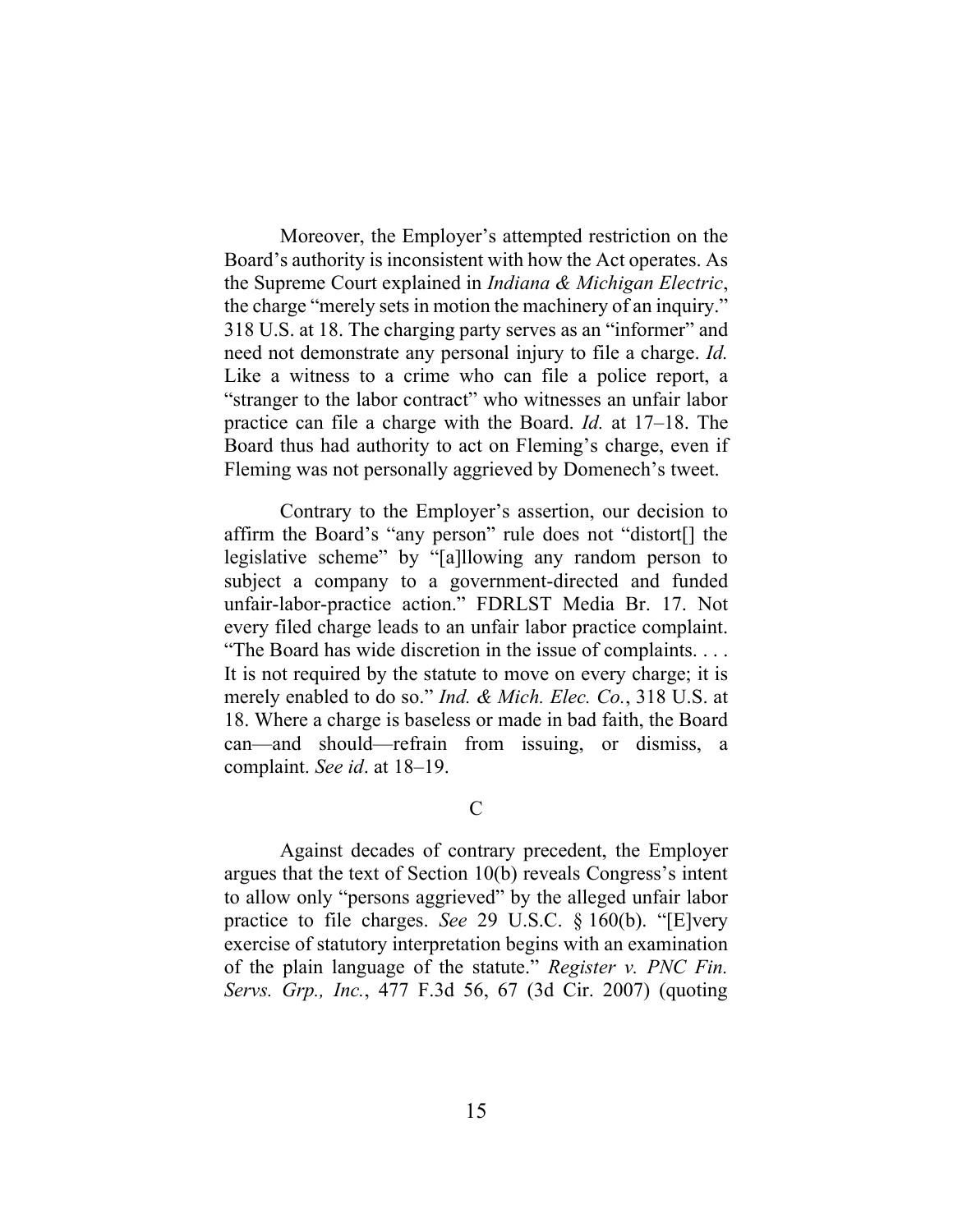*Rosenberg v. XM Ventures*, 274 F.3d 137, 141 (3d Cir. 2001)). And "[t]he words of a statute are not to be lightly jettisoned by courts looking to impose their own logic on a statutory scheme." *In re Visteon Corp.*, 612 F.3d 210, 219 (3d Cir. 2010). While Congress could have imposed the limitation the Employer suggests, the statute's plain language and structure show that it did not do so.

The first clause of Section 10(b) establishes a general charging rule: the Board may issue a complaint "[w]henever it is charged that any person has engaged in any . . . unfair labor practice." 29 U.S.C. § 160(b). This clause, written in the passive voice, places no restrictions on who may file an actionable charge.

The subsequent proviso of Section 10(b) imposes a time limitation on that charging rule: the Board can issue a complaint only if the alleged unfair labor practice occurred no "more than six months prior to the filing of the charge with the Board." *Id*. The proviso includes a narrow exception to that time limitation, granting an extension if the "person aggrieved" by the alleged unfair labor practice could not timely file a charge because of military service. *Id.* Based on the statute's plain language and structure, the most natural reading is that the "person aggrieved" limitation applies only to the proviso's time-limitation exception, not to the general charging rule (which places no restrictions on the charging party). Neither the Employer nor our concurring colleague persuasively explains why a restriction contained in an exception to the proviso's time-limitation should be read to apply to the general rule.

The natural reading of the statute makes practical sense, as well. Placing a time limitation on filing an actionable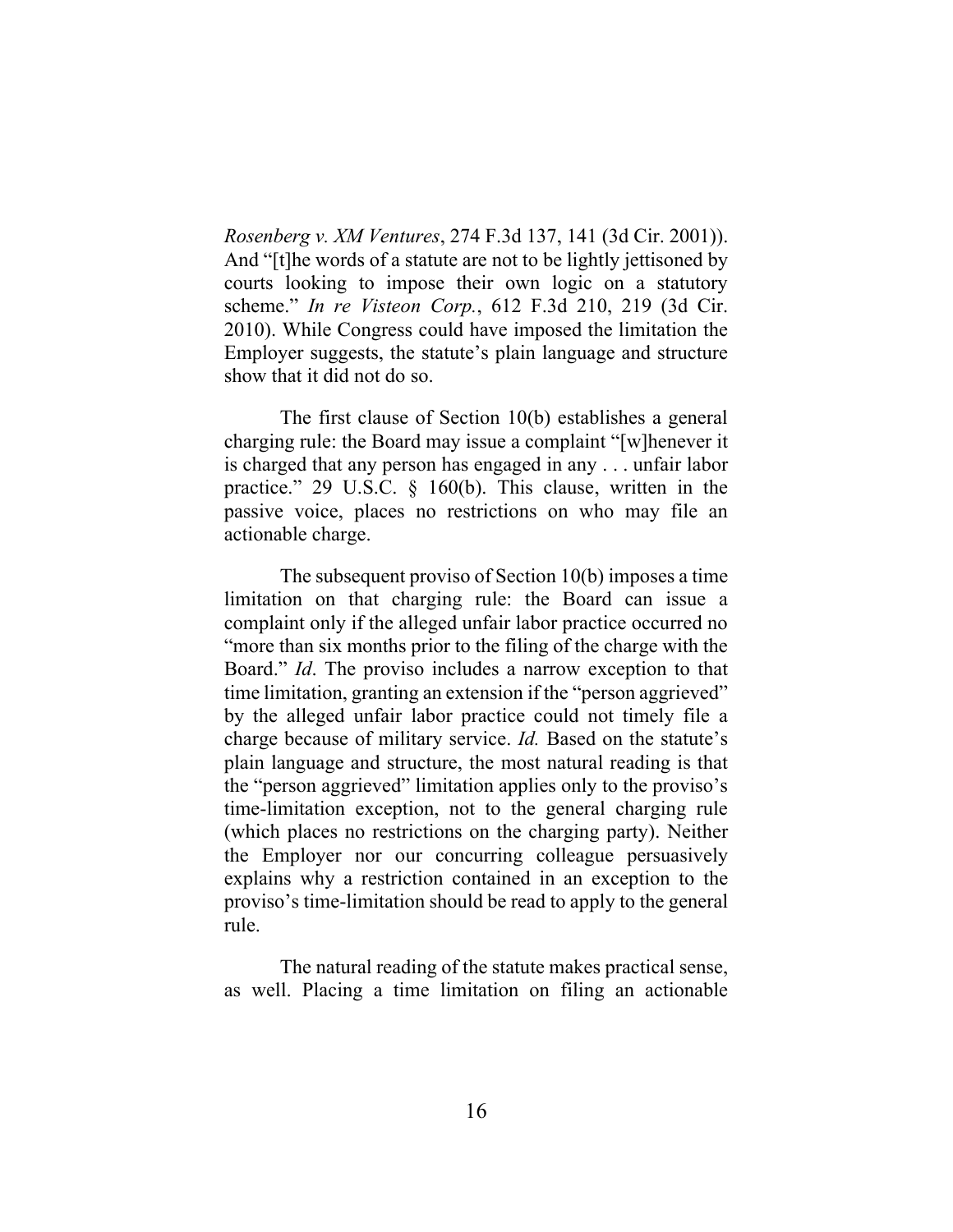charge—with a narrow exception for members of the armed services who were subject to an unfair labor practice represents a reasonable trade-off between achieving "repose and stability in labor relations" and acknowledging the difficulty of reporting a charge while on military duty, Board Br. 41, which was a particularly relevant concern when the statute was amended in 1947, right after World War  $II<sup>3</sup>$ .

The Employer's arguments based on judicial doctrines of standing and zone-of-interests are no more persuasive. "The Board is not a court; it is not even a labor court; it is an administrative agency charged by Congress with the enforcement and administration of the federal labor laws." *Shepard v. NLRB*, 459 U.S. 344, 351 (1983). "[I]t is well settled that there are wide differences between administrative agencies and courts." *Id*. (citations omitted). Agencies "are not constrained by Article III of the Constitution; nor are they governed by judicially-created standing doctrines restricting access to the federal courts," including the zone-of-interests test. *Envirocare of Utah, Inc. v. Nuclear Regul. Comm'n*, 194 F.3d 72, 74–75 (D.C. Cir. 1999). So long as the Board acts within its statutory authority, standing analysis is irrelevant to the question of who can file an actionable charge. *See id.* at 75.

<sup>&</sup>lt;sup>3</sup> Even if we could disregard binding caselaw and thought Section 10(b) was silent as to who can file an unfair labor practice charge, the Employer's interpretation would not prevail because, as we explained, the Board's "any person" rule is a permissible construction of the Act. *See Chevron, U.S.A., Inc. v. Nat. Res. Def. Council, Inc.*, 467 U.S. 837, 843– 44 (1984).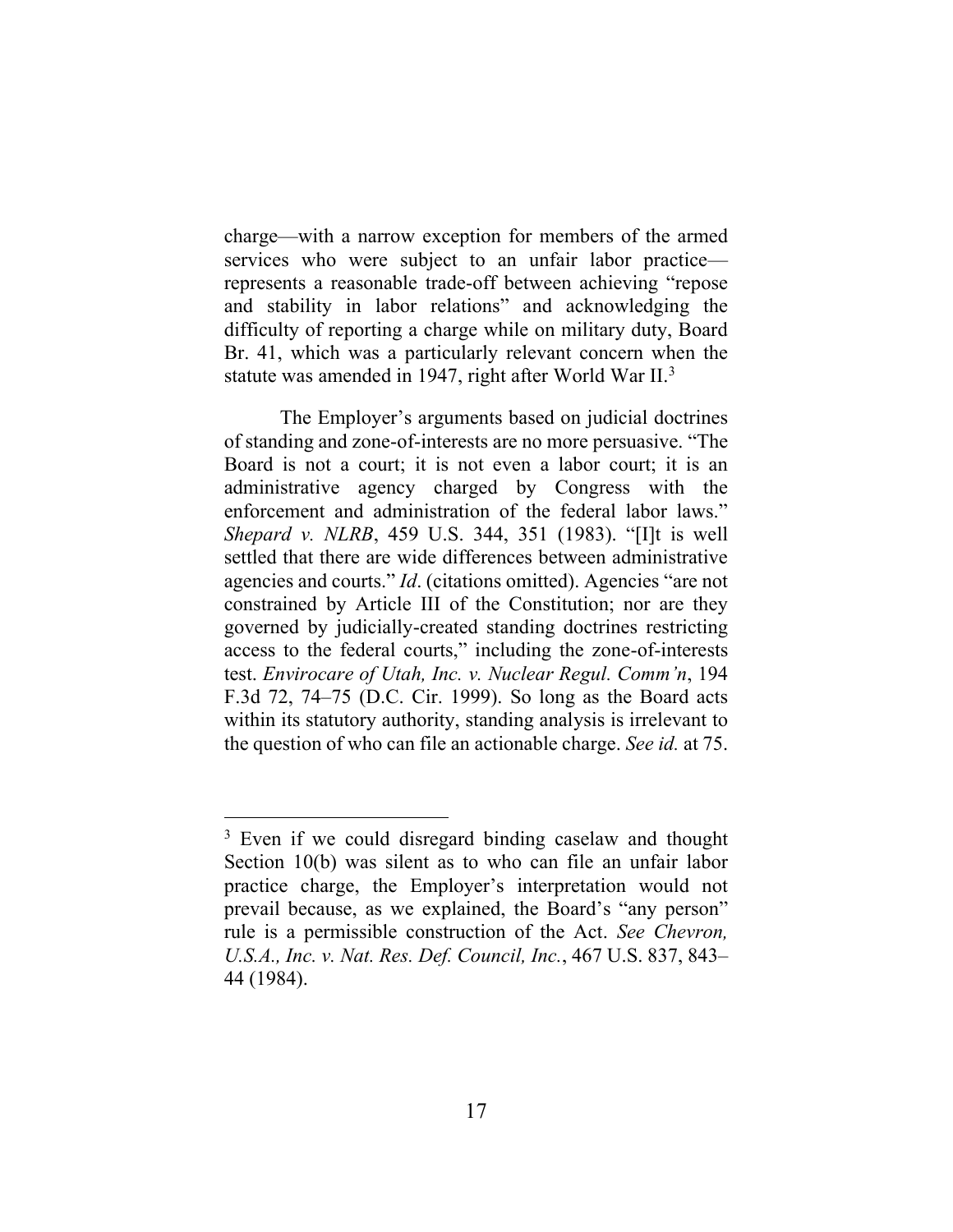The NLRA is remarkably broad in scope and power. Its jurisdictional provision, written in the passive voice, places no limits on who may file a charge. The Supreme Court has recognized—and has done nothing to cabin—this capacious authority. So the circuit courts of appeals (including this one) have consistently upheld the Board's rule that "any person" may precipitate an unfair labor practice investigation. Unfortunate as it may be, the Act as written and interpreted empowers a politically-motivated busybody as much as a concerned employee or civic-minded whistleblower.

We reaffirm today that Section 10(b) places no limitations on who may file an actionable unfair labor practice charge. So the Board had statutory authority to address Fleming's charge.

#### III

The Employer also argues that the Board's New York Region lacked personal jurisdiction over the company and that its New York proceedings violated due process. We disagree with both arguments.

## A

"[T]here is a significant difference between the concept of 'jurisdiction' in the judicial context and in the administrative context." *1621 Route 22 W. Operating Co. v. NLRB*, 825 F.3d 128, 140 (3d Cir. 2016) (citing *City of Arlington v. FCC*, 569 U.S. 290, 296–97 (2013)). "When agencies are charged with administering congressional statutes, '[b]oth their power to act and how they are to act is authoritatively prescribed by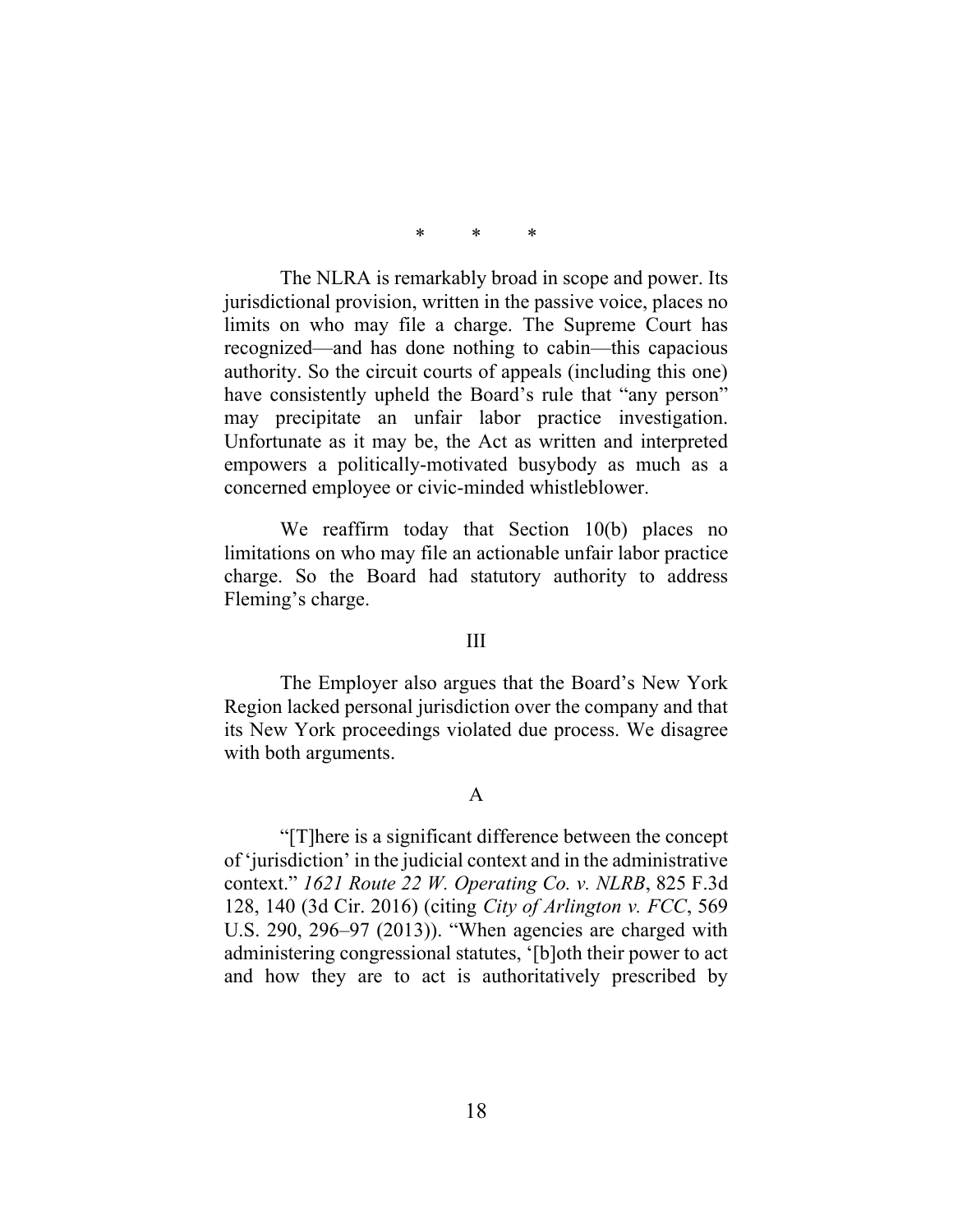Congress.'" *Id*. (alteration in original) (quoting *City of Arlington*, 569 U.S. at 297).

We thus determine the scope of the Board's jurisdiction by interpreting the statute, not by applying the familiar minimum-contacts test that governs an Article III court's personal jurisdiction. Here, "Congress . . . vest[ed] in [the Board] nationwide jurisdiction to adjudicate controversies within the Act's purview." *Local 926, International Union of Operating Engineers v. Jones*, 460 U.S. 669, 681 (1983). The Board's organization into regional offices for administrative convenience does not divest any individual office of the Board's nationwide authority. *See, e.g.*, 29 U.S.C. § 155 ("The Board may, by . . . such agents or agencies as it may designate, prosecute any inquiry necessary to its functions *in any part* of the United States." (emphasis added)); 29 U.S.C. § 161(1) (authorizing the Board or any designee to compel "attendance of witnesses and the production of . . . evidence . . . *from any place* in the United States or any Territory or possession thereof, *at any designated place of hearing*" (emphasis added)).

The Act grants the Board jurisdiction over entities whose operations have at least a de minimis effect on interstate commerce. 29 U.S.C. § 160(a); *NLRB v. Fainblatt*, 306 U.S. 601, 607 (1939). In addition, the Board has adopted discretionary standards, stating it will exercise jurisdiction only over "those cases, which, in its opinion, have a substantial effect on commerce" based on the volume and character of business conducted. Off. of the Gen. Couns., NLRB, *An Outline of Law and Procedure in Representation Cases* § 1- 100 (2017); *see* Off. of the Gen. Couns., NLRB, *National Labor Relations Board Casehandling Manual for Unfair Labor Practice Proceedings* § 11700 (2021). The Employer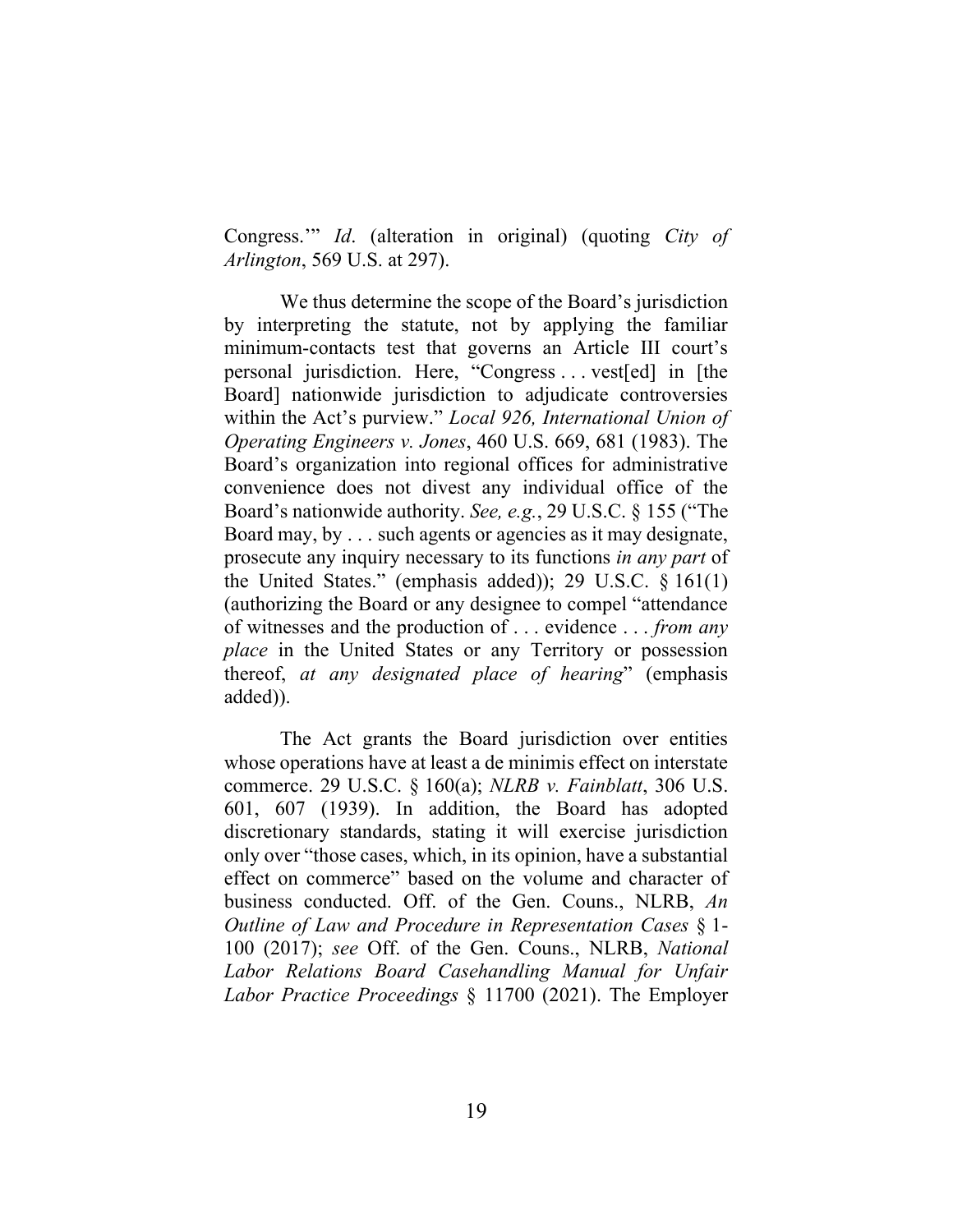stipulated that it meets the Board's statutory and discretionary jurisdictional standards. So the Board, including its New York Region, has jurisdiction over the Employer for unfair labor practice complaints.<sup>4</sup>

B

The Employer argues that even if the Board had jurisdiction, the adjudication in the New York Region violated its right to due process of law. Again, we are unpersuaded.

The Employer is correct that regional proceedings must comport with constitutional requirements, including due process. *Vasquez v. Van Lindt*, 724 F.2d 321, 327 (2d Cir. 1983) (citing *Gibson v. Berryhill*, 411 U.S. 564, 579 (1973)) (Due process "applies to all adjudicatory proceedings before[] . . . administrative agencies."). While general "principles of due process require an agency to follow its own regulations," *Marshall v. Lansing*, 839 F.2d 933, 943 (3d Cir. 1988) (citations omitted), not every regulatory breach is a

<sup>&</sup>lt;sup>4</sup> We also reject the Employer's argument that, because Domenech's tweet was posted from his personal Twitter account, it cannot be attributed to the Employer. Domenech was the executive officer of the Employer and publisher of its internet magazine. In those roles, he met the statutory requirements for a supervisor and agent and sometimes used his personal Twitter account for company purposes—including to promote the Employer's media content. The Employer can thus be held responsible under the Act for Domenech's tweets from his personal account. *See* 29 U.S.C. § 152(1), (13); *NLRB v. Schroeder*, 726 F.2d 967, 970–71 (3d Cir. 1984) (attribution in the labor context is based on traditional agency principles).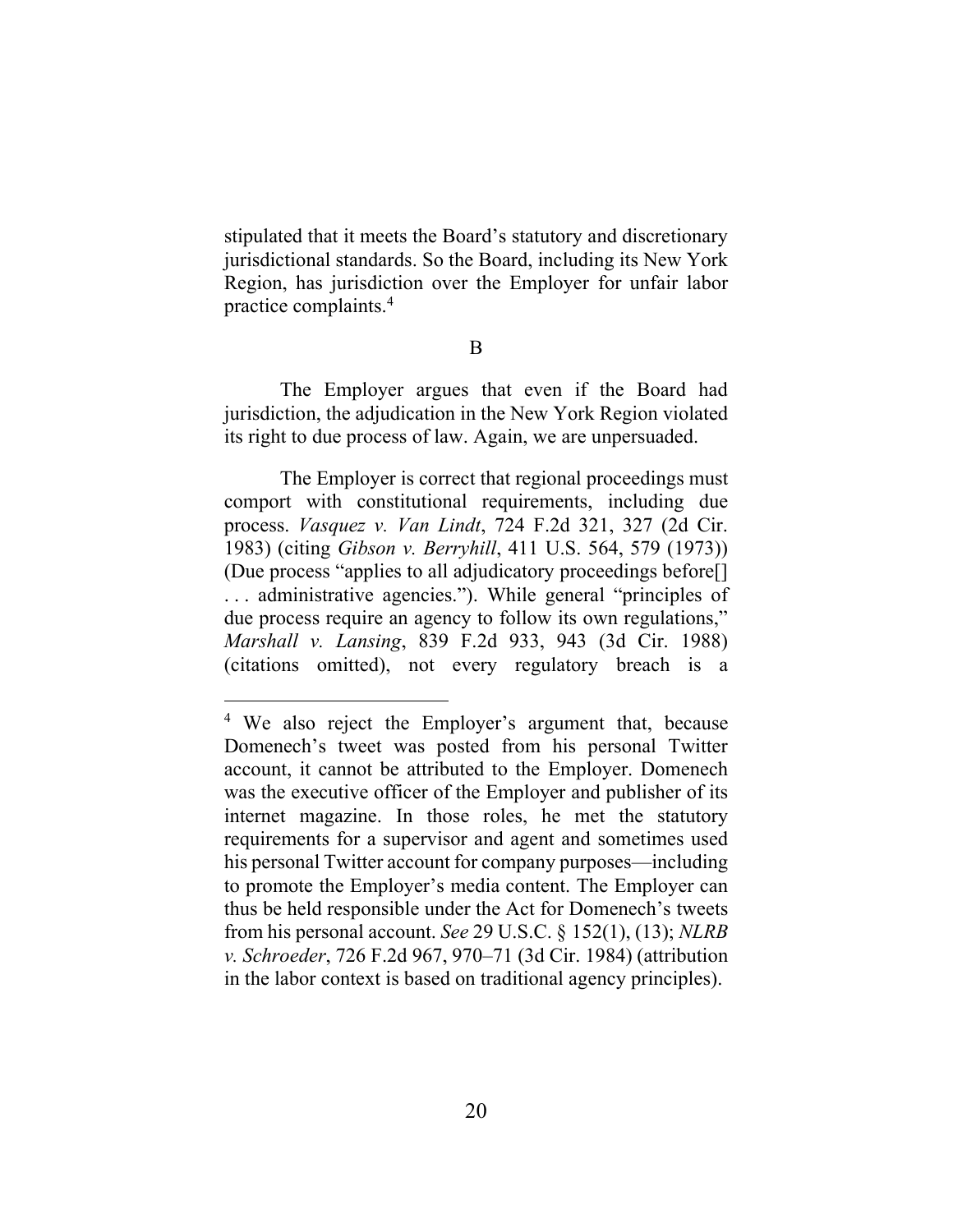constitutional violation. When an agency violates a rule that does not "protect fundamental statutory or constitutional rights," the litigant must also show prejudice to make out a due process claim. *Leslie v. Att'y Gen.*, 611 F.3d 171, 178 (3d Cir. 2010); *Chong v. INS*, 264 F.3d 378, 389 (3d Cir. 2001).

Under Board regulations, "a charge must be filed with the Regional Director for the Region in which the alleged unfair labor practice has occurred or is occurring." 29 C.F.R. § 102.10. The Board's General Counsel, however, has broad authority to transfer charges between Regions as "necessary to effectuate the purposes of the Act or to avoid unnecessary costs or delay," *id.* § 102.33(a), and Regional Directors can, on their "own motion or upon proper cause shown by any other party," change the hearing location, *id.* § 102.16(a).

It is unclear where the Employer's alleged unfair labor practice—an internet tweet—"occurred" for purposes of the Board's filing regulation. But even if the tweet occurred outside the New York Region—so that Fleming's filing violated 29 C.F.R. § 102.10—the Employer has not shown that its due process rights were violated by the New York proceedings.

The Board's charge-filing regulation, 29 C.F.R. § 102.10, does not "protect[] fundamental statutory or constitutional rights." *See Leslie*, 611 F.3d at 180. "[W]here a charge should be filed is essentially a venue matter." *The Earthgrains Co.*, 351 N.L.R.B. 733, 733 n.2 (2007) (citing *Allied Prods. Corp.*, 220 N.L.R.B. 732, 733 (1975)). And venue is a matter of convenience; it does not implicate fundamental constitutional rights. *See* 17 *Moore's Federal Practice* § 110.01 (Matthew Bender 3d ed.). Nor does the Act provide a statutory right to venue. So the Employer must show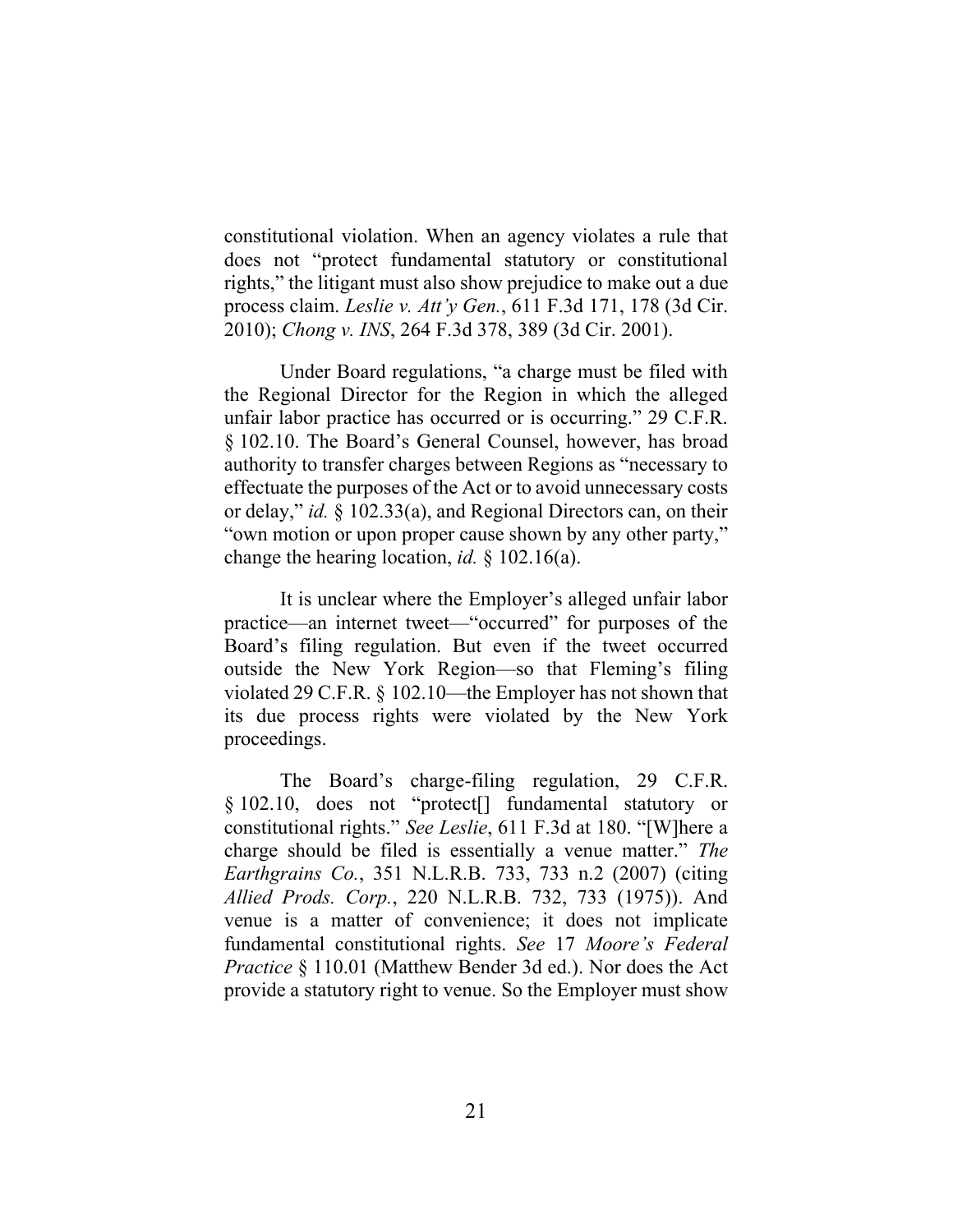it was prejudiced by having to defend against the unfair labor practice complaint in the New York Region to obtain relief on due process grounds.

The Employer has not shown prejudice. It had notice of the complaint's allegations, agreed to the stipulated facts, and had a full and fair opportunity to defend against the allegations on the merits before the ALJ in the New York Region. Therefore, any error by the Board or its regional office in adjudicating the complaint in the New York Region did not result in prejudice that would require reversal of the Board's decision. *See, e.g.*, *NLRB v. Ingredion Inc.*, 930 F.3d 509, 519 (D.C. Cir. 2019) (citation omitted) (finding no reason to reverse the Board's decision where the company "received a 'full and fair opportunity to litigate the matter'" and failed to identify any instance of prejudice).

Even more fundamentally, the Employer never requested a transfer (as permitted by 29 C.F.R. § 102.33(a)) or a relocation (as permitted by 29 C.F.R. § 102.16(a)). Instead, the Employer expressly "t[ook] no position . . . on the propriety of the complaint being transferred to" another Region and pressed its argument for dismissal. AR 183. It may have been preferable for the Board to have transferred the charge or relocated the hearings to a Region with a connection to the Employer, but absent any request for transfer or relocation from the Employer, we cannot say that conducting the hearing "in the Region where the charge originated," in compliance with Board rules, 29 C.F.R. § 101.10, was an abuse of discretion, much less a deprivation of due process. *See Napleton 1050, Inc. v. NLRB*, 976 F.3d 30, 39 (D.C. Cir. 2020).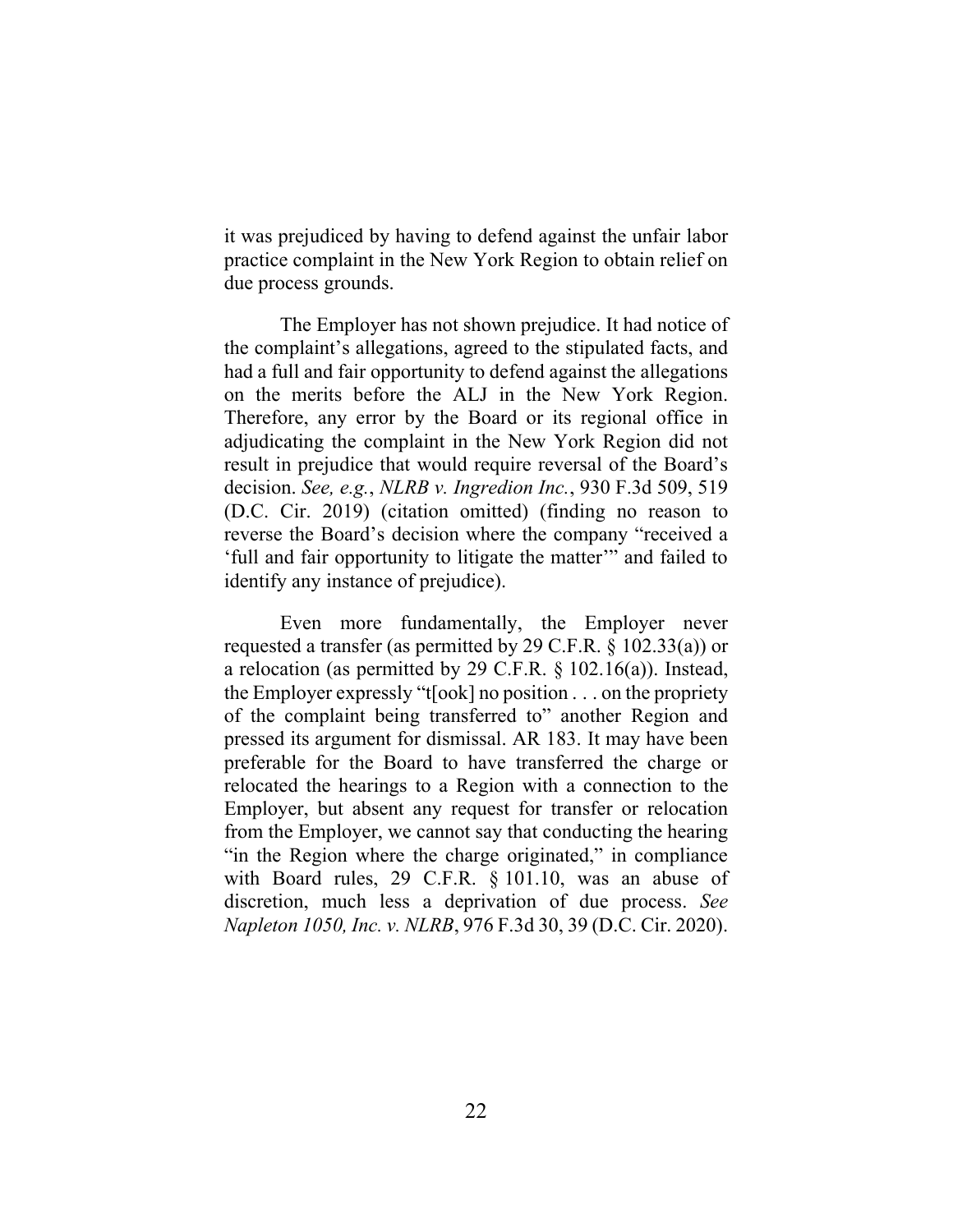IV

We turn finally to the merits of the case and consider the Board's conclusion that Domenech's Tweet was an unfair labor practice under Section  $8(a)(1)$  of the NLRA. Reviewing the record as a whole, we conclude that the Board's determination that a reasonable employee would view Domenech's Tweet as a threat is not supported by substantial evidence. So we will set aside the Board's finding of an unfair labor practice.

We exercise plenary review over the Board's legal conclusions, deferring to its reasonable interpretations of the Act. *NLRB v. ImageFIRST Unif. Rental Serv., Inc.*, 910 F.3d 725, 732 (3d Cir. 2018). And we accept the Board's factual determinations if they are "supported by substantial evidence on the record considered as a whole." 29 U.S.C. § 160(e), (f); *see also ImageFIRST*, 910 F.3d at 732. "Substantial evidence [requires] more than a scintilla. It means such relevant evidence as a reasonable mind might accept as adequate to support a conclusion," including "whatever in the record fairly detracts from [the evidence's] weight." *Advanced Disposal Servs. E., Inc. v. NLRB*, 820 F.3d 592, 606 (3d Cir. 2016) (quoting *Tri-State Truck Serv., Inc. v. NLRB*, 616 F.3d 65, 69 (3d Cir. 1980)). So long as this standard is met, "we will not disturb the Board's factual inferences, even if we would have made a contrary determination." *Citizen's Publ'g & Printing Co. v. NLRB*, 263 F.3d 224, 232 (3d Cir. 2001).

Section  $8(a)(1)$  prohibits employers from engaging in practices that "interfere with, restrain, or coerce employees in the exercise" of their protected rights to organize, collectively bargain, or engage in other union activity. 29 U.S.C. § 158(a)(1). An employer is not barred from communicating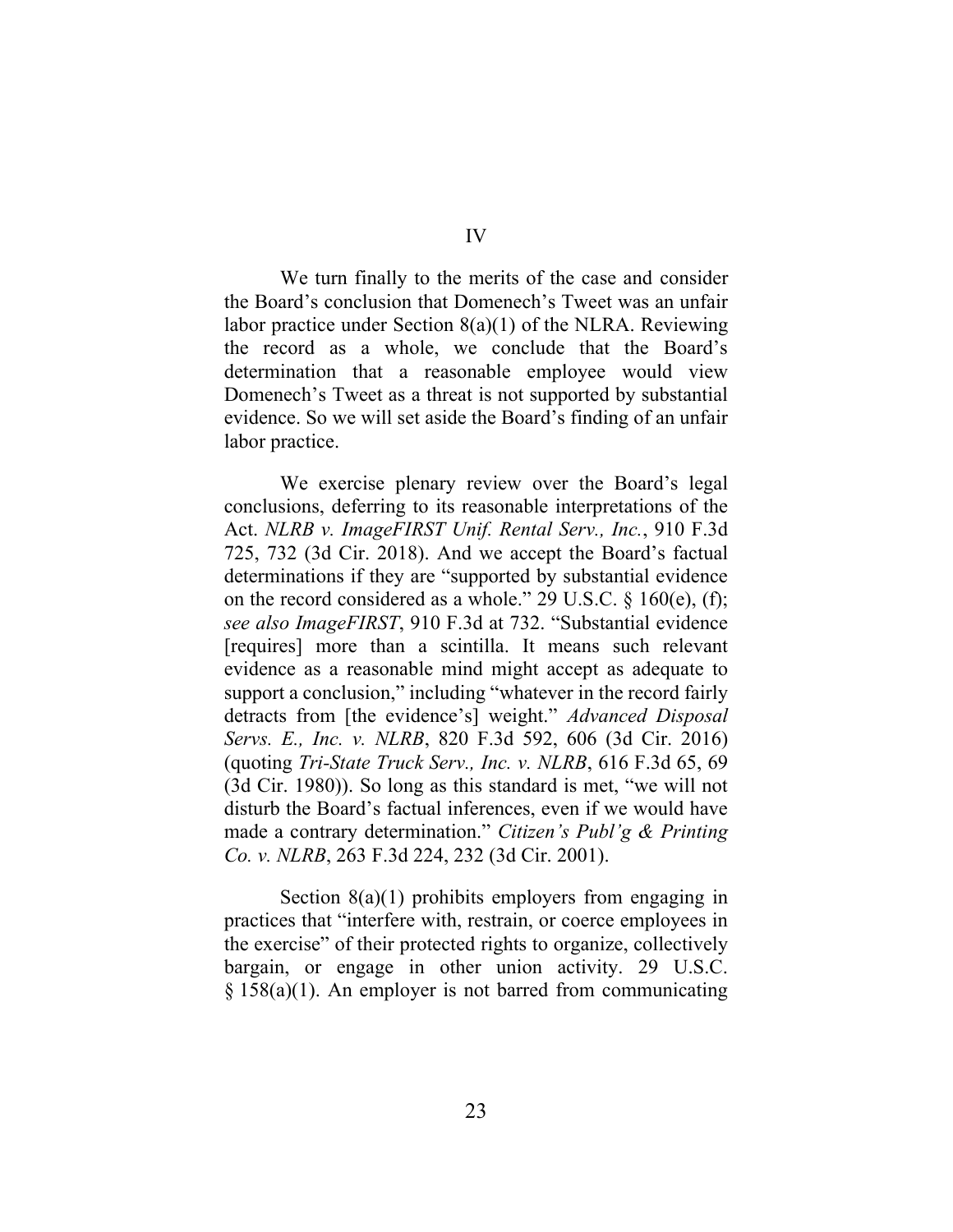his views on unions—even his anti-union views—to his employees, but he cannot threaten employees with reprisals or promise them benefits in relation to unionization. *NLRB v. Garry Mfg. Co.*, 630 F.2d 934, 938 (3d Cir. 1980) (citing *NLRB v. Gissel Packing Co.*, 395 U.S. 575 (1969)); 29 U.S.C.  $§$  158(c).

But what constitutes a prohibited "threat"? To qualify as such, an employer's statement must warn of adverse consequences in a way that "would tend to coerce a reasonable employee" not to exercise her labor rights. *Garry Mfg. Co.*, 630 F.2d at 938. The test for coercion is objective: "the employer's intent is irrelevant and the proper inquiry is the impression of a reasonable employee." *Allegheny Ludlum Corp. v. NLRB*, 301 F.3d 167, 176 (3d Cir. 2002). Proof of actual coercion is unnecessary; the tendency of an employer's statement to coerce a reasonable employee is sufficient to find an unfair labor practice. *Garry Mfg. Co.*, 630 F. at 938. The Board's General Counsel bears the burden of proving the statement's tendency to coerce. *N. Cambria Fuel Co. v. NLRB*, 645 F.2d 177, 182–83 (3d Cir. 1981).

The employer's alleged threat is not viewed in a vacuum, however. When considering an alleged unfair labor practice, an employer's conduct must be examined "in light of *all* the existing circumstances." *Wheeling-Pittsburgh Steel Corp. v. NLRB*, 618 F.2d 1009, 1020 (3d Cir. 1980) (emphasis added) (citations omitted); *see also NLRB v. Va. Elec. & Power Co.*, 314 U.S. 469, 479 (1941) (The Board's finding of an unfair labor practice must be based "upon the whole course of conduct revealed by [the] record."). Context is an important part of language, and that's especially true where, as in this case, pure speech is at issue.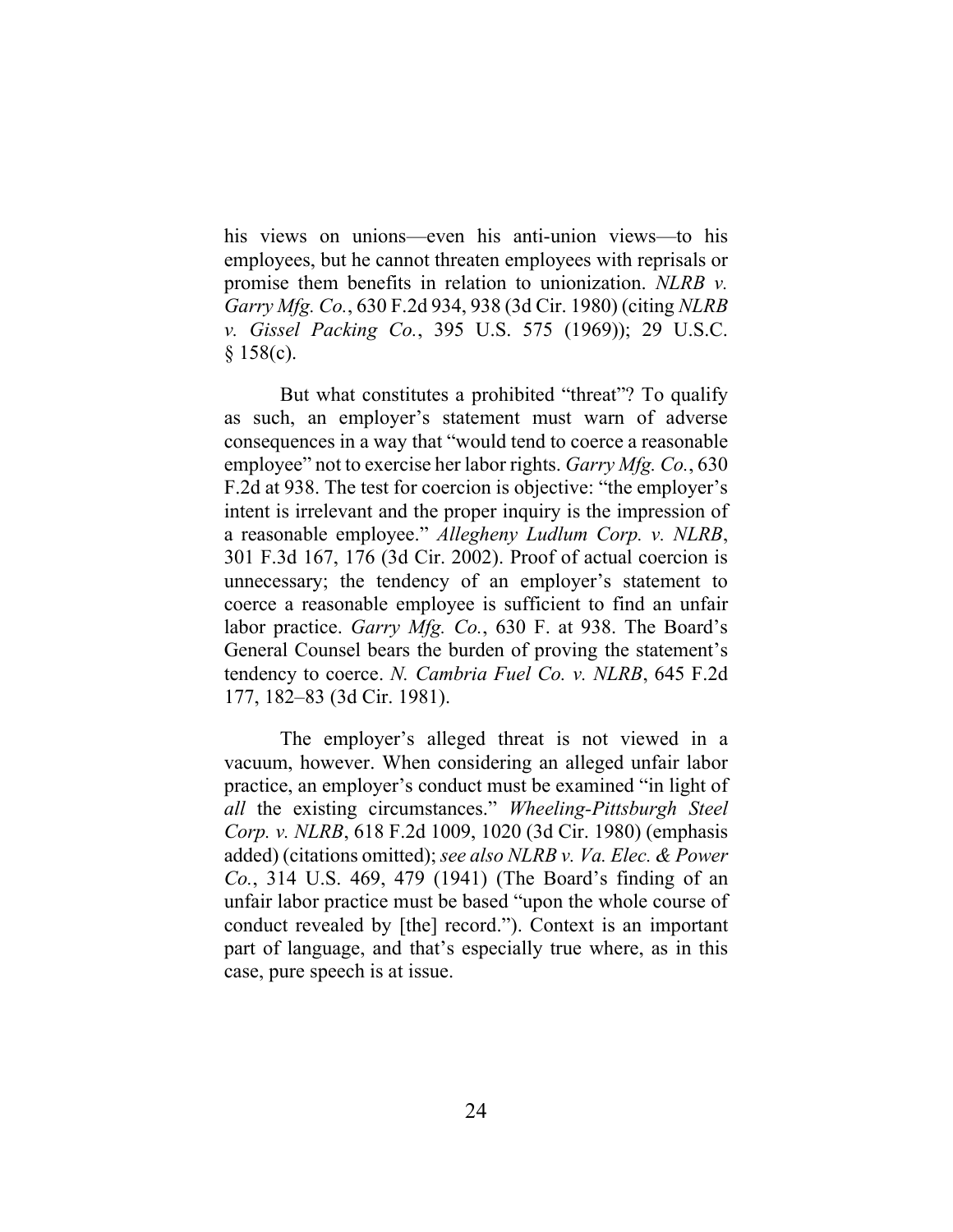The ALJ found that Domenech's tweet was "an obvious threat" that "had no other purpose except to threaten the FDRLST [Media] employees with unspecified reprisals." *FDRLST Media*, 370 N.L.R.B. at 5. The Board agreed. In adopting the ALJ's finding, the Board disclaimed any reliance on the tweet's timing or *The Federalist*'s editorial content, leaving only the words of the tweet, devoid of any context, as support. But the Board erred when it disregarded relevant contextual evidence. *ImageFIRST*, 910 F.3d at 736 (citation omitted). Even more problematic than the timing and editorial content the Board ignored are the circumstances surrounding the tweet that the Board and the ALJ never considered. Had the Board considered the tweet's full context, it could not have concluded that a reasonable FDRLST Media employee would view the tweet as a threat of reprisal.

For starters, FDRLST Media is a tiny media company. Its six employees (not including Domenech) are writers and editors. The tweet's suggestion that these employees might be sent "back" to work in a "salt mine" is farcical. The image evoked—that of writers tapping away on laptops in dimly-lit mineshafts alongside salt deposits and workers swinging pickaxes—is as bizarre as it is comical. So from the words of the tweet alone, we cannot conclude that a *reasonable* FDRLST Media employee would view Domenech's tweet as a plausible threat of reprisal.

The ALJ rightly noted that the salt mine idiom "most often . . . refer[s] to tedious and laborious work," *FDRLST Media*, 370 N.L.R.B. at 5, but the Board failed to realize that "[t]hreatening statements are not usually made in bantering terms" like these. *NLRB v. Champion Labs., Inc.*, 99 F.3d 223, 229 (7th Cir. 1996) (citing *NLRB v. Windemuller Elec., Inc.*, 34 F.3d 384, 392 (6th Cir. 1994)). To conclude that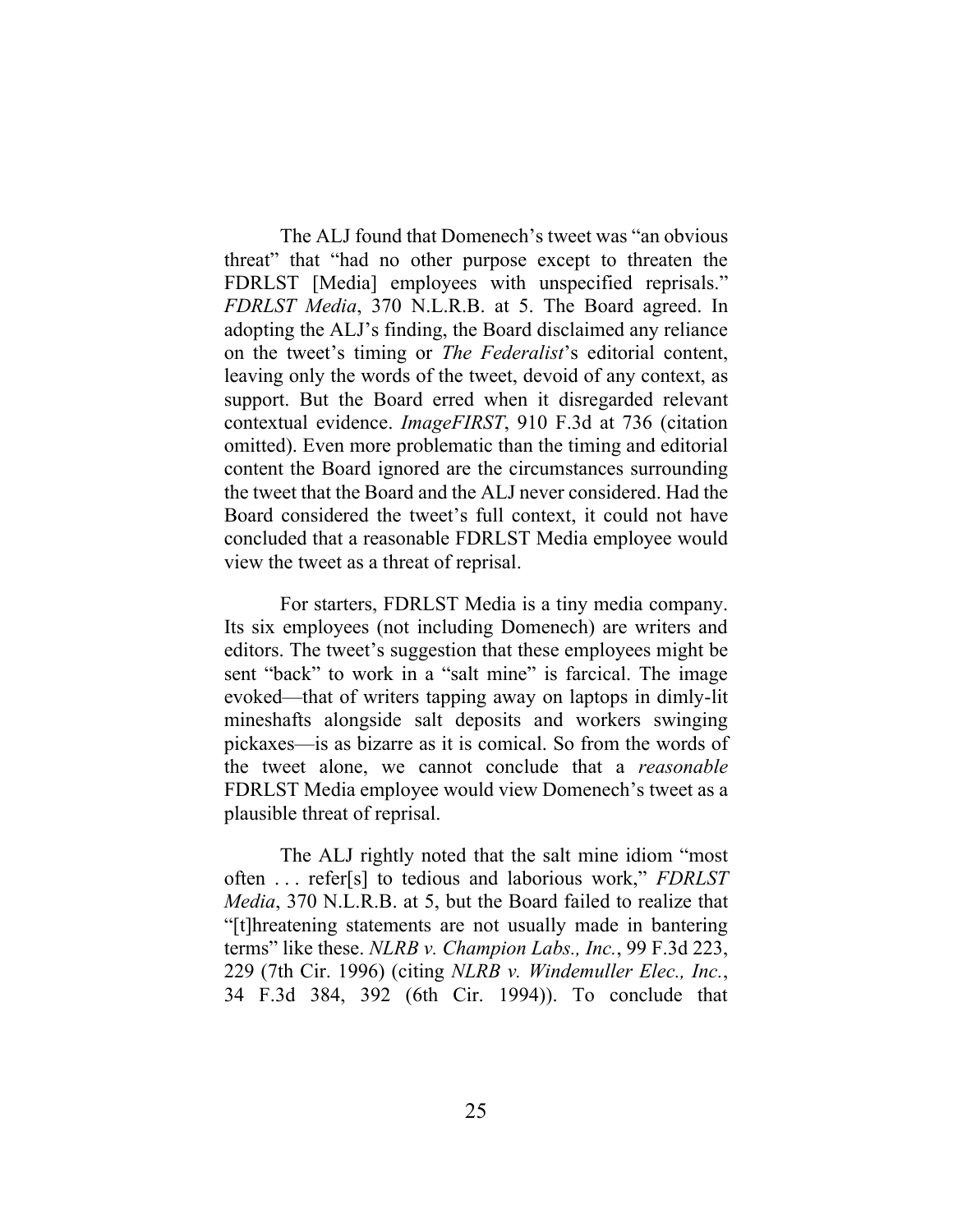Domenech's tweet is a "thinly veiled statement[] concerning adverse consequences," *Garry Mfg. Co.*, 630 F.2d at 940, requires some additional evidence of the tweet's coercive tendency. But the Board points to none.

The Supreme Court has instructed, "[a]ny assessment of the precise scope of [impermissible] employer expression, of course, must be made in the context of its labor relations setting." *Gissel Packing Co.*, 395 U.S. at 617. Yet neither the Board nor the ALJ discussed the labor environment at FDRLST Media when Domenech posted his tweet. Significantly, this Court has never affirmed a finding of an unfair labor practice based on employer speech alone absent any indicia of labor friction.<sup>5</sup> And in this case, the Board points

<sup>&</sup>lt;sup>5</sup> We have found employer speech to be an unfair labor practice in several cases where labor strife existed. *See, e.g.*, *Elec. Prods. Div. of Midland-Ross Corp. v. NLRB*, 617 F.2d 977, 984–85 (3d Cir. 1989) (company notified employees that it was closing an unprofitable unionized plant shortly before a pending union election); *Garry Mfg. Co.*, 630 F.2d at 938–40 (leaflets and letters sent to employees during a union campaign that implied adverse consequences if the union won election); *Hedstrom Co.*, 629 F.2d at 314–15 (plant manager's coercive questions to a striking employee); *id.* at 315 (company president's comments to an employee "troublemaker" on the day workers returned from a strike, implying rules would be enforced more stringently against the employee); *id.* at 316 (supervisor's comment to striking employee that she would not have a job if she sought to return to the plant); *Stein Seal Co. v. NLRB*, 605 F.2d 703, 705–06 (3d Cir. 1979) (statements by company founder during a speech to employees that implied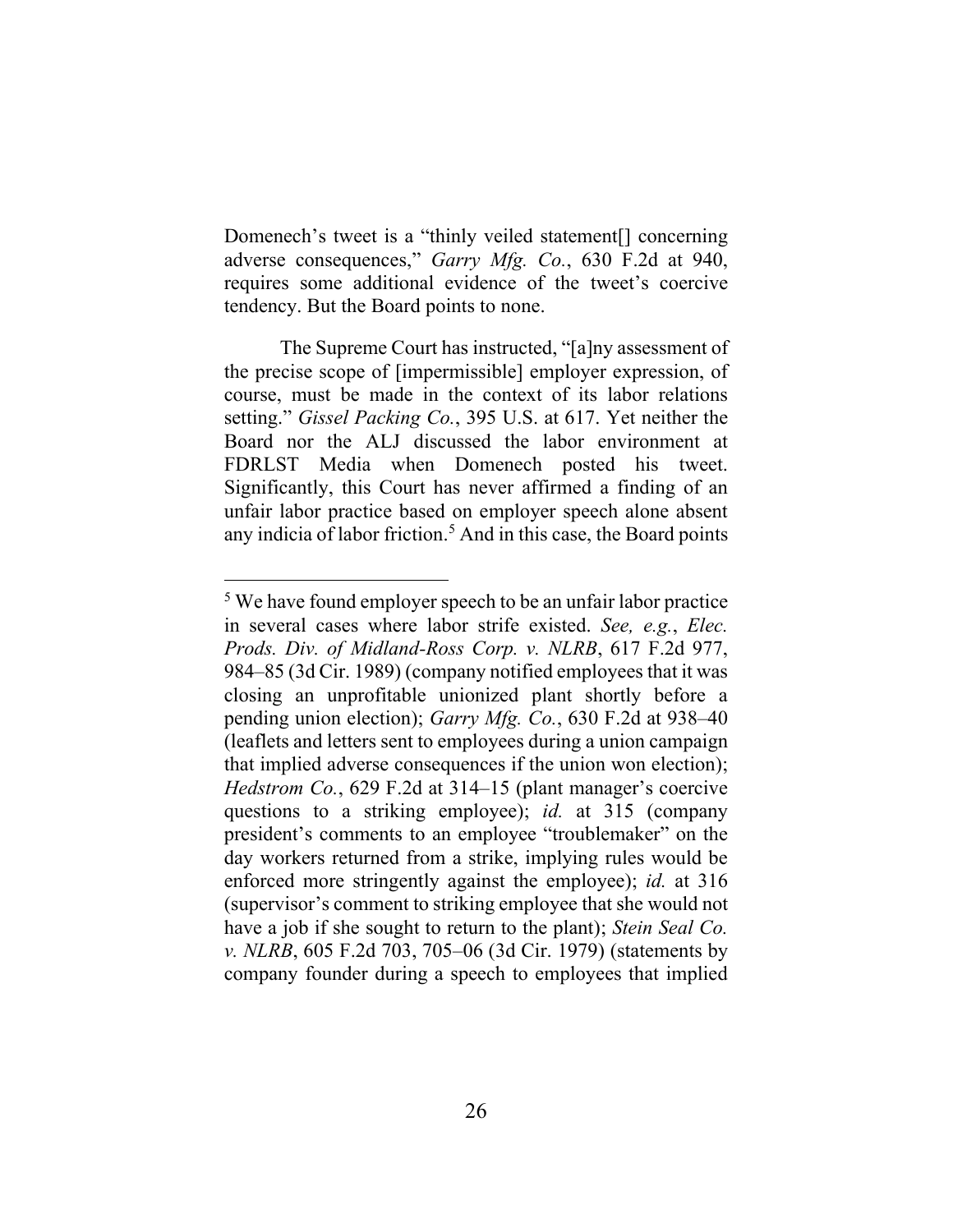to no history of labor strife, no evidence of antagonism, nor even a single example of labor-management tension. The Board cited only one brief tweet, posted from a supervisor's personal Twitter account. The record contains no sign indeed, no inkling—of any circumstance at FDRLST Media that leads us to conclude that a reasonable employee would interpret Domenech's tweet as a veiled threat.

We also think it significant that *The Federalist* "publishes commentary on a wide variety of contemporary newsworthy and controversial topics," including matters involving politics and labor relations, AR 69, and that Domenech used his personal Twitter account to promote and discuss the magazine's commentary. The record does not show that Domenech ever used this account to communicate with employees or that employees were required to follow it. Taken together, a reasonable FDRLST Media employee who became privy to Domenech's tweet—posted the same day as the Vox Media walkout—would be far more likely to view the tweet as "commentary on a ... contemporary newsworthy and

retaliation if union won election); *NLRB v. Triangle Publ'ns, Inc.*, 500 F.2d 597, 598 (3d Cir. 1974) (supervisor's questions to employee who was "collecting the names and addresses of his co-workers so that a union could get in touch with them"); *Mon River Towing, Inc. v. NLRB*, 421 F.2d 1, 9–11 (3d Cir. 1969) (company president's remarks during union contract negotiations that implied company may close if contract was not ratified).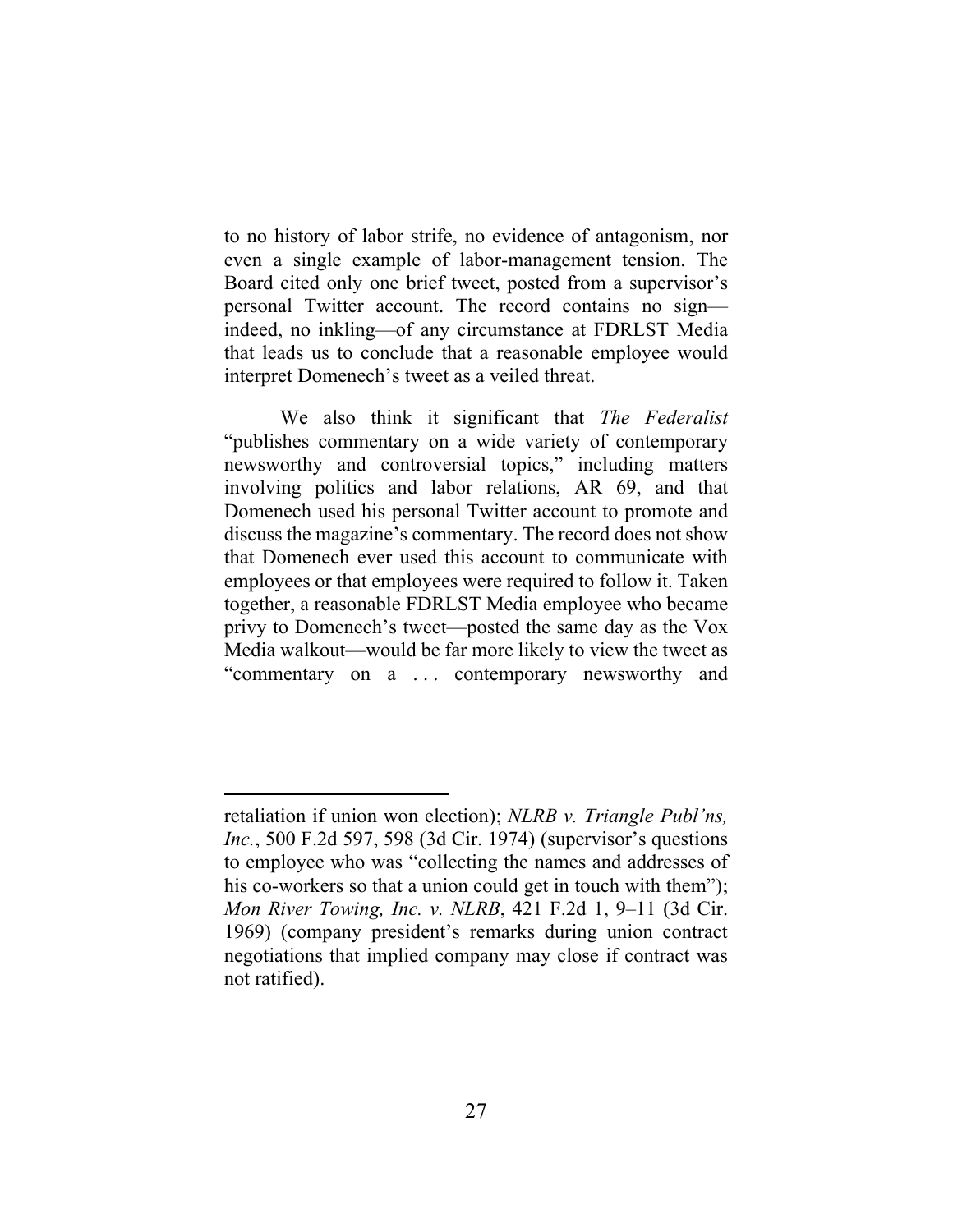controversial topic[]" than as a threat that implicated her status with the Employer. <sup>6</sup> *See* AR 69.

The Board also went too far when it opined that employees' "subjective interpretations of [an employer's conduct] are irrelevant to determining whether" the employer committed an unfair labor practice. *FDRLST Media*, 370 N.L.R.B. at 1 n.3. We have held that employees' subjective impressions are *not dispositive*; not that they are *irrelevant*. 7 *See, e.g.*, *Hedstrom Co.*, 629 F.2d at 316–17 (affirming the Board's finding that a supervisor's statement was coercive, despite employee testimony suggesting otherwise, because the

<sup>&</sup>lt;sup>6</sup> The Board did not consider the timing of the tweet because it had "no evidence that employees who viewed the tweet were aware of . . . the walkout." *FDRLST Media*, 370 N.L.R.B. at 1 n.4. But the Board's regional counsel could have solicited this evidence by calling any FDRLST Media employee to testify. The Board cannot avoid the reasonable inference that employees of a media company that focuses on "contemporary newsworthy and controversial topics," AR 69, would be aware of a newsworthy and controversial event involving another internet media company simply because the regional counsel chose not to inquire.

<sup>7</sup> The Board's cited authority, *American Freightways Co.*, 124 N.L.R.B. 146, 147 (1959), is consistent with our caselaw. *See FDRLST Media*, 370 N.L.R.B. at 1. *American Freightways* states that the test for an unfair labor practice "does not turn on the employer's motive or on whether the coercion succeeded or failed," *id*., which is the same as saying that neither employer motive nor proof (or absence) of actual coercion is dispositive.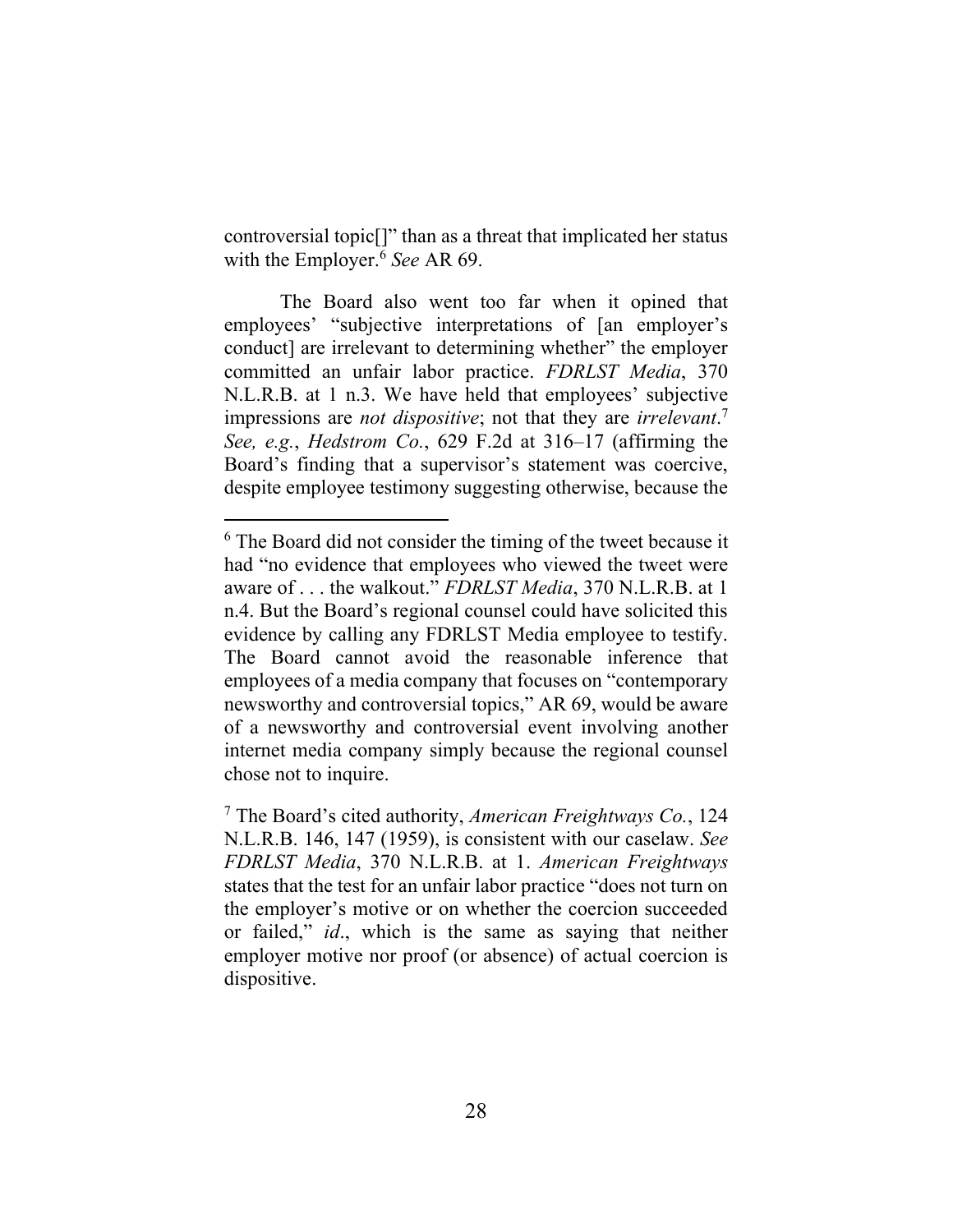record supported both interpretations). We have acknowledged that subjective impressions can sometimes be helpful to determine how a reasonable employee would objectively view her employer's conduct. *See, e.g.*, *Garry Mfg. Co.*, 630 F.2d at 941 & n.6 (considering employee testimony that removal of plant machinery before a union election caused "panic and fear among the employees" to support a finding that the removal was reasonably "understood as a threat of reprisal should the Union win the election").

Employees' subjective impressions are especially helpful where, as here, the employer claims his statement was made in jest. Humor is subjective. What is funny to a fisherman may be lost on a farmer. A quip about New England winters is unlikely to get a laugh in Alaska. The propensity for jokes to fall flat for want of context or audience understanding has given rise to idioms like "I guess you had to be there" and "too soon?" Excluding context and viewing a statement in isolation, as the Board did here, could cause one to conclude that "break a leg" is always a threat. But when expressed to an actor, singer, dancer, or athlete, that phrase can reasonably be interpreted to mean only "good luck." *Break a leg*, McGraw-Hill's American Idioms Dictionary (Richard A. Spears ed., 4th ed. 2000). Consistent with these commonsensical observations, some of our sister courts have considered employees' subjective responses when evaluating whether employer speech or expressive conduct was reasonably viewed as a joke or a threat.

For example, in *Federal-Mogul Corp. v. NLRB*, the Board concluded that when a supervisor burned a union campaign card while bantering with employees, he interfered with a union election in violation of Section 8(a)(1). 566 F.2d 1245, 1253 (5th Cir. 1978). The Fifth Circuit disagreed. *Id.*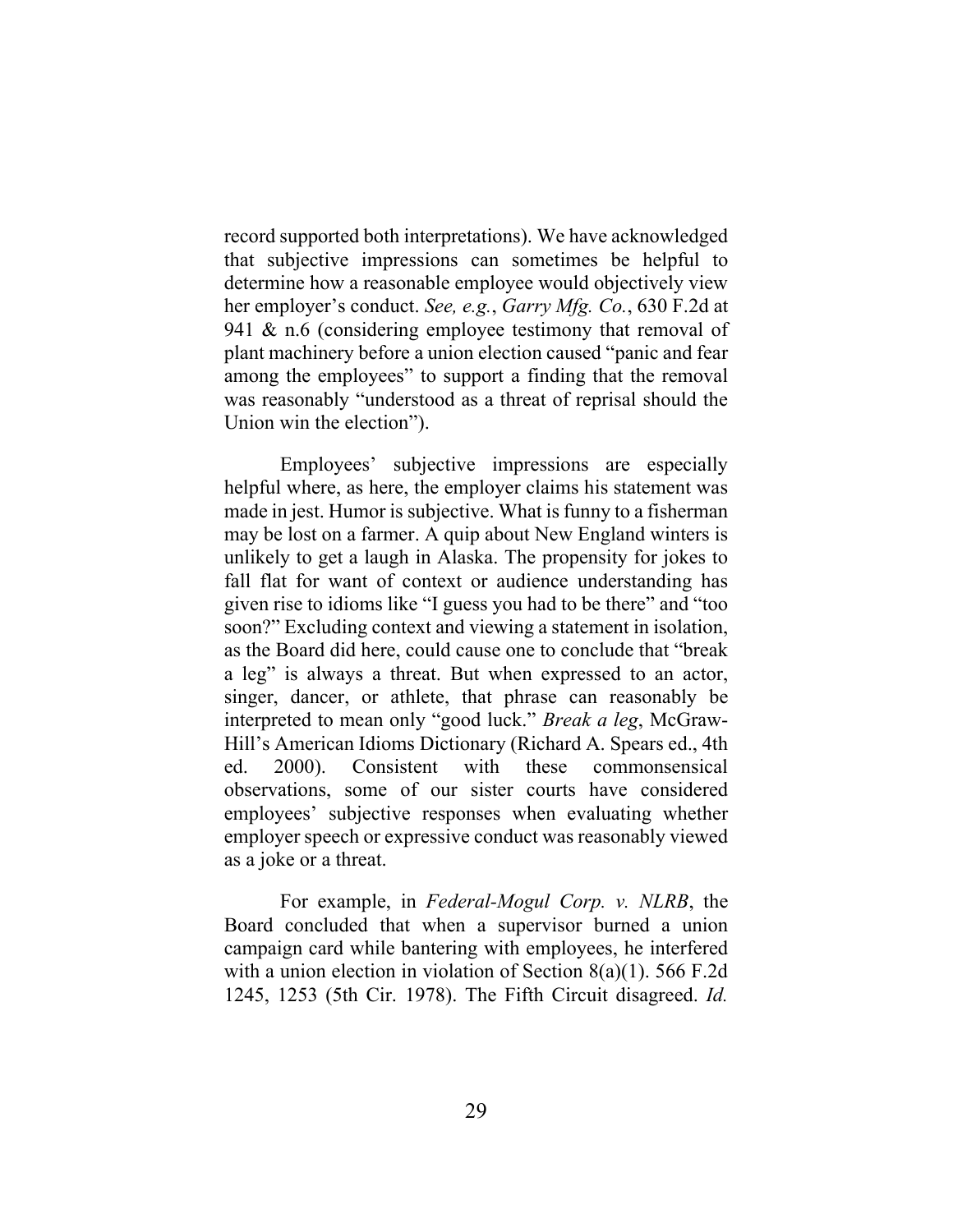Observing that the employees and supervisor were engaged in "horseplay" that involved "teasing" and citing an employee's testimony that he had "'snickered' and 'laughed' when the incident occurred," the Court concluded, "[i]t is obvious that the entire incident was a joke." *Id*. "The incident is not to be taken out of context," the Fifth Circuit rightly cautioned, and "must be considered along with all of the facts and circumstances existing at the time." *Id.*

A Sixth Circuit case, *NLRB v. Windemuller Elec., Inc.*, is also instructive. There, unionized electrical workers had flooded a non-union electrical contractor with applications, and though the contractor processed the applications, it hired none of the union applicants. 34 F.3d at 386. At a company breakfast three months later, the contractor's vice president told employees that the company was looking to hire. *Id.* In response to an employee question, the vice president admitted, "yeah, [we've] had a lot of applications from the union," which prompted laughter from the employees. *Id.* at 387. A branch manager then reiterated that the company needed more electricians. *Id.* The ALJ concluded that the "plain implication" of the vice president's remark was that he would not hire workers interested in unionization—a threat that violated Section 8(a)(1). *Id.* at 392. The Board agreed. *Id.* at 385.

The Sixth Circuit disagreed, holding that the Board's finding of a threat lacked substantial evidence. *Id.* at 393. Though the vice president's remark "may not have been politically correct," "[i]t got a laugh" from employees. *Id.* at 392. As the court sensibly noted, "people who are being threatened do not usually find it amusing." *Id.* The Sixth Circuit also found the "silence of the record" to be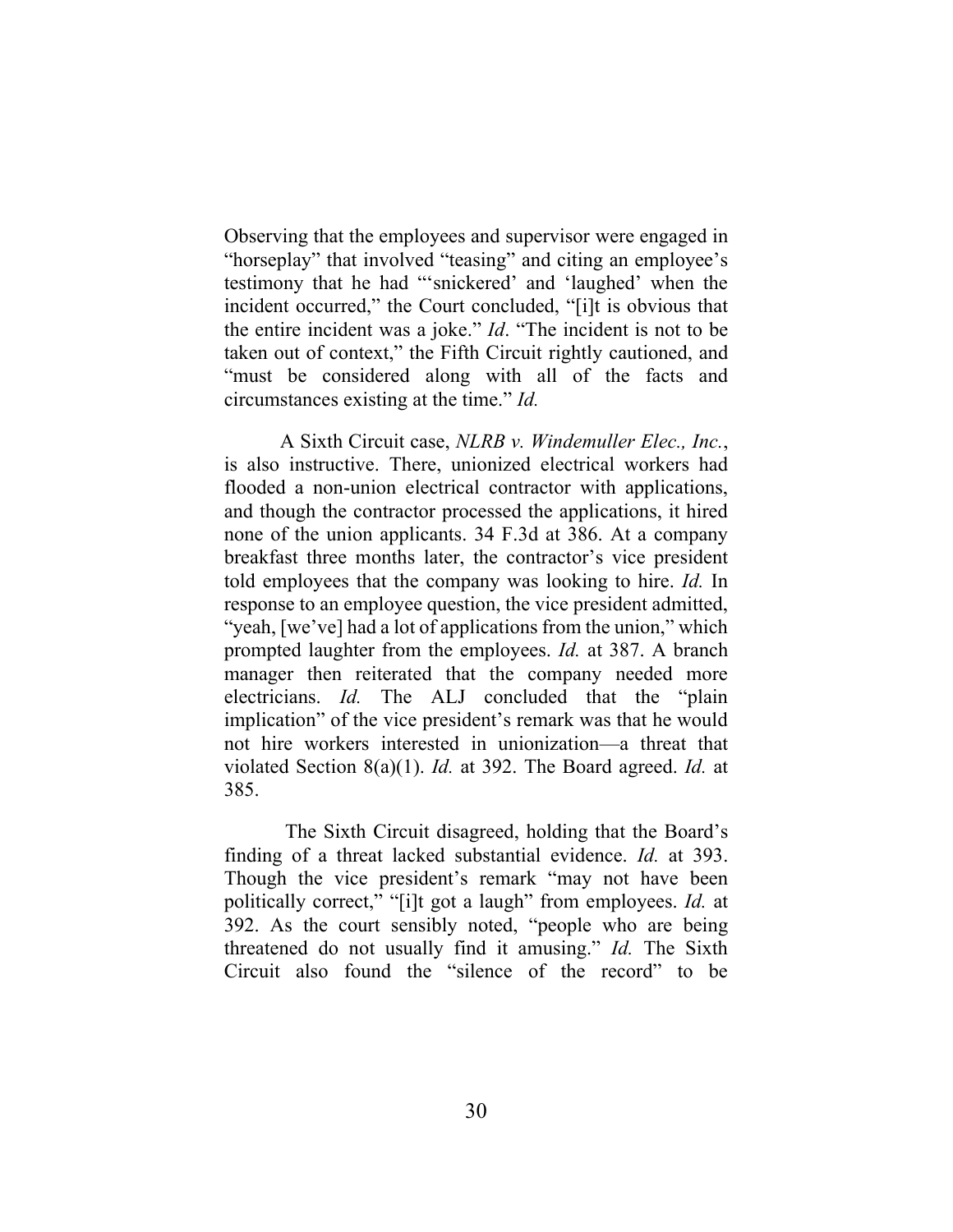"significant," noting that "not a single" worker testified to feeling threatened or coerced. *Id.* at 393.

The Board discounts *Federal-Mogul* and *Windemuller* by noting that neither case "holds that threats of retaliation are lawful as long as someone laughs." Board Br. 17. The Board is right to that extent. But the Fifth and Sixth Circuit analyses also show that employees' subjective responses can be relevant to determining whether a reasonable employee—who is familiar with her employer and the context of a remark—would tend to be coerced. This is particularly true where, as here, a third party with no connection to the employer or the employees—and who lacks knowledge of relevant context—files a charge against an employer with no history of labor problems.

The record contains no evidence that any FDRLST Media employee perceived Domenech's tweet as a threat, and the Board failed to even acknowledge that noteworthy gap in the record.<sup>8</sup> Because the charge was filed by an unrelated thirdparty, the alleged unfair labor practice was pure speech, and the meaning of the employer's statement is open to question,

<sup>&</sup>lt;sup>8</sup> The Board acted within its discretion when it excluded from consideration the affidavits offered by the Employer. *See NLRB v. Domsey Trading Corp.*, 636 F.3d 33, 37 (2d Cir. 2011); 29 C.F.R. § 101.10(a). But the exclusion was also expedient, since the two employee affidavits contradict the Board's conclusion: the employees stated that they did not view Domenech's tweet as a threat, but as a "funny," "obviously sarcastic," "pithy," and "satirical" expression of Domenech's personal views. AR 156, 158.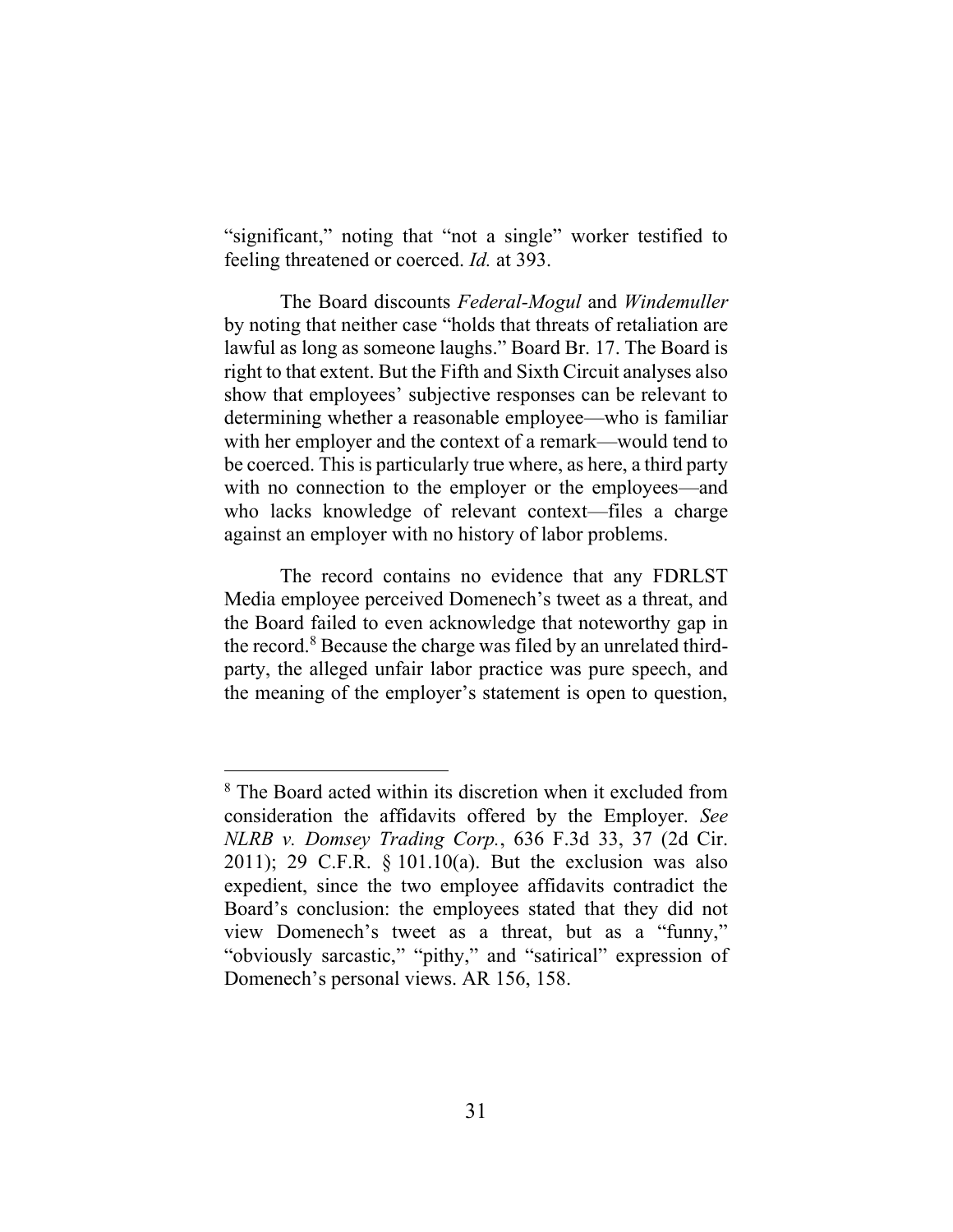the "silence of the record" is significant and should have been considered, *see Windemuller Elec., Inc.*, 34 F.3d at 393.

Finally, the mode of communication also weighs against finding that Domenech's tweet would tend to coerce a reasonable FDRLST Media employee. Domenech posted his message on Twitter, a public platform that limits tweets to 280 characters, which encourages users to express opinions in exaggerated or sarcastic terms. Domenech sent his message to the timelines of his more than eighty thousand Twitter followers, not to the email inboxes of his FDRLST Media employees. And he made the tweet available to the public—a peculiar choice indeed for a threat supposedly directed at six employees. These characteristics of Domenech's tweet would give a reasonable FDRLST Media employee even more reason to read the tweet as mocking a rival internet media company or commenting on a timely socio-political issue than as threatening reprisal.

\* \* \*

We "recognize the Board's competence in the first instance to judge the impact of utterances made in the context of the employer-employee relationship." *Gissel Packing Co.*, 395 U.S. at 620. But in this case, the Board's failure to consider the tweet's context dooms its finding of a veritable threat. Considered in context, the tweet was not an unfair labor practice. So we will set aside the Board's order to the contrary.

## V

Our conclusion is buttressed by the fact that the alleged unfair labor practice consists of the Employer's words alone. In protecting employees' statutory labor rights, neither we, nor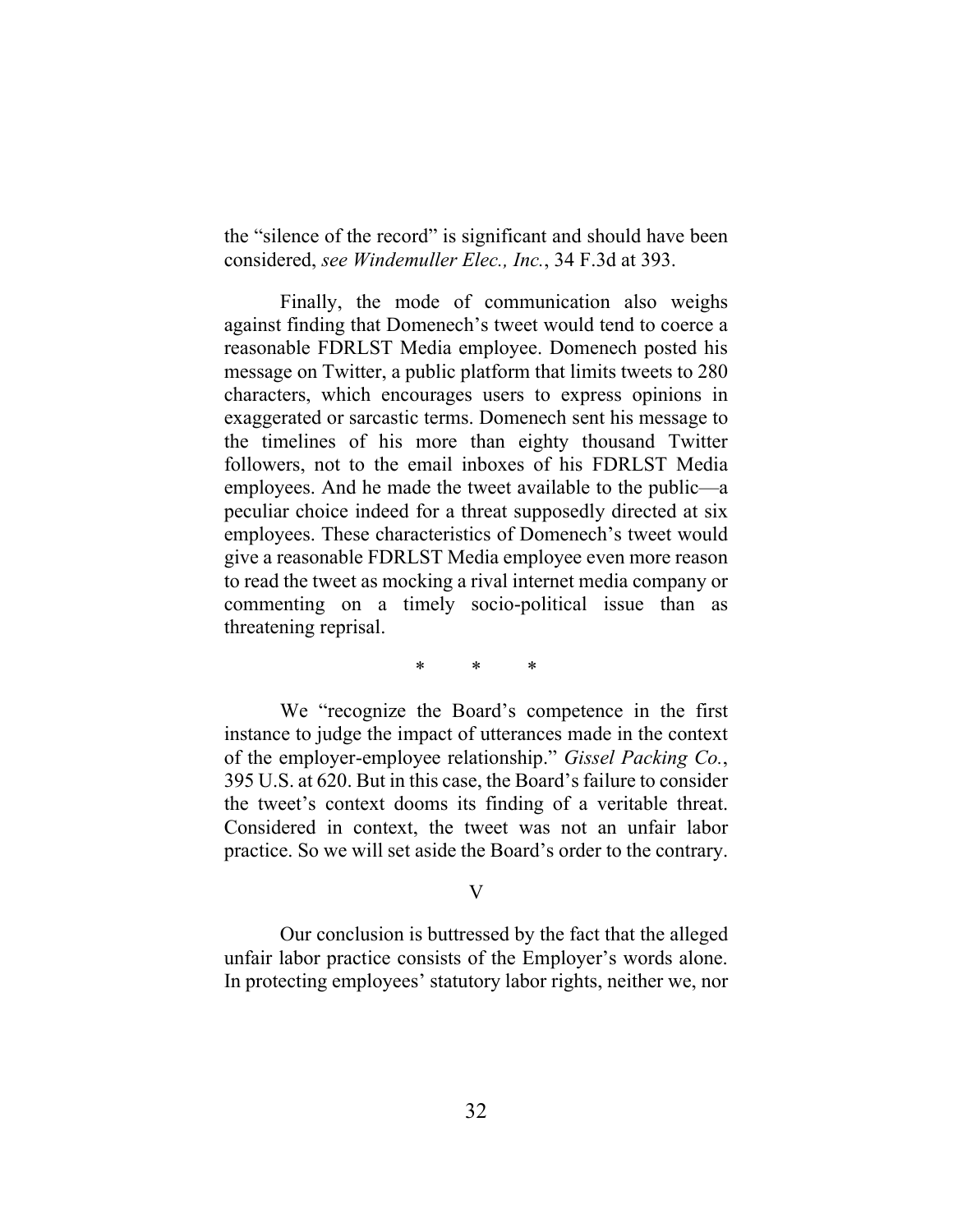the Board, can violate an employer's right to free speech under the First Amendment. *Gissel Packing*, 395 U.S. at 617.

The Act distinguishes prohibited employer conduct from protected employer speech in Section 8(c), which provides that

> [t]he expressing of any views, argument, or opinion, or the dissemination thereof, whether in written, printed, graphic, or visual form, shall not constitute or be evidence of an unfair labor practice under any of the provisions of this subchapter [29 U.S.C. §§ 151–169], if such expression contains no threat of reprisal or force or promise of benefit.

29 U.S.C. § 158(c); *see Gissel Packing*, 395 U.S. at 617 ("[Section] 8(c) . . . implements the First Amendment."). Section 8(c) "manifest<sup>[s]</sup> a congressional intent to encourage free debate on issues dividing labor and management," *Chamber of Com. of the U.S. v. Brown*, 554 U.S. 60, 67 (2008) (cleaned up), and the Act favors "uninhibited, robust, and wide-open debate in labor disputes, stressing that freewheeling use of the written and spoken word . . . has been expressly fostered by Congress and approved by the [Board]." *Id.* at 68 (cleaned up). Section 8(c) reinforces the "open marketplace" created by the First Amendment, "in which differing ideas about political, economic, and social issues can compete freely for public acceptance without improper government interference." *Knox v. Service Employees International Union, Local 1000*, 567 U.S. 298, 309 (2012).

To give effect to Congress's intent and avoid conflict with the First Amendment, we must construe the Act narrowly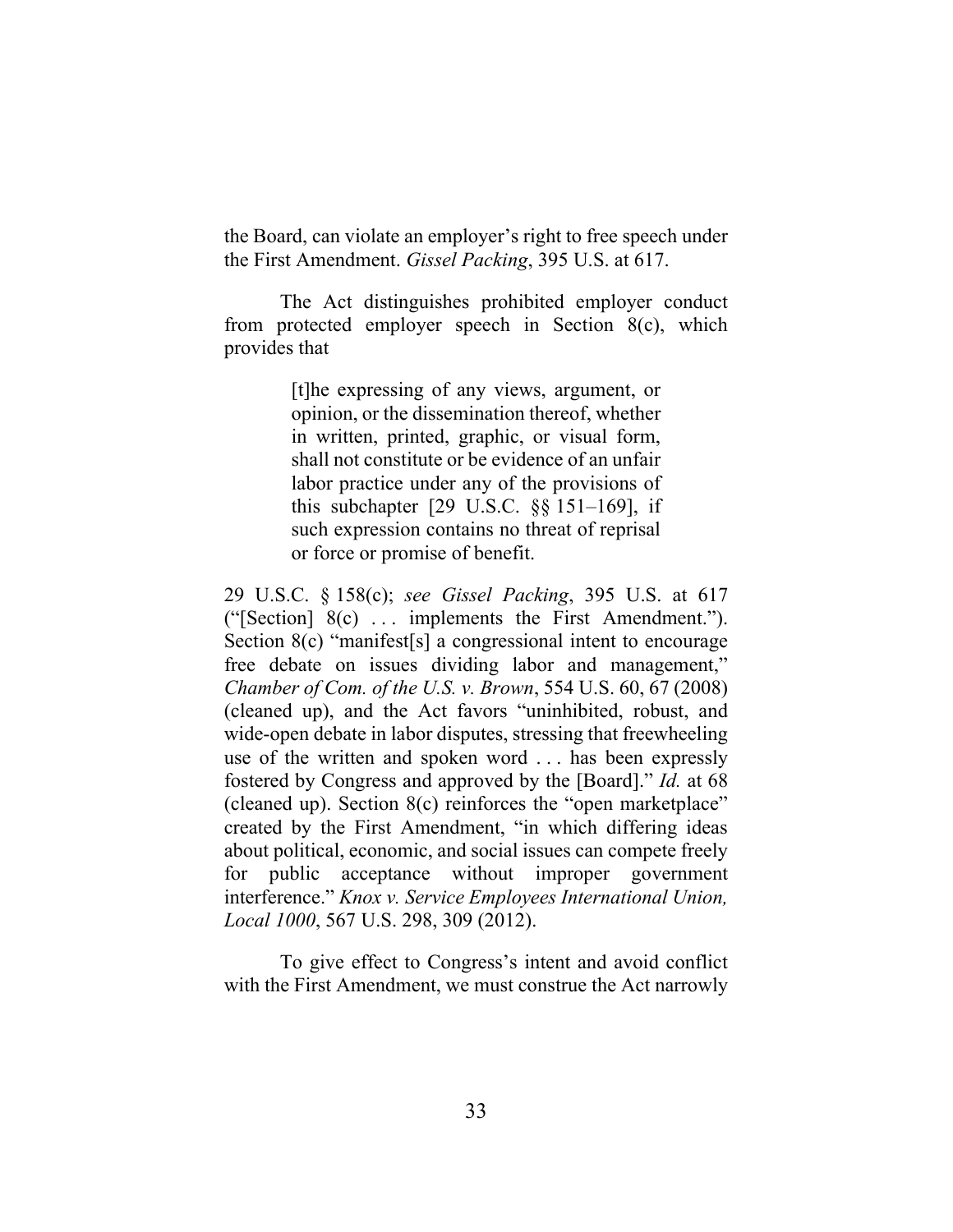when applied to pure speech, recognizing that only statements that constitute a true threat to an employee's exercise of her labor rights are prohibited.<sup>9</sup> *Cf. Graham Architectural Prods. Corp. v. NLRB*, 697 F.2d 534, 541 (3d Cir. 1983) ("What the Act proscribes is only those instances of true "interrogation" which tend to interfere with the employees' right to organize."). To interpret the Act otherwise risks expanding Section  $8(a)(1)$ 's prohibition beyond its constitutionally permissible bounds. *See* 29 U.S.C. § 158(a)(1).

We thus must be "vigilant to see that the [Board] does not read elements of interference, restraint or coercion into speech that is in fact nonthreatening and that would not strike a reasonable person as threatening." *Windemuller*, 34 F.3d at 392. We need not determine here the precise contours of prohibited "threat[s] of reprisal or force." 29 U.S.C. § 158(c). We merely observe that the Board must be careful to distinguish "[w]hat is a threat . . . from what is constitutionally protected speech." *Watts v. United States*, 394 U.S. 705, 707 (1969) (per curiam). At the very least, any finding of a

<sup>&</sup>lt;sup>9</sup> The Supreme Court has made clear that speech restrictions based on the speaker's identity, *Citizens United v. FEC*, 558 U.S. 310, 340 (2010), the message's content, *Reed v. Town of Gilbert*, 576 U.S. 155, 163 (2015) (citations omitted), or the speaker's viewpoint, *see R.A.V. v. City of St. Paul*, 505 U.S. 377, 391–92, 395–96 (1992) must be narrowly-tailored to avoid offending the First Amendment. Section 8 of the Act arguably discriminates based on all these categories, placing limits on speech by employers (but not employees) related to labor organization (but not other topics) that would interfere, restrain, or coerce (but not enable) employees' exercise of their statutory labor rights. *See* 29 U.S.C. § 158(a).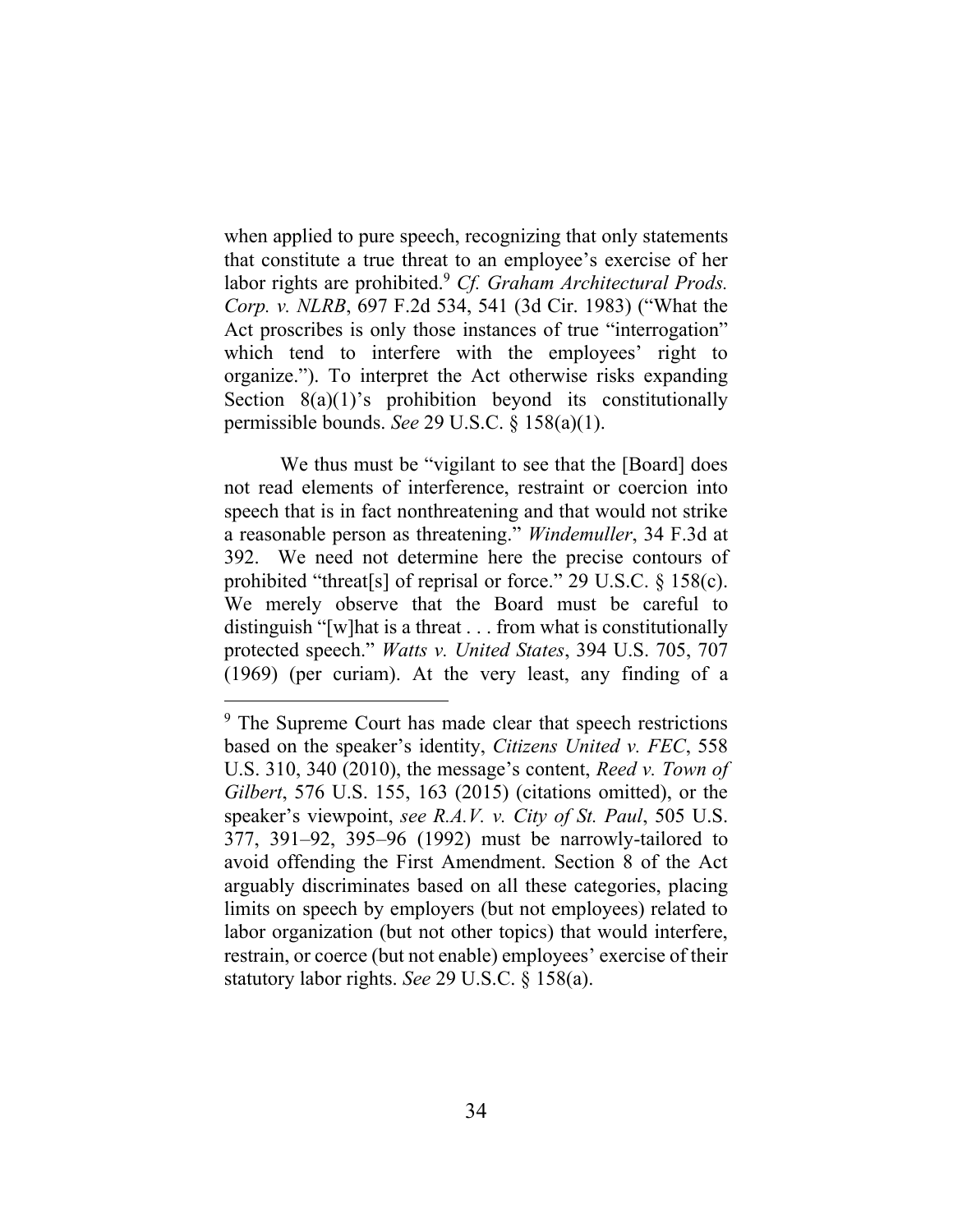prohibited threat must be made by examining the employer's statement in its full context, with due consideration of the audience and accompanying circumstances. *Cf. id.* at 707–08 (relying on the "context, . . . expressly conditional nature of the statement and the reaction of the listeners," who laughed, in concluding the petitioner's statement was "political hyperbole" and not a criminally prohibited threat). The Board's acontextual analysis of Domenech's tweet falls far short of this standard.

\* \* \*

The National Labor Relations Act grants the National Labor Relations Board vast authority to investigate charges of unfair labor practices, even when charges are filed by parties who are not personally aggrieved by the alleged practice. But the Board's authority to find an unfair labor practice is not unlimited. Here, the Board spent its resources investigating an online media company with seven employees because of a facetious and sarcastic tweet by the company's executive officer. Because the Board lost the forest for the trees by failing to consider the tweet in context, it misconstrued a facetious remark as a true threat. We will accordingly grant FDRLST Media's petition, set aside the Board's order, and deny the Board's petition for enforcement.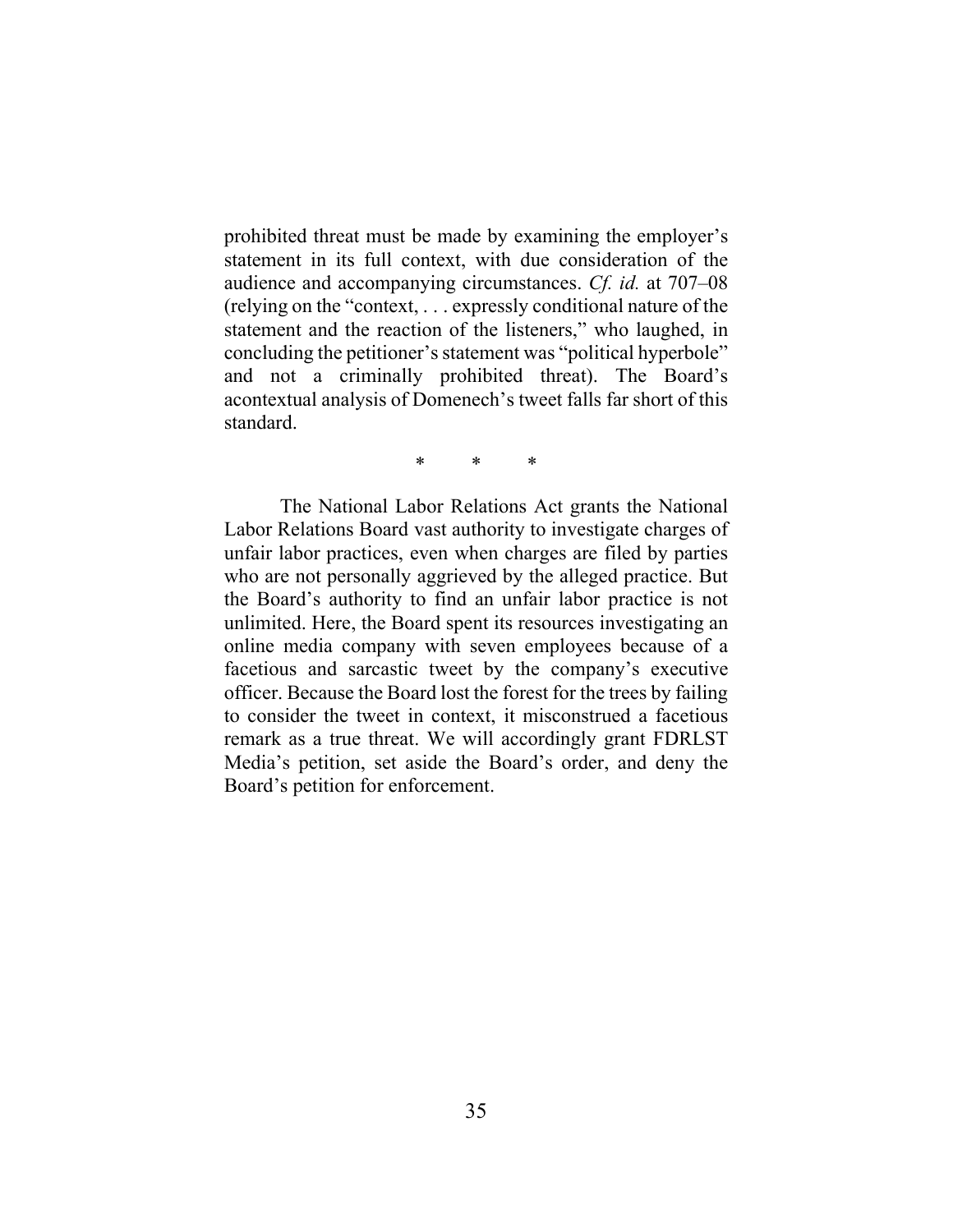MATEY, *Circuit Judge*, concurring in the judgment.

I agree with the majority's thoughtful analysis of the threats to dialogue and debate, not to mention farce, in the National Labor Relations Board's decision. In its haste to join the tedious chorus of disapproval against whatever disfavored view has most recently appeared somewhere on the internet, the Board shelved serious supervision of the protections for America's employees. Rightly, the majority concludes the Board's efforts to restrict speech cannot be squared with what "the Founders recognized [as] an inalienable natural right to express one's thoughts, sometimes described as the 'freedom of opinion.'" Jud Campbell, *Natural Rights and the First Amendment*, 127 Yale L.J. 246, 267 (2017).

But I see an earlier problem with the Board's action. As best understood, the National Labor Relations Act cabins charging authority to those who suffered some adverse effect in the workplace. Not, as here, someone who took offense to something seen while scrolling Twitter. As the filer was not aggrieved under the NLRA, the Board lacked jurisdiction to launch this case. And because neither precedent nor deference alters the best reading of the NLRA, I respectfully concur only in the judgment.

#### **I.**

Understanding the scope of the NLRA requires that we "proceed[] methodically" through the statute's wording. *Badgerow v. Walters*, 142 S. Ct. 1310, 1317 (2022). The goal, as always, is to find the text's "ordinary meaning . . . at the time Congress enacted the statute," *Perrin v. United States*, 444 U.S. 37, 42 (1979), as that is a "fundamental canon of statutory construction," *Wis. Cent. Ltd. v. United States*, 138 S.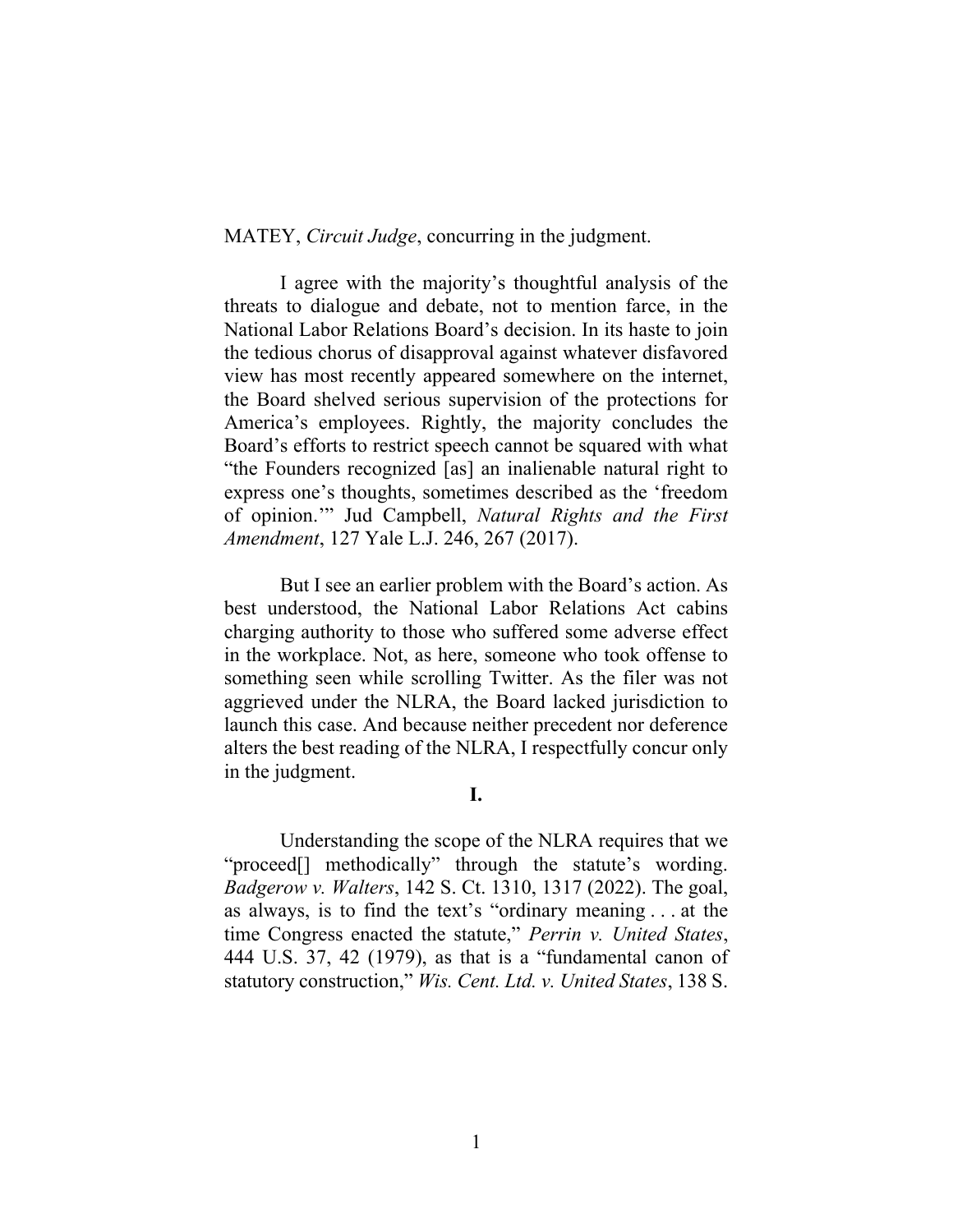Ct. 2067, 2074 (2018) (quoting *id.*). Far from an open-ended examination, we "begin and end our inquiry with the text," *Star Athletica, L.L.C. v. Varsity Brands, Inc.*, 137 S. Ct. 1002, 1010 (2017), interpreting the language using all "the standard tools of interpretation," *Kisor v. Wilkie*, 139 S. Ct. 2400, 2414 (2019), to read the words "in their context and with a view to their place in the overall statutory scheme," *Parker Drilling Mgmt. Servs., Ltd. v. Newton*, 139 S. Ct. 1881, 1888 (2019) (quoting *Roberts v. Sea-Land Servs., Inc.*, 566 U.S. 93, 101 (2012)). And where "one interpretation far better accounts for . . . [t]he best reading" of the text, we adopt that meaning. *See Duncan v. Muzyn*, 885 F.3d 422, 425–26 (6th Cir. 2018). Following those principles, I read the current Section 160(b) to require an aggrieved charging party. While courts held that a *prior* version did not, Congress changed the language, meaning we cannot rely on cases interpreting the now obsolete provision. *See Jones v. R.R. Donnelley & Sons Co.*, 541 U.S. 369, 381 (2004) ("An amendment to an existing statute is no less an 'Act of Congress' than a new, stand-alone statute.").

## **A. The NLRA**

As first passed in 1935, Section 160(b) stated that "[w]henever it is charged that any person has engaged in or is engaging in any such unfair labor practice, the Board . . . shall have power to issue and cause to be served upon such person a complaint." NLRA, Pub. L. No. 74-198, ch. 372, § 10(b), 49 Stat. 449, 453 (1935) (codified as amended at 29 U.S.C. § 160(b)). Then Congress amended Section 160(b) in 1947 to add a qualifier: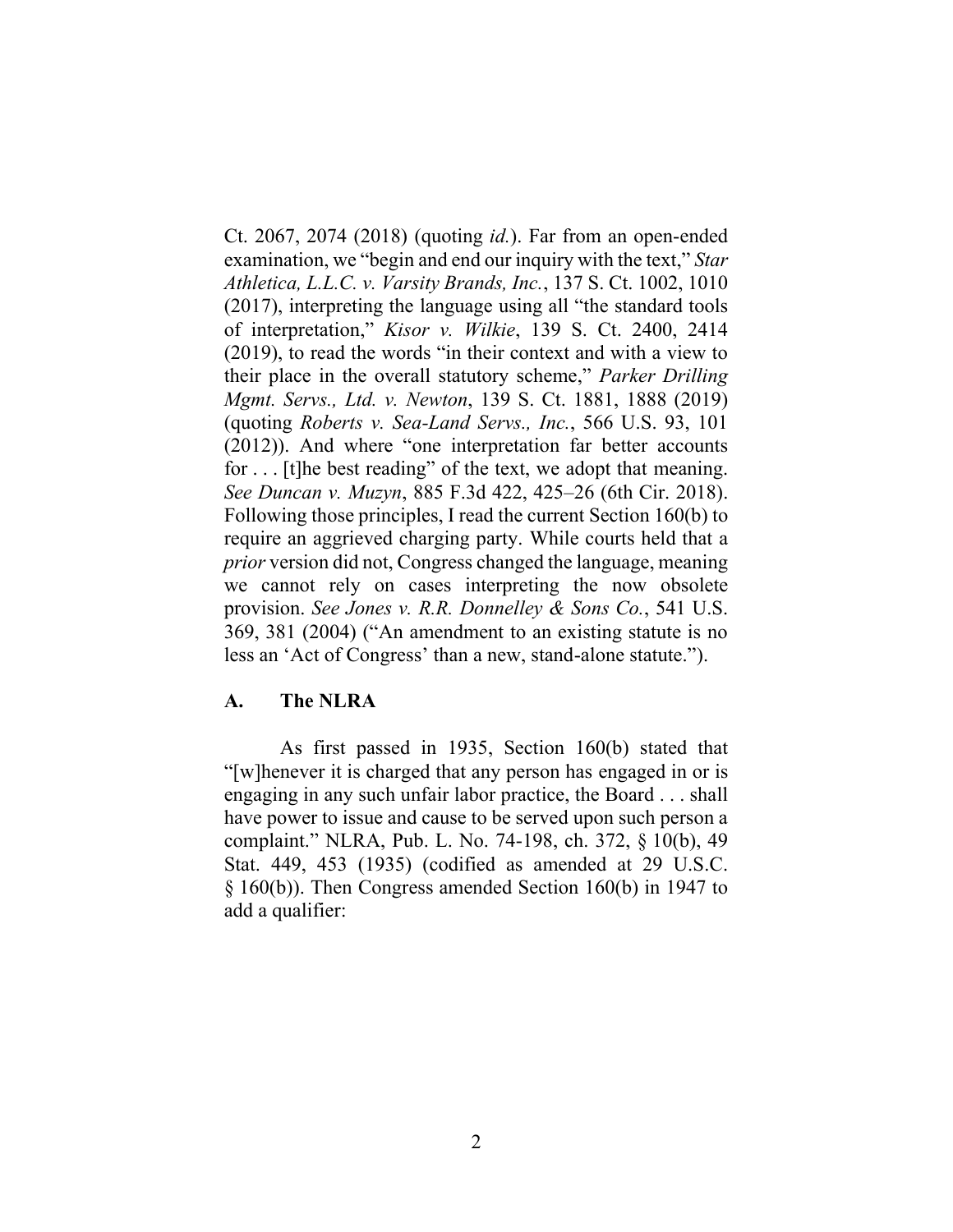Provided, That no complaint shall issue based upon any unfair labor practice occurring more than six months prior to the filing of the charge with the Board and the service of a copy thereof upon the person against whom such charge is made, *unless the person aggrieved thereby* was prevented from filing such charge by reason of service in the armed forces, in which event the six-month period shall be computed from the day of his discharge.

29 U.S.C. § 160(b) (emphasis added).<sup>1</sup> The NLRB, and the majority, contend the new words "person aggrieved thereby" make no difference, and that now, as then, anyone can file a charge. Traditional tools of statutory interpretation show otherwise.

## **1.**

Start with the area of agreement. The first clause of Section 160(b) is broadly phrased, and the natural interpretation is that anyone, aggrieved or not, can file a

 $<sup>1</sup>$  The amendments arrived in the Labor Management</sup> Relations Act, better known as the Taft-Hartley Act, "the most complex, extensive and detailed national legislation on the subject of labor relations in the history of the country." Willett H. Parr, Jr., *The Taft-Hartley Law*, 23 Indiana Law J. 12, 12 (1947). Given the law's scope, it was unclear "what the interpretations of the Act will be in many of its departures from the [NLRA]." *Id.* Section 160(b), of course, is one of those departures.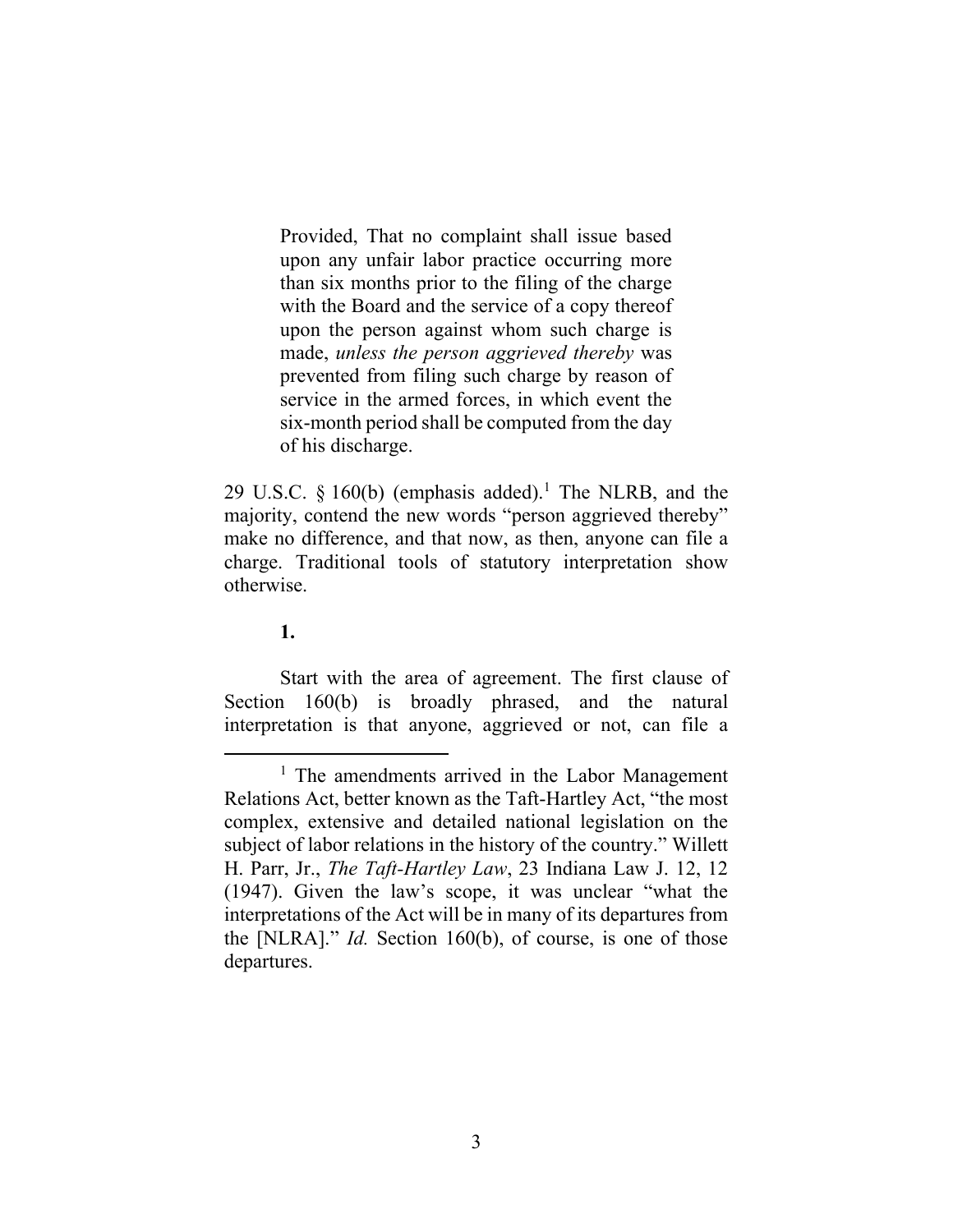charge. But we do not read clauses in the same sentence in a vacuum. *See* Antonin Scalia & Bryan A. Garner, *Reading Law: The Interpretation of Legal Texts* 167 (Thompson/West 2012). Rather, we must read them together and in context. Two possibilities about the language added in 1947 emerge.

First, as argued by the NLRB, the qualifier could mean that anyone can file a charge alleging an unfair labor practice, but the Board can only respond if the alleged act occurred no more than six months before the filing. Unless, the Board adds, the filer is aggrieved and in the military, in which case they get six months after discharge. Second, as argued by FDRLST, the statute gives all aggrieved persons six months to file a charge and extends that limitation for servicemembers by starting the clock at their discharge. Both, perhaps, are reasonable. But ours is not to balance these competing claims, only to determine the best ordinary meaning of all parts of the statute.

FDRLST offers the best reading because the statute, read as a whole, contemplates a class of people who may file a charge—those "aggrieved"—and then gives a carveout for a particular subset of the aggrieved, those prevented from filing "by reason of service in the armed forces." The text refers to "*the* person aggrieved thereby." So who is "the" person? They cannot be the charged party (as the charged party is not aggrieved). Instead, they must be the charging party. *See Nielsen v. Preap*, 139 S. Ct. 954, 965 (2019) ("Congress's use of the definite article . . . 'indicat[es] that a following noun . . . is definite or has been previously specified by context.'" (quoting Merriam-Webster's Collegiate Dictionary 1294 (11th ed. 2005))). And the Distributive Phrasing Canon tells us that the words "thereby" and "such" link "the person aggrieved" back to "unfair labor practice." *See* Scalia & Garner, *supra*, at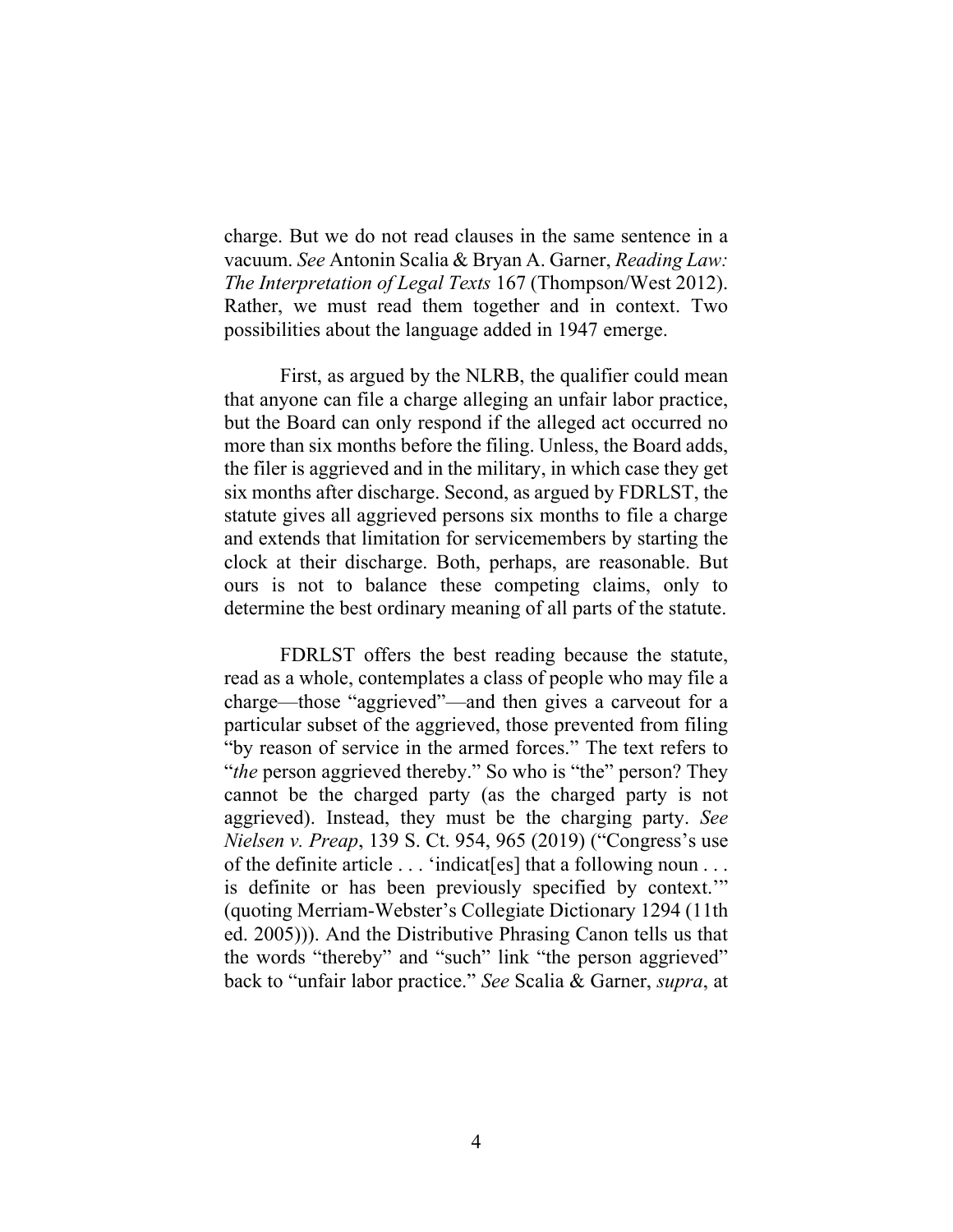214 ("Distributive phrasing applies each expression to its appropriate referent."). "Whenever it is charged" that a person has engaged in "any *such* unfair labor practice," then the Board may issue a complaint, when "the person aggrieved *thereby* . . . file[s] *such* charge." The words "such" and "thereby" point back to "unfair labor practice." Therefore, "the person aggrieved" by the "unfair labor practice" must be the same person that "file[s] such charge."

The NLRB responds that using the phrase "person aggrieved" instead of "charging party" avoids endless uncertainty, as "the amendment would have exposed employers and unions to charges for an indefinite period from anyone leaving the armed forces." (Response Br. at 41.) Not so. If Congress wanted to let anyone file a charge and give aggrieved servicemen six months from the date of discharge, it could have spoken clearly: "unless an aggrieved charging party was prevented from filing such charge by reason of service in the armed forces." Ours, of course, is not to rewrite the statute or suggest more artful alternatives. But neither can the NLRB ignore the natural reading of Section 160(b) by claiming Congress had to draft the language as it did.

## **2.**

More evidence arrives in Section 160(1), stating that "no temporary restraining order shall be issued without notice unless a petition alleges that substantial and irreparable injury to the charging party will be unavoidable." 29 U.S.C. § 160(l). Again, Congress chose a definite article, "*the* charging party," not an indefinite article that "implies that the thing referred to is nonspecific." *Indefinite Article*, New Oxford American Dictionary (3d ed. 2010) (quoted in *United States v. Johnman*,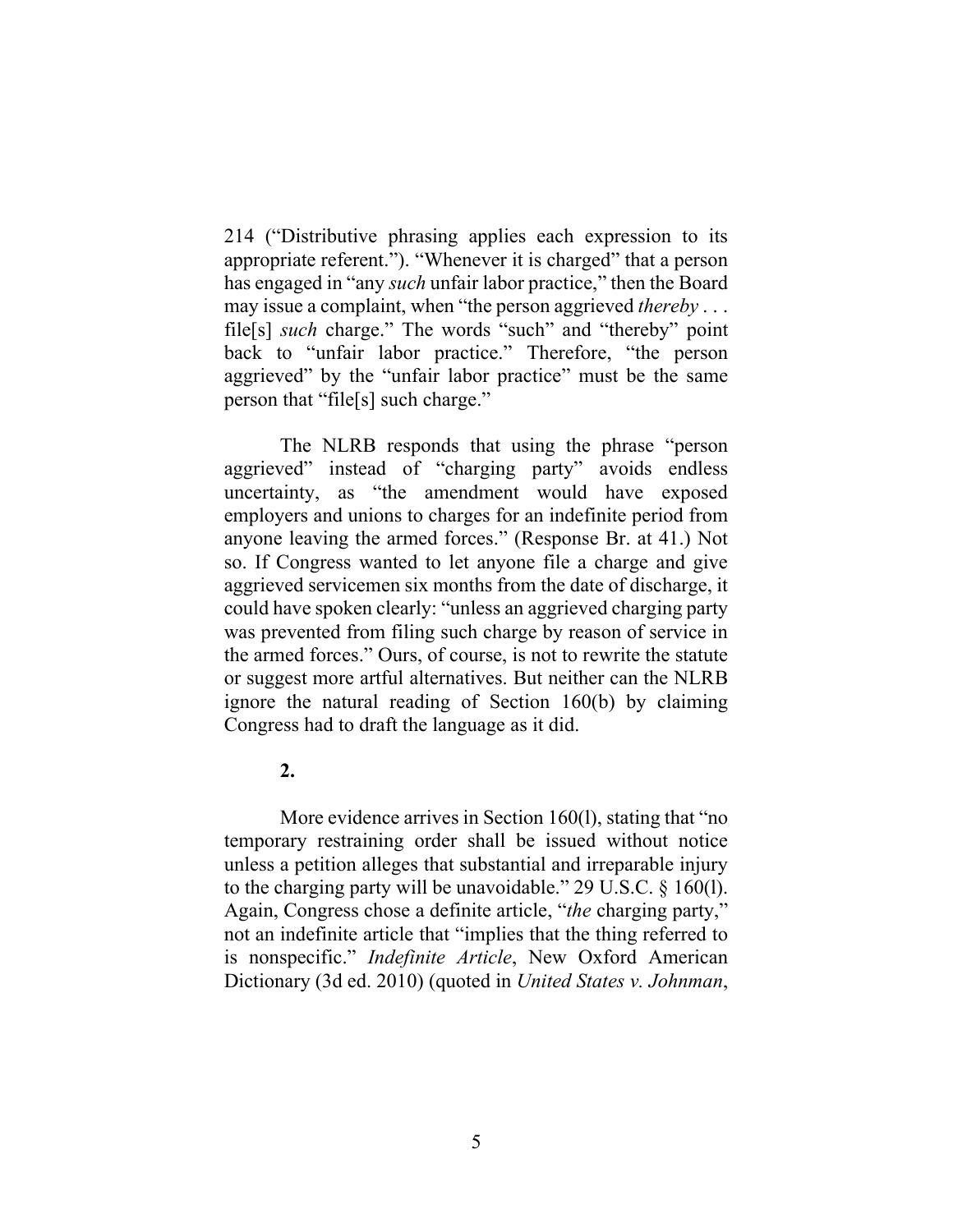948 F.3d 612, 618 (3d Cir. 2020)). So who is the charging party given protection from substantial and irreparable injury? The natural, logical answer is one aggrieved by the charged unfair labor practice. The interpretation urged by the NLRB means Section 160(l) would illogically forbid district courts from issuing an order to protect aggrieved, non-charging parties. A reading that, while possible, cannot be considered best.<sup>2</sup>

#### **3.**

Some final tools in our box round out the best reading: the Presumption of Consistent Usage and the Whole-Text Canon. *See* Scalia & Garner, *supra*, at 172 ("The presumption of consistent usage applies also when different sections of an act or code are at issue."). Section 160(f) of the NLRA also

<sup>2</sup> Take this case for example. Assume, as the NLRB argues, that the charging party need not be aggrieved by the unfair practice alleged. But then assume a slightly different charge (and, for all reading, this is intentional satire): that FDRLST threatened its employees with involuntary servitude and cooked up plans (posted on the internet) to roll out the diabolical scheme immediately. Too bad, says the NLRB's reading. Because the charging party is not threatened with any harm, let alone irreparable injury, Section 160(l) offers no aid to the now indentured FDRLST employees. Such results are avoided by reading "the charging party" to be aggrieved, and so eligible for injunctive relief, under Section 160(l). And because we read statutes in harmony, that reading provides more evidence that Congress contemplated only those aggrieved could file a charge under Section 160(b).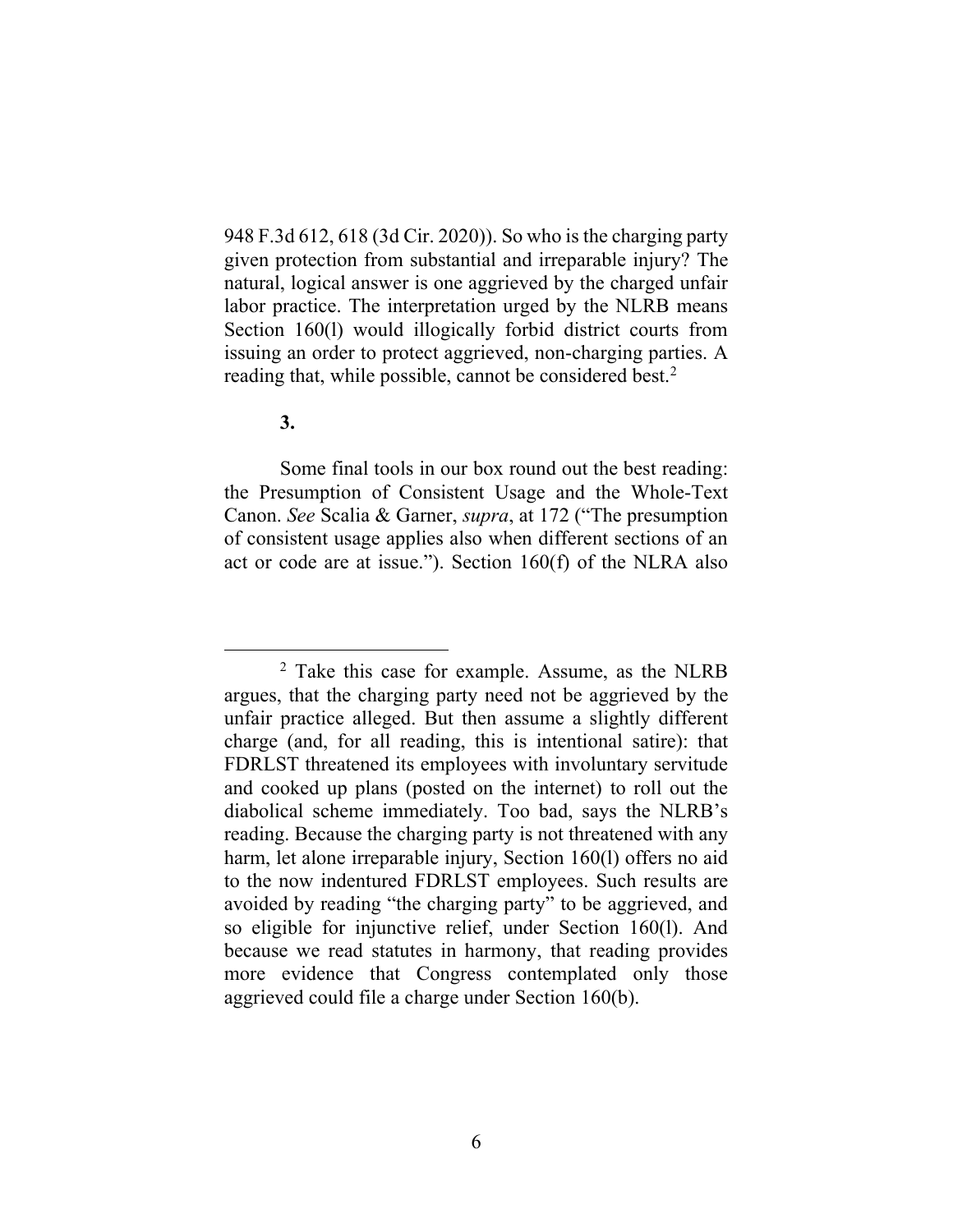contains the term "person aggrieved,"<sup>3</sup> and we have interpreted that phrase to mean that the person "must suffer 'an adverse effect in fact,' to be 'aggrieved' under the NLRA." *Quick v. NLRB*, 245 F.3d 231, 251–52 (3d Cir. 2001) (quoting *Retail Clerks Union 1059 v. NLRB*, 348 F.2d 369, 370 (D.C. Cir. 1965). Consistent Usage helps show that "aggrieved" does more in Section 160(b) than merely clarify a charging party from a charged party; it puts a requirement on all charging parties. While the sections of the NLRA refer to different events (filing a charge versus receiving an adverse ruling from the Board), that is often true of different sections of an act or code. The Presumption still applies in favor of reading the statute to require an "adverse effect in fact."

Consider another consequence of the NLRB's reading. All agree Section 160(b) serves a gatekeeping function, because the NLRB can only investigate charges, and cannot launch an investigation on its own.<sup>4</sup> Reading Section 160(b) to allow any person to file a charge, and thus trigger the Board's otherwise dormant authority, retires the keeper from gatewatching duty. Indeed, if anyone, anywhere can file a charge about anything, why require a charge to be filed at all? The Board's reading comes close to rendering some of the text

 $3$  29 U.S.C. § 160(f) says: "Any person aggrieved by a final order of the Board . . . may obtain a review of such order."

<sup>&</sup>lt;sup>4</sup> A point that seems to distinguish the majority's comparison of a charging party to a witness to a crime. True, any person can report a crime whether or not they are a victim. But ordinarily such a report is not *needed* to trigger law enforcement's investigative authority. The NLRB does need that prompt, so the meaning of the charging requirement is necessarily part of the statute's best meaning.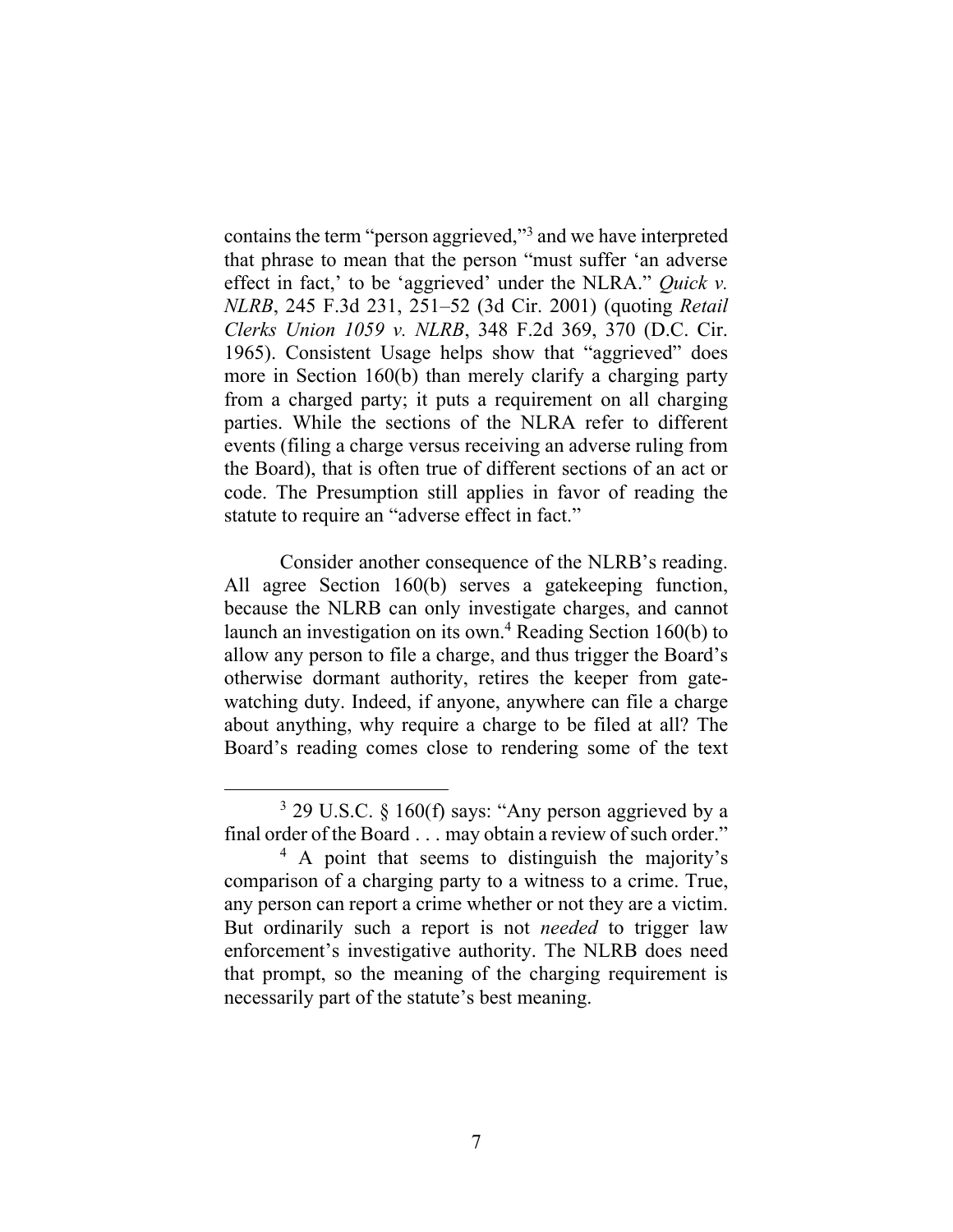inoperative, a direction courts should avoid where possible. *See* Scalia & Garner, *supra*, at 174 (The Surplusage Canon). Interpreting Section 160(b) to reach only aggrieved persons keeps the gates intact, consistent with Congress's plan for the 1947 amendments to "prescribe the legitimate rights of both employees and employers" to facilitate "orderly and peaceful procedures for preventing the interference by either with the legitimate rights of the other." 29 U.S.C. § 141(b).

#### **B. The Proper Place for Caselaw**

The NLRB, and the majority, heavily weigh prior judicial interpretations of Section 160(b). Ordinarily, that is the proper course. But here caselaw avoids, rather than answers, the interpretive question presented: what is the best meaning of Section 160(b) following the 1947 amendments? As that question has not been addressed, we should follow the language of Congress, not the courts.

**1.**

The NLRB stakes its claim on a single Supreme Court decision suggesting that a charging party under Section 160(b) can be a "stranger to the labor contract." *NLRB v. Indiana & Michigan Elec. Co.*, 318 U.S. 9, 17–18 (1943). That it does. But *Indiana* does not apply here. *Indiana* considered whether evidence of illegal conduct might disqualify a local union from making an unfair labor practice charge against a Company. *Id.*  at 17. The Court determined that the NLRA "requires a charge before the Board may issue a complaint, but omits any requirement that the charge be filed by a labor organization or an employee." *Id.* That reading was informed by portions of legislative history. *See id.* ("Senator Wagner, sponsor of the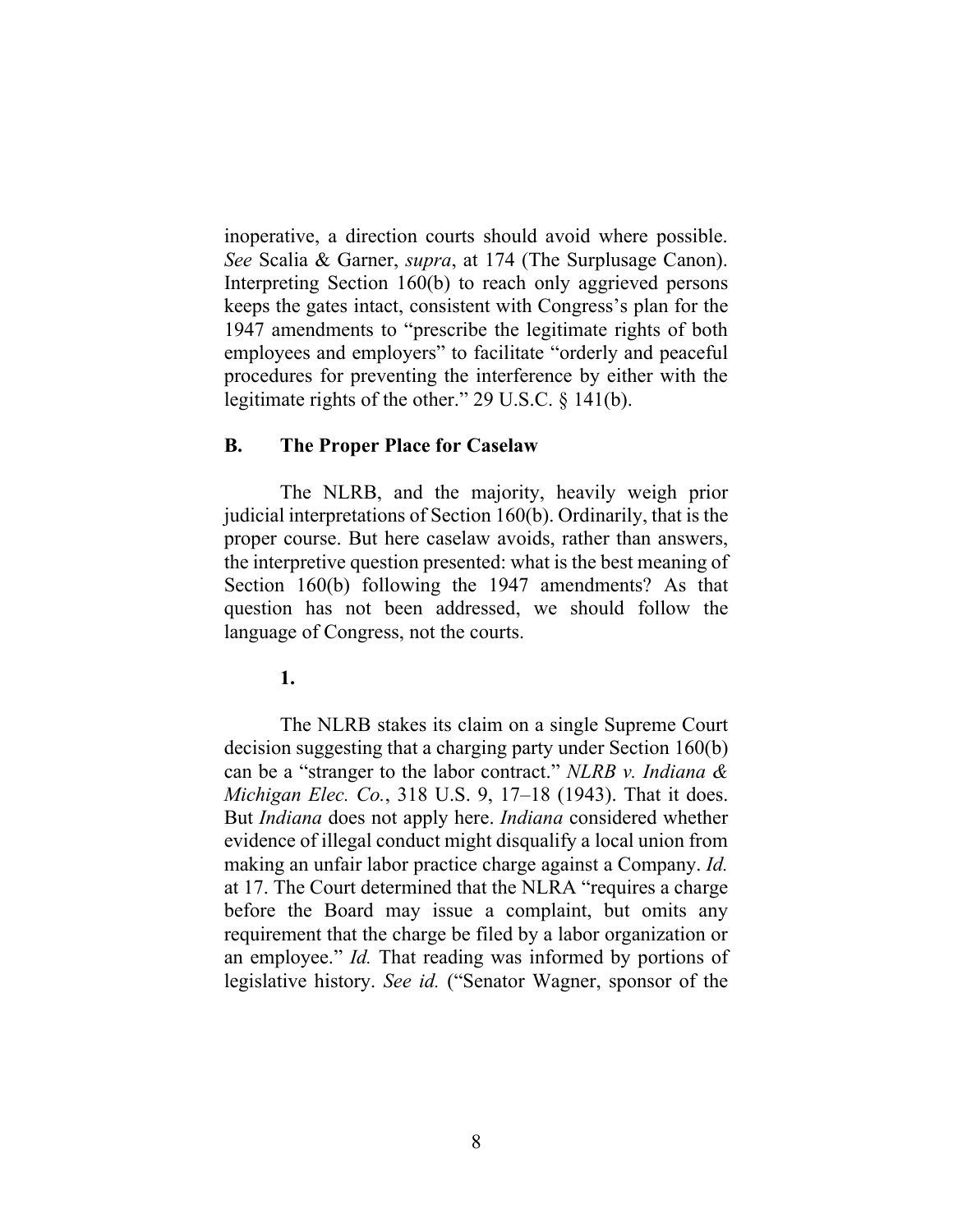Bill, strongly objected to a limitation on the classes of persons who could lodge complaints with the Board."). But more importantly, *Indiana* interpreted the 1943 version of Section 160(b) lacking the "person aggrieved" language. Nearly eight decades later, the Court has not had occasion to revisit *Indiana*  and Congress's amendments.

#### **2.**

But our Circuit has, and the Board says those cases must control. That is not correct because those decisions simply apply *Indiana* without noting, let alone discussing, the changes to Section 160(b). Take *NLRB v. Television & Radio Broadcast Studio Employees, Local 804*, 315 F.2d 398, 400–01 (3d Cir. 1963), where a union argued that only an employee could file a charge with the Board. We explained the union did not "seriously press" that point, and that, in any event, the argument was foreclosed by *Indiana*. *Id.* at 401. That is hardly sufficient to control this decision. So too with our decision in *NLRB v. Local No. 42, International Association of Heat & Frost Insulators & Asbestos Workers*, 469 F.2d 163, 165 (3d Cir. 1972) (per curiam). There, the union argued that only an aggrieved party could file a charge. In a single sentence, we simply cited *Television & Radio Broadcast Studio Employees, Local 804*, without more, as binding. *Id.* 

*Indiana* cannot carry that much weight this far into the future. And our prior cases simply cite *Indiana*. <sup>5</sup> Applying

<sup>5</sup> As do the other decisions cited by the Board. None undertake a textual analysis of Section 160(b), usually because the charging parties are also aggrieved parties. The Second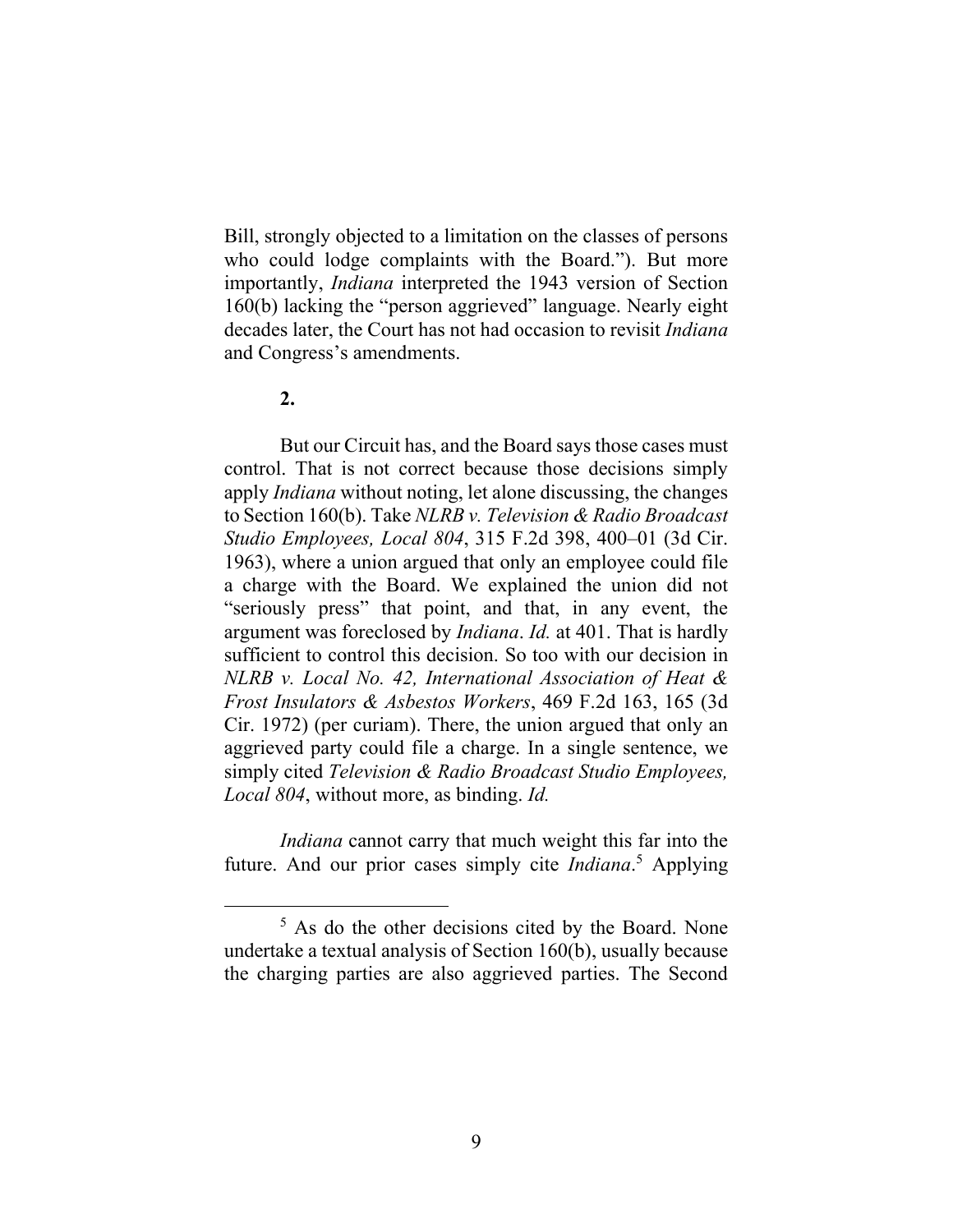those decisions to the amendments passed in 1947 necessarily extends, rather than follows, precedent. And when faced with the choice of broadening decisions that fight, not follow, the best reading of the text, our obligation is clear. *See Williams v. Taylor Seidenbach, Inc*., 958 F.3d 341, 350 (5th Cir. 2020) (en banc) (Ho, J., concurring) (judges should follow legal texts "to the maximum extent that Supreme Court precedent permits"); *Preterm-Cleveland v. McCloud*, 994 F.3d 512, 543 (6th Cir. 2021) (en banc) (Bush, J., concurring) (same); *Edmo v. Corizon, Inc*., 949 F.3d 489, 506 (9th Cir. 2020) (Bumatay, J., dissenting from denial of rehearing en banc) (same); *see also* 

Circuit's decision in *Elec. Contractors, Inc. v. NLRB*, 245 F.3d 109 (2d Cir. 2001) is a good example. There, the charging party was a union alleging that a vendor tried to prevent its employees from joining. The vendor argued the Board lacked jurisdiction because the charging party was a labor organization. Relying solely on *Indiana*, the court disagreed. *Id*. at 121. But, of course, the union might have been an aggrieved, interested party. The cases cited by the Board, and the majority, all follow that theme: interested parties filing unfair labor practice charges, and courts offering passing reference to either *Indiana*, the Board's any-person regulation, or both. *NLRB v. Chauffeurs, Teamsters & Helpers, Loc. No. 364*, 274 F.2d 19, 24–25 (7th Cir. 1960) (citing *Indiana* to reject the argument that a party "engaged in the labor dispute" could not file a charge); *S. Furniture Mfg. Co. v. NLRB*, 194 F.2d 59, 60–61 (5th Cir. 1952) (citing *Indiana* to reject the argument that one aggrieved party may not file a charge on behalf of a class of aggrieved parties); *NLRB v. Gen. Shoe Corp*., 192 F.2d 504, 505 (6th Cir. 1951) (citing *Indiana* to reject the argument that a labor union must have a member employed by the charged party to file a charge).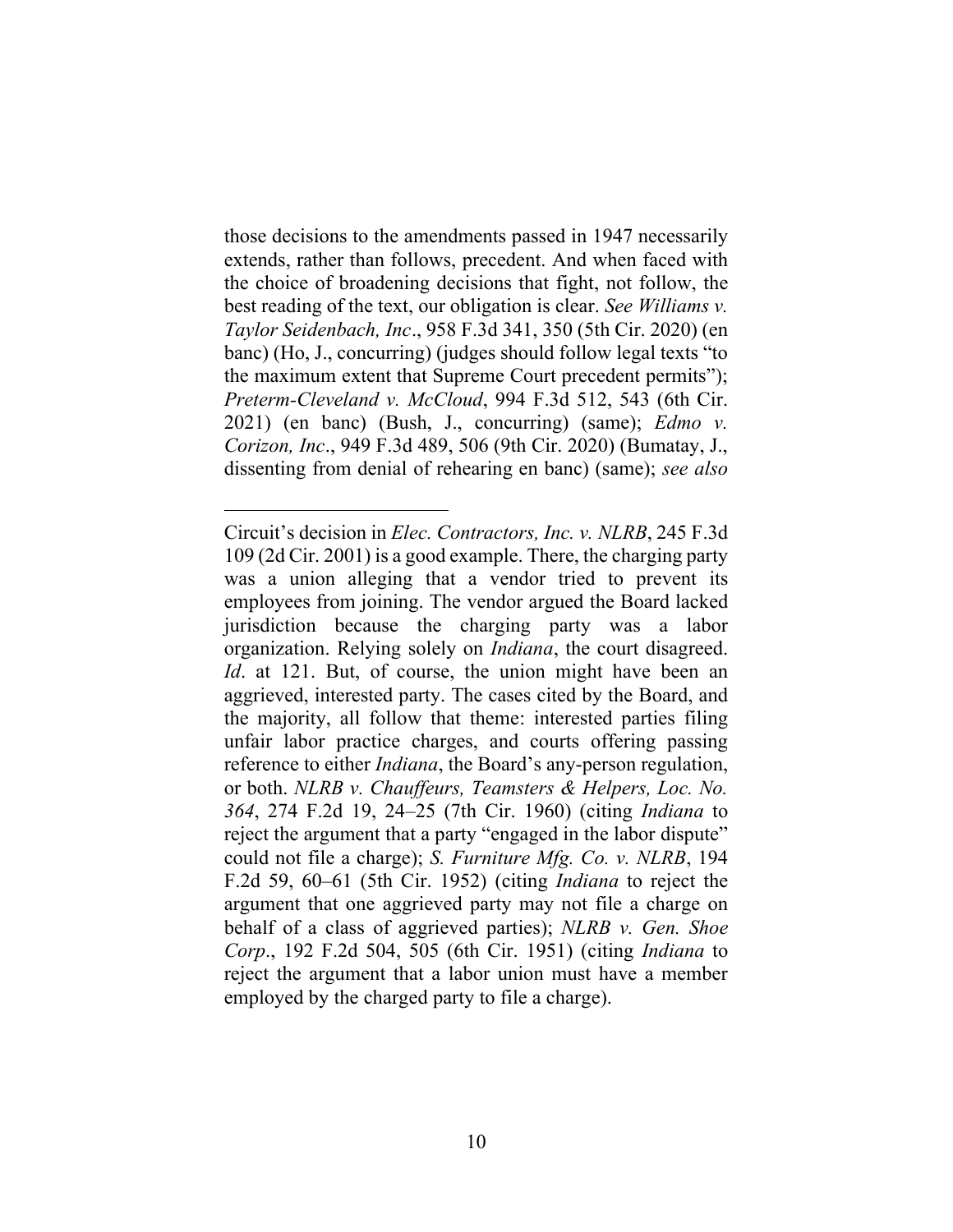*United States v. Johnson*, 921 F.3d 991, 1010 (11th Cir. 2019) (en banc) (Jordan, J., dissenting) (when it comes to precedent with a "shaky originalist foundation . . . there is always the option of declining to broaden it—of refusing to extend it one inch beyond its previous contours" (cleaned up)). $<sup>6</sup>$ </sup>

Despite the Board's insistence that this is well-settled law, no court has held what we hold today: that even under the post-1947 NLRA, a stranger may file a charge with the NLRB, despite Section 160(b)'s "person aggrieved" language. That leaves little work for the "aggrieved party" limitation to do. A limitation that, once read out of the statute, gives the Board near plenary jurisdiction to roam unfettered around the nation investigating the perceived threats to labor posed by a tweet here, a post there, a comment somewhere. Respectfully, that is not the best reading of the statute.

### **II.**

Finally, the Board turns to deference, urging us to put aside the statute because it has "consistently reaffirmed" *Indiana* in its regulations. (Response Br. at 36–37.) But just as the Board cannot transform day into night, it cannot import *Indiana*'s pre-1947 statutory analysis into the post-1947 NLRA. A point made clear by the Supreme Court's repeated

 $6$  The Board's attempt to rely on the legislative history referenced in *Indiana* as evidence of "Congress's choice to allow any person to file charges" is unavailing. (Response Br. at 39.) As explained, *Indiana* interpreted a different statute. And, of course, "[w]e are governed by laws, not by the intentions of legislators." *Conroy v. Aniskoff*, 507 U.S. 511, 519 (1993) (Scalia, J., concurring).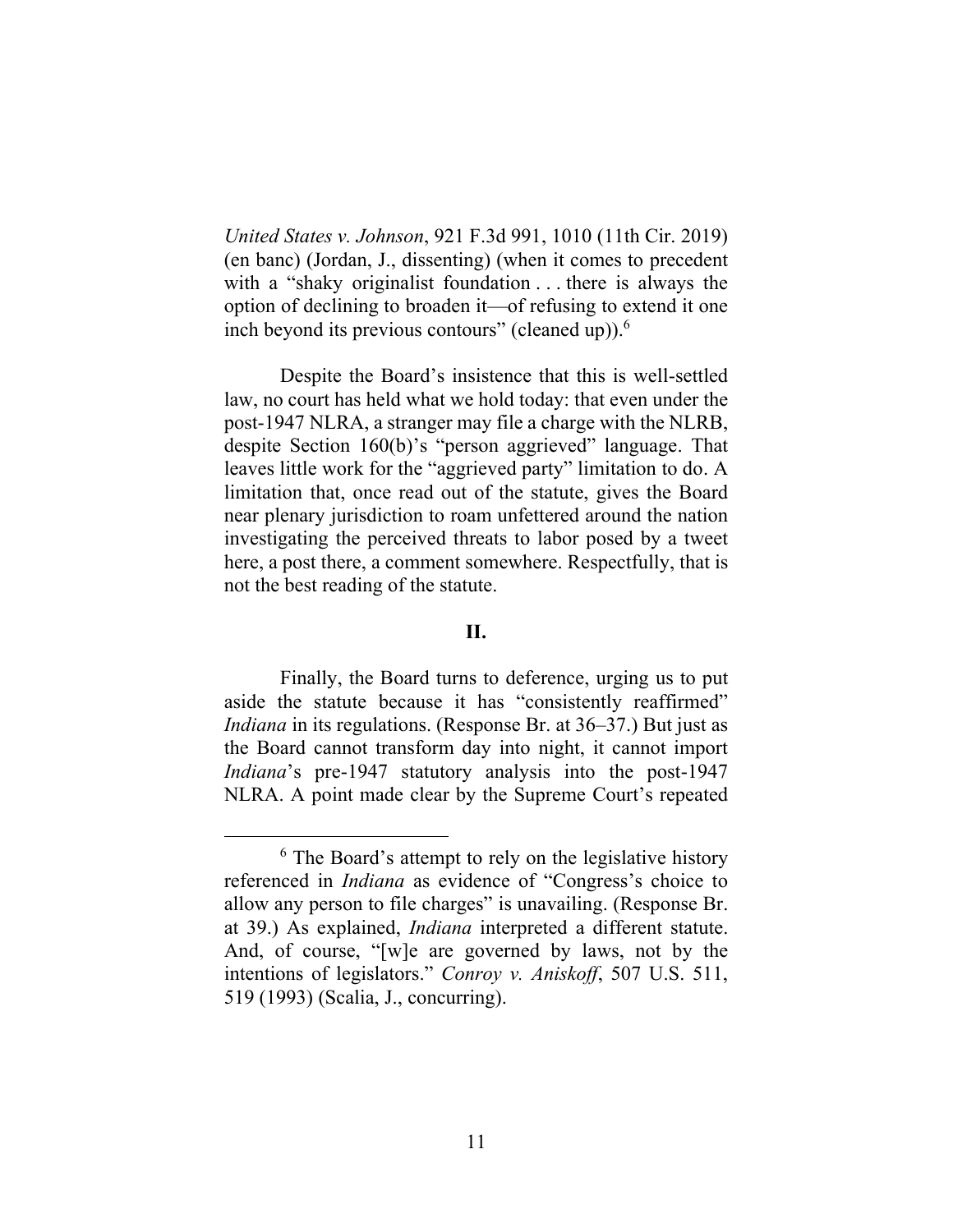instructions on the limited deference given to agency statutory interpretations. Under the familiar framework of *Chevron*, a court must first determine whether the statute is "ambiguous." *Chevron, U.S.A., Inc. v. Nat. Res. Def. Council, Inc.*, 467 U.S. 837, 843 (1984). A phrase that, while once shrouded in mystery, $\frac{7}{1}$  is now understood to turn not on possible meanings, but ordinary understanding. *See Kisor*, 139 S. Ct. at 2415 (courts must "empty" the "legal toolkit"); *City of Arlington v. FCC*, 569 U.S. 290, 296 (2013) ("First, applying the ordinary tools of statutory construction, the court must determine whether Congress has directly spoken to the precise question at issue." (quotations omitted)). Finding ambiguity where none exists is, as *Chevron* itself states, contrary to the judicial duty to act as "the final authority on issues of statutory construction." 467 U.S. at 843 n.9; *see also Gun Owners of America, Inc. v. Garland*, 19 F.4th 890, 926 (6th Cir. 2021) (en banc) (Murphy, J., dissenting) ("A finding of ambiguity can occur only at the end of our usual interpretative process . . . . [A] court must give the relevant words their ordinary meaning."); *Forrest Gen. Hosp. v. Azar*, 926 F.3d 221, 228 (5th Cir. 2019) ("*Chevron* deference must be reflective, not reflexive."); *Arangure v. Whitaker*, 911 F.3d 333, 338 (6th Cir. 2018); *Voices for Int'l Bus. & Educ., Inc. v. NLRB*, 905 F.3d 770, 780–81 (5th Cir. 2018) (Ho, J., concurring) ("Finding ambiguity where it does not exist ... misuse[s]

<sup>7</sup> *See* Brett Kavanaugh, *Two Challenges for the Judge as Umpire: Statutory Ambiguity and Constitutional Exceptions*, 92 Notre Dame L. Rev. 1907, 1912–13 (2017) ("[J]udges should strive to find the best reading of the statute, based on the words, context, and appropriate semantic canons of construction" to avoid a "culture of ambiguity [instead of] a culture of law.").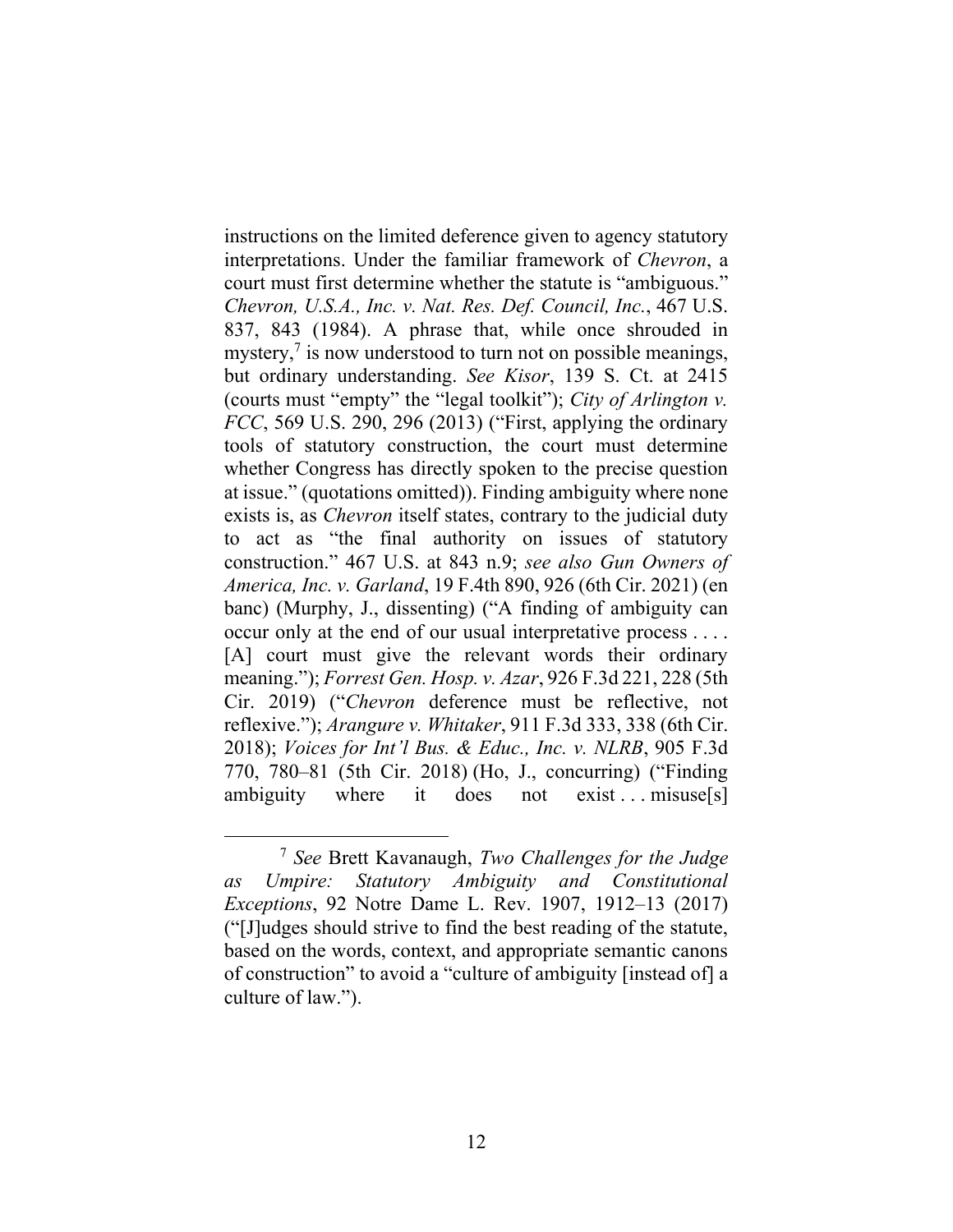. . . *Chevron*."). 8 In short, deference arises in the rare case when no superior statutory reading can be found, not when an inferior construction competes with a best reading.

And as explained, the best reading of the NLRA grants charging power only to those aggrieved. With our tools unpacked, the NLRB's plea for deference is unwarranted.

<sup>8</sup> FDRLST notes that *Chevron* deference is constitutionally suspect, a practice that requires courts to "bow to the nation's most powerful litigant, the government, for no reason other than that it is the government." *Egan v. Delaware River Port Auth.*, 851 F.3d 263, 278 (3d Cir. 2017) (Jordan, J., concurring). That suspicion is decreased with a searching application of the statutory text, after which a "court will almost always reach a conclusion about the best interpretation," leaving "no need to adopt or defer to an agency's contrary interpretation." *Kisor*, 129 S. Ct. at 2448 (Kavanaugh, J., concurring). "In other words," the interpretation requirement of *Chevron*, "taken seriously, means that courts will have no reason or basis to put a thumb on the scale in favor of an agency." *Id.*; *see also Pauley v. BethEnergy Mines, Inc*., 501 U.S. 680, 707 (1991) (Scalia, J., dissenting) ("*Chevron* is a recognition that the ambiguities in statutes are to be resolved by the agencies charged with implementing them, not a declaration that, when statutory construction becomes difficult, we will throw up our hands and let regulatory agencies do it for us.").